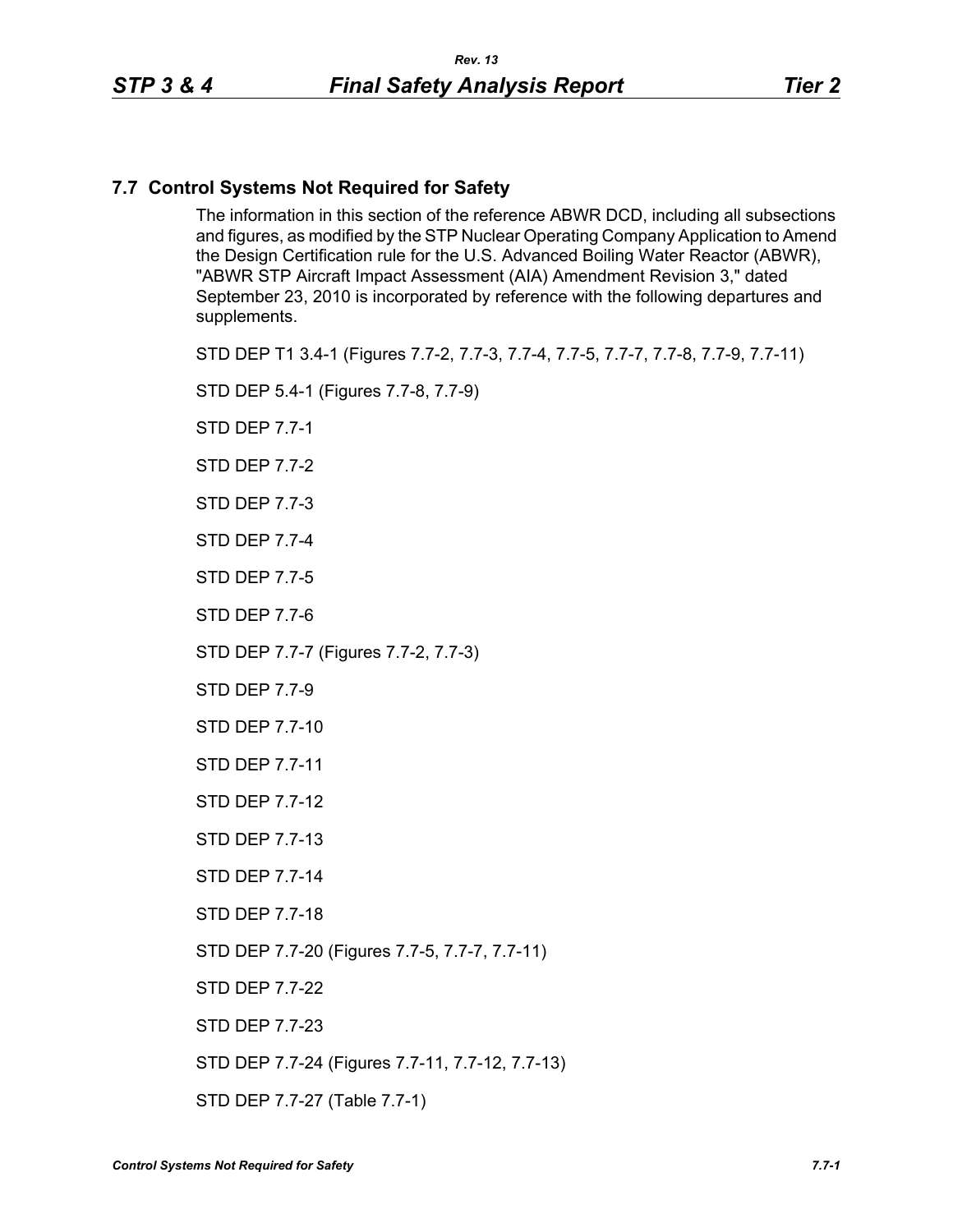STD DEP 8.3-1

STD DEP 9.5-3

STD DEP 10.4-5 (Figures 7.7-7, 7.7-8, 7.7-9)

STD DEP 1.8-1

STD DEP Admin

# **7.7.1 Description**

STD DEP T1 3.4-1

STD DEP Admin

- *Process Computer System* Plant Computer Function
- *Neutron Monitoring System—ATIP* and MRBM *Subsystem*s
- *Non Essential Multiplexing System* Plant Data Network

# **7.7.1.1 Nuclear Boiler System—Reactor Vessel Instrumentation**

STD DEP 7.7-1

STD DEP 7.7-2

STD DEP 7.7-3

STD DEP Admin

- *(6) Reactor Vessel Water Level*
	- *(e) Reactor Well Water Level Range*

*This range uses the RPV tap below the top of the active fuel. The zero of the instrument is the top of the active fuel. The temperature and pressure condition that is used for the calibration is 0 MPaG and 48.9°C water in the vessel. The water level measurement design is the pressure device which measures static water pressure inside the vessel and converts to a water level indication. This range is used to monitor the reactor water level when the reactor vessel head is removed and the reactor system is flooded during the refueling outage.*

*The condensate reference chamber for the narrow range and wide range water level range is common as discussed in Section 7.3*.

*The concern that non-condensable gasses may build-up in the water column in the reactor vessel reference leg water level instrument lines, i.e., the reactor vessel instrument lines at the elevation near the main steam line*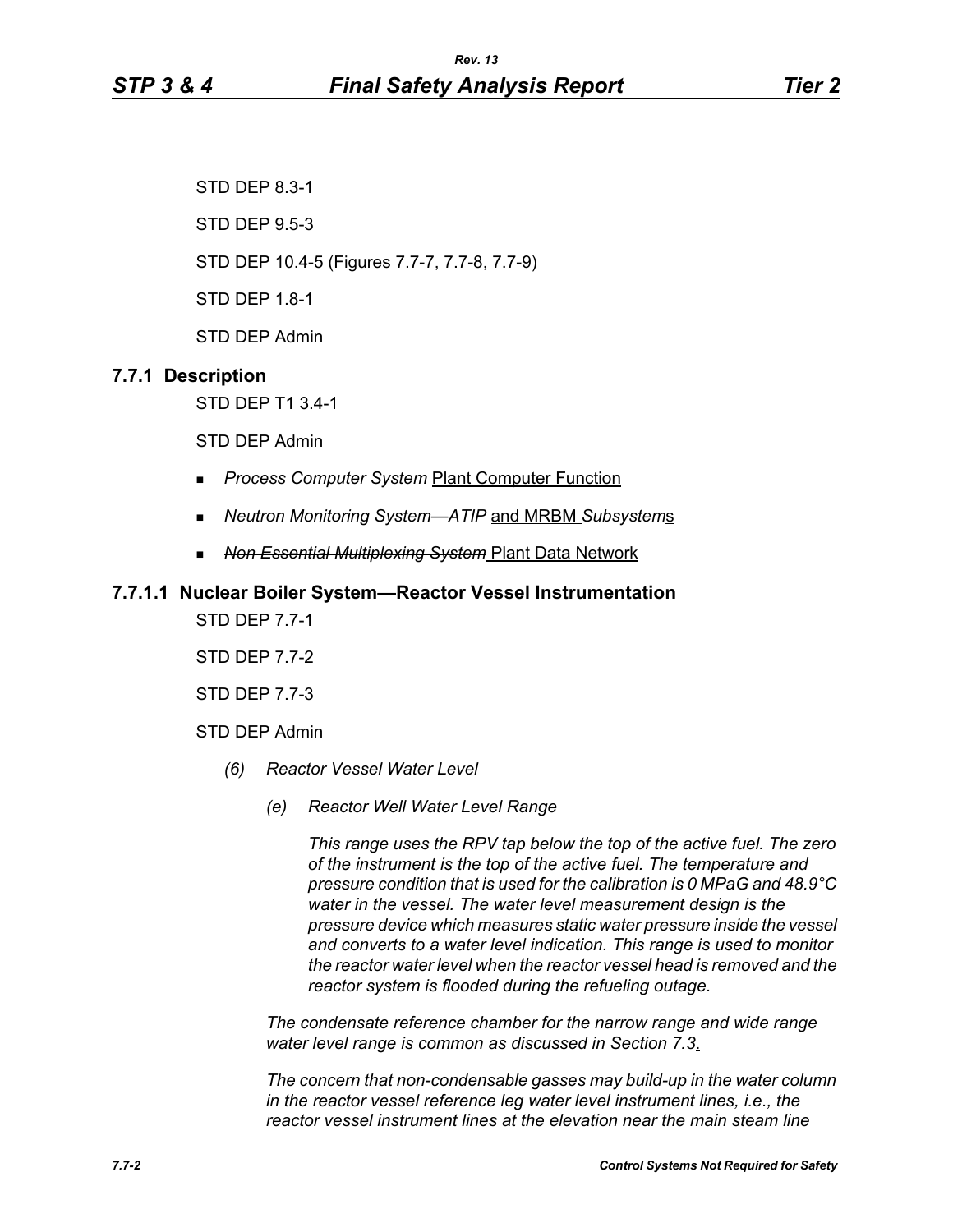*nozzles, has been addressed by continually flushing these instrument lines with water supplied by the Control Rod Drive (CRD) System* for those instrument lines with a condensing chamber. This applies to (a) through (d) above.

*Reactor water level instrumentation that initiates safety systems and engineered safeguards systems is discussed in Subsections 7.2.1 and 7.3.1. Reactor water level instrumentation that is used as part of the Feedwater Control System is discussed in Subsection 7.7.1.4.*

*The concern that non-condensable gasses may build-up in the water column in the reactor vessel reference leg water level instrument lines, i.e., the reactor vessel instrument lines at the elevation near the main steam line nozzles, has been addressed by continually flushing these instrument lines with water supplied by the Control Rod Drive (CRD) System.*

- *(8) Reactor Vessel Pressure*
	- *(c) Pressure transmitters and recorders used for feedwater control are discussed in Subsection 7.7.1.4.*
- *(10) Safety/Relief Valve Seal Leak Detection*

*Thermocouples are located in the discharge exhaust pipe of the safety/relief valve. The temperature signal goes to a multipoint recorder with an* historian function. An *alarm and will be activated by any temperature in excess of a set temperature signaling that one of the SRV seats has started to leak.*

*(11)* Other Instruments

*The feedwater temperature is measured and transmitted to the main control room.*

*The feedwater turbidity is monitored and the signal is transmitted to the main control room for recording.*

*(15) Reactor Operator Information*

*The information that the operator has at his disposal from the instrumentation discussed in this subsection is discussed below:*

- *(b) The core plate differential pressure provides a signal to the process computer* historian function*.*
- *(f) The discharge temperatures of all the safety/relief valves are shown on a multipoint recorder* historian function *in the control room. Any temperature point that has exceeded the trip setting will turn on an annunciator, indicating that a SRV seat has started to leak.*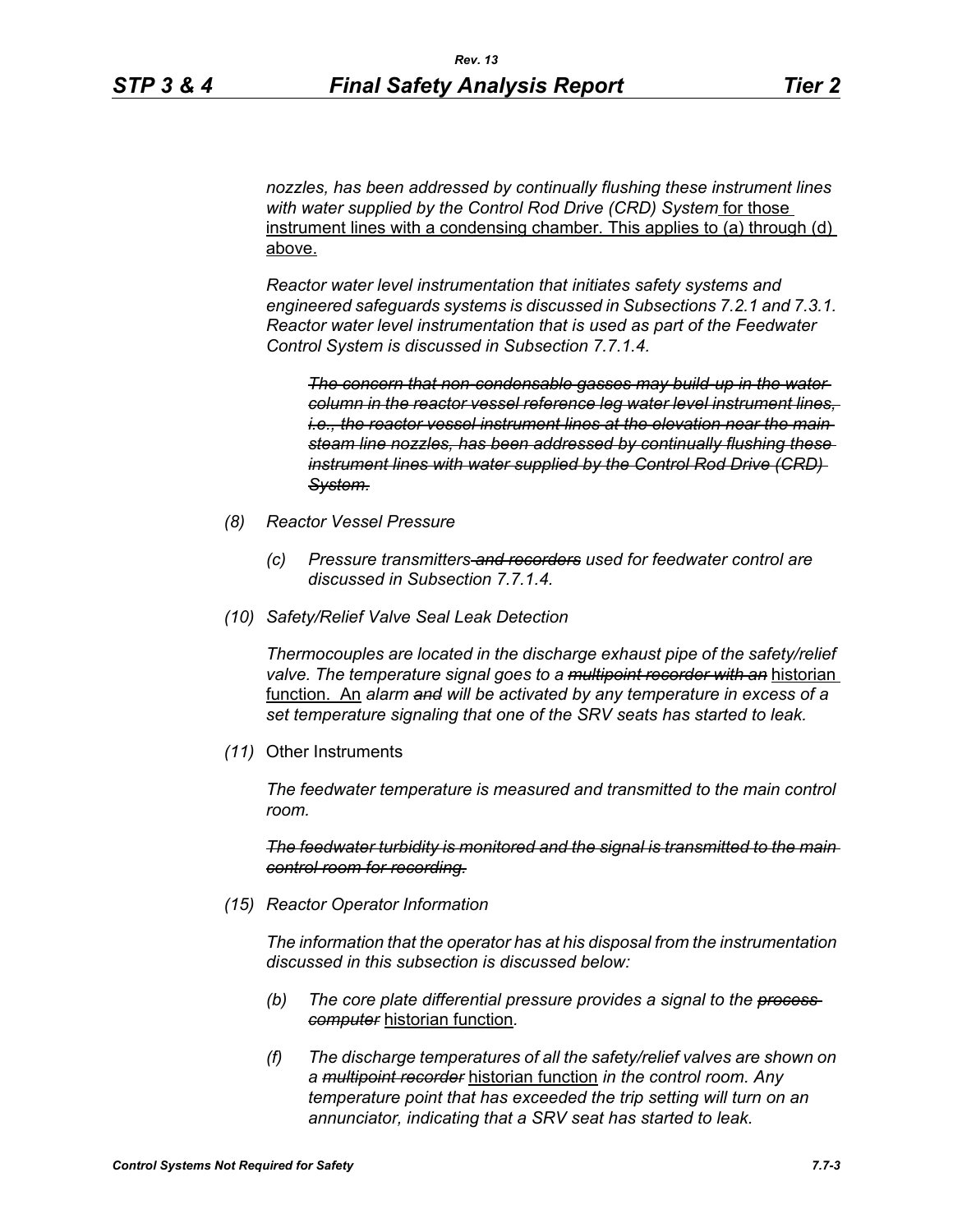*(16) Setpoints*

The annunciator alarm setpoints for the reactor head seal leak detection and *SRV seat leak detection, and feedwater corrosion product (turbidity) monitor are set so the sensitivity to the variable being measured will provide adequate information.*

*(b) Level transmitters and trip actuators for initiating containment or vessel isolation are discussed in Subsection 7.3.1.2* 7.3.1.1.2*.*

# **7.7.1.2 Rod Control and Information System—Instrumentation and Controls**

STD DEP T1 3.4-1

STD DEP 7.7-4

STD DEP 7.7-5

STD DEP 7.7-6

STD DEP 7.7-7

STD DEP 7.7-9

*(1) System Identification*

*The main objective of the Rod Control and Information System (RCIS) is to provide the capability to control the fine motion control rod drive (FMCRD) motors of the Control Rod Drive (CRD) System (explained in Sections 4.6.1 and 4.6.2) to permit changes in core reactivity so that reactor power level and power distribution can be controlled.* 

*The RCIS performs the following functions:*

- *(a) Controls changes to the core reactivity, and thereby reactor power, by moving neutron absorbing control rods within the reactor core as initiated by:*
	- *(i) The plant operator, when the RCIS is placed in manual or semiautomatic mode of operation*
	- *(ii) The Power Generation and Control System (PGCS) when the PGCS, automatic power regulator (APR), and RCIS are in automatic mode* The automatic rod movement mode of the automatic power regulator (APR), when RCIS is placed in the automatic mode of operation.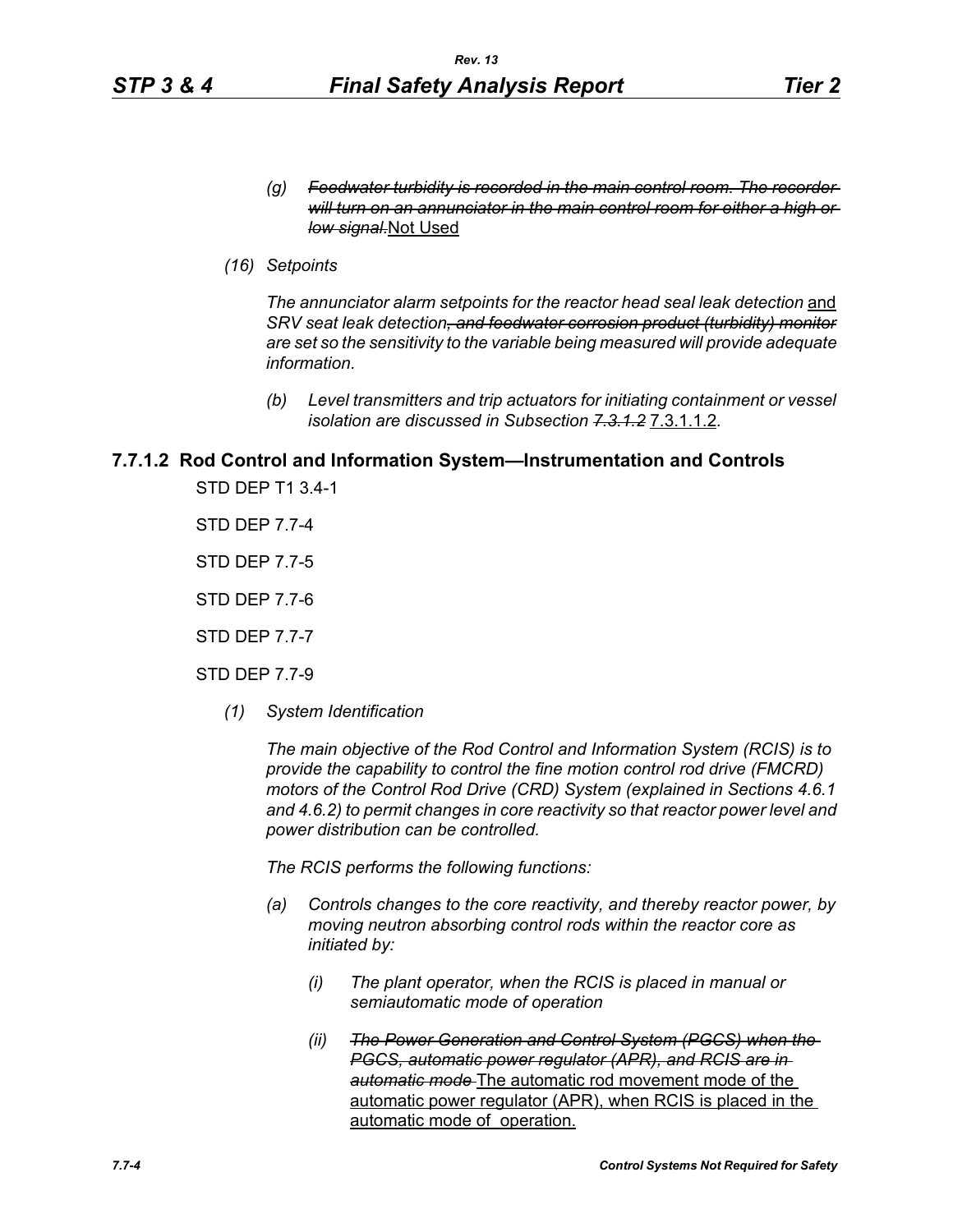- *(b) Provides summary display information for the plant operator, indicative of aggregated control rod positions, status of the control rods, and the FMCRDs on the RCIS dedicated operator interface (DOI).* Displays summary information for the plant operator about positions of the control rods in the core and status of the FMCRDs and RCIS. This summary information is provided by a RCIS dedicated operator interface (DOI) on the main control panel.
- *(c) Provides FMCRD status and control rod position and status data to*  other plant systems which require such data (e.g., the **Plant Computer** Function *plant process computer system).*
- *(f) Provides the capability for insertion of all rods by an alternate and diverse method, based on receiving a command* signals *from the Recirculation Flow Control System (RFCS). This function is called the alternate rod insertion (ARI) function.*
- *(g) Provides for insertion of selected control rods for core thermal-hydraulic stability control or for mitigation of a loss of feedwater heating event; called the selected control rod run-in (SCRRI) function, based on receiving SCRRI command* signals *from the RFCS.*
- *(2) System Description*

*The RCIS is a dual redundant system consisting of two independent channels for normal monitoring of control rod positions and executing control rod movement commands. Each channel receives separate input signals and both channels perform the same function. Disagreement between the two channels results in rod motion inhibit.* Under normal conditions, each channel receives separate input signals and both channels perform the same functions. The outputs of the two channels are continuously compared. For normal functions of enforcing and monitoring control rod positions and emergency rod insertion, the outputs of the two channels must be in agreement. Any sustained disagreement between the two channels would result in a rod block. However, when the conditions for generating a rod block signal in a single channel are satisfied, that channel alone can issue a rod block signal. For the FMCRD emergency insertion functions (scram-follow, ARI, SCRRI), 3-out-of-3 logic is used in the inverter control logic with the additional input signal coming from the associated emergency rod insertion panels. An automatic single channel bypass feature (only activated when an emergency insertion function is activated) is also provided to assure high availability for the emergency insertion functions when a single channel failure condition exists.

Failure or malfunction of RCIS has no impact on the hydraulic scram function of CRD. The circuitry for normal insertion and withdrawal of control rods in RCIS is completely independent of the Reactor Trip and Isolation System (RTIS) circuitry controlling the scram valves. This separation of the RPS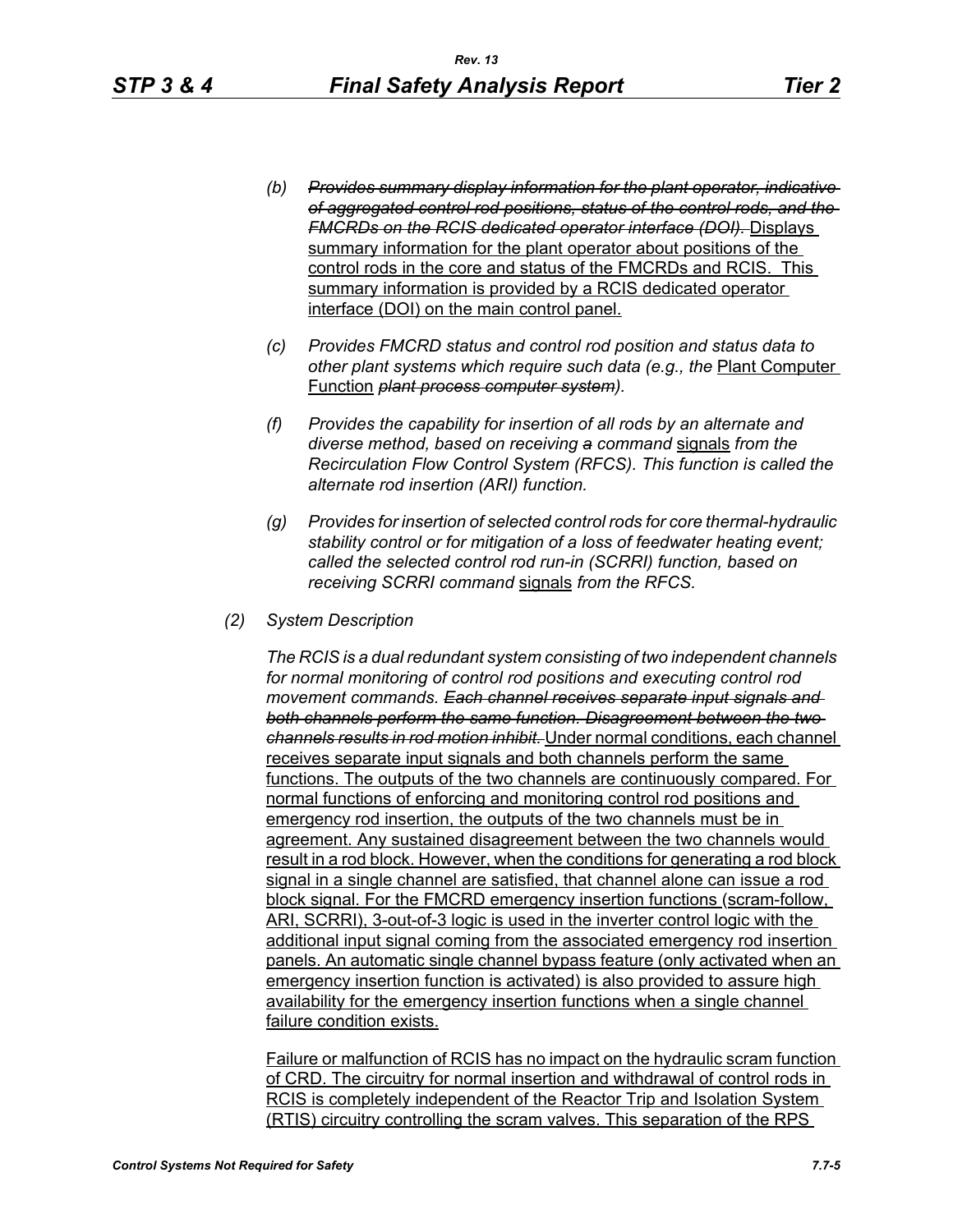scram function of the RTIS and RCIS normal rod control functions prevents failure in the RCIS circuitry from affecting the scram circuitry.

*The RCIS consists of several different types of cabinets (or panels), which contain special electronic/electrical equipment modules* for performing RCIS logic located in the Reactor Building and Control Building and a dedicated operator interface (DOI) on the Main Control Panel in the Main Control Room (MCR). The RCIS DOI provides summary information to the plant operator with respect to control rod positions, FMCRD and RCIS status and hydraulic control unit (HCU) status. Controls are also provided for performing normal rod movement functions, bypassing of major RCIS subsystems, performing CRD surveillance tests, and resetting RCIS trips and most abnormal status conditions*and a dedicated operator interface on the main control panel in the control room. There are four* nine *types of electronic/electrical cabinets that make up the RCIS:*

*(a) Rods Action Control Cabinet (RACC)* Subsystem (RACS) Cabinets

*There are two RACCs consisting of RACC-Channel A and RACC-Channel B, that provide for a dual redundant architecture. Each RACC subsystem consists of three main functional subsystems, as follows:*

- *(i) Automated Thermal Limit Monitor (ATLM)*
- *(ii) Rod Worth Minimizer (RWM)*
- *(iii) Rod Action and Position Information (RAPI)*

There are two types of cabinets in the back-panel area referred to as the RACS, consisting of a rod action and positioning information (RAPI) panel and an ATLM/RWM panel, which provide for a dual-redundant architecture. The RAPI panel consists of RAPI-A with the channel A logic and RAPI-B with the channel B logic. In addition, the RAPI panel includes the RAPI DOI, which displays the same information that is available on the RCIS DOI in the MCR. The RAPI DOI also serves as a backup for the RCIS DOI control capabilities, should the RCIS DOI become unavailable. A hard switch located in the RAPI panel is used to change the selection of DOI control operation capability between the RCIS DOI and the RAPI DOI (i.e. only one of these DOIs can be selected for control capability at any given time).

There is also a dedicated RCIS data communication network monitoring feature located in the RAPI panels for providing direct hardwired outputs to RFCS for RIP runback initiation upon detection of an all FMCRD run-in (i.e. scram-follow or ARI function) command condition.

The ATLM/RWM panel contains two channels of logic for the automatic thermal limit monitor (ATLM) and the rod worth minimizer (RWM).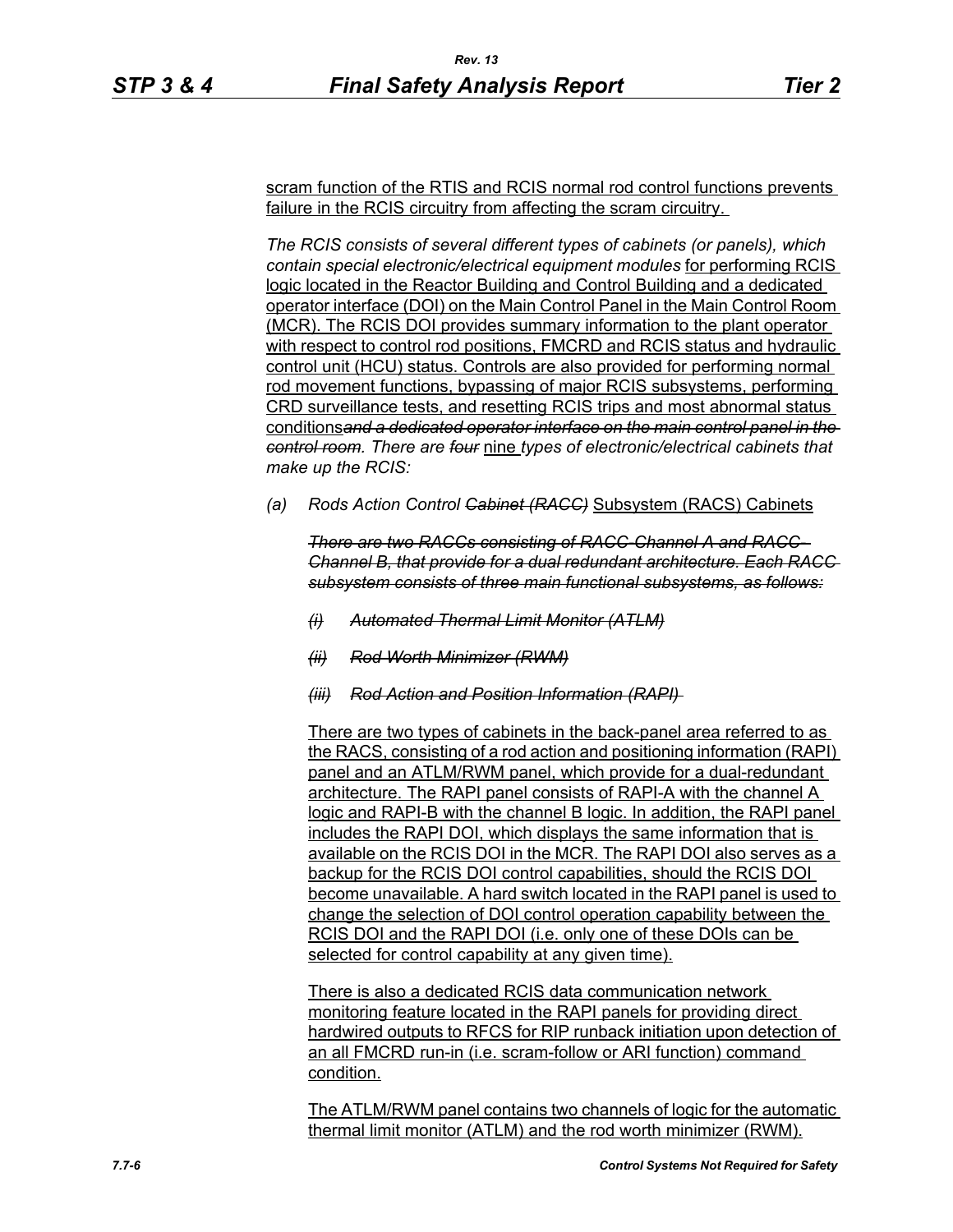#### *(b) Remote Communication Cabinets (RCC)*

*The RCCs contain a dual channel file control module (FCM) that interfaces with the rod server modules (RSMs) that are contained in the same cabinets, and RAPI in the control room.* The RCCs contains a rod server module (RSM). The RSM interfaces with the RAPI subsystems in the MCR, via the dedicated RCIS multiplexing network. Each RSM is composed of two Rod Server Processing Channels (RSPC A and B) so that there is a dual-redundant logic design for each RSM and associated Synchro-to-Digital Converters (SDCs A and B) that provide for conversion of the Synchro A and Synchro B analog signals into a two independent digital representations of the absolute position of the corresponding FMCRD. Both RSPCs receive the digital representations from both SDCs for use in the RSPC control and monitoring logic.

*(c) Fine Motion Driver Cabinets (FMDC)* 

*The FMDCs consist of several inverter controllers (ICs) and stepping motor driver modules (SMDM*s*). Each SMDM contains an electronic converter/inverter to convert incoming three-phase AC power into DC and inverts the DC power to variable voltage/frequency* output *power pulses for* provided to *the FMCRD stepping motor* to accomplish rod movement*.* The IC includes logic to process rod movement commands received from the associated RSPCs in a RCC. Also, IC and SMDM status signals are also provided to the associated RSPCs. Each IC also receives a separate discrete input signal from an Emergency Rod Insertion Panel that is used in the IC logic for providing the emergency rod insertion movement functions (i.e. scram-follow, ARI or SCRRI).

*(d) Rod Brake Controller Cabinets (RBCC)*

*The RBCCs contain electrical and/or electronic logic and other associated electrical equipment for the proper operation of the FMCRD brakes. Signals for brake disengagement or engagement are received from the associated rod server module, and the brake controller logic provides two separate (channel A and channel B) brake status signals to its corresponding rod server module.*

(e) Emergency Rod Insertion Control Panel

The emergency rod insertion control panel is located in the back-panel area of the MCR. It serves as an additional logic panel to contain relays (or solid-state equivalent) hardware needed to transmit discrete output signals to the emergency rod insertion panels in the Reactor Building (RB). The discrete output signals are activated based upon input signals received from the RPS related portion of the RTIS panels that indicate a scram-follow function is active or based upon input signals received from the RFCS that indicate a ARI function or SCRRI function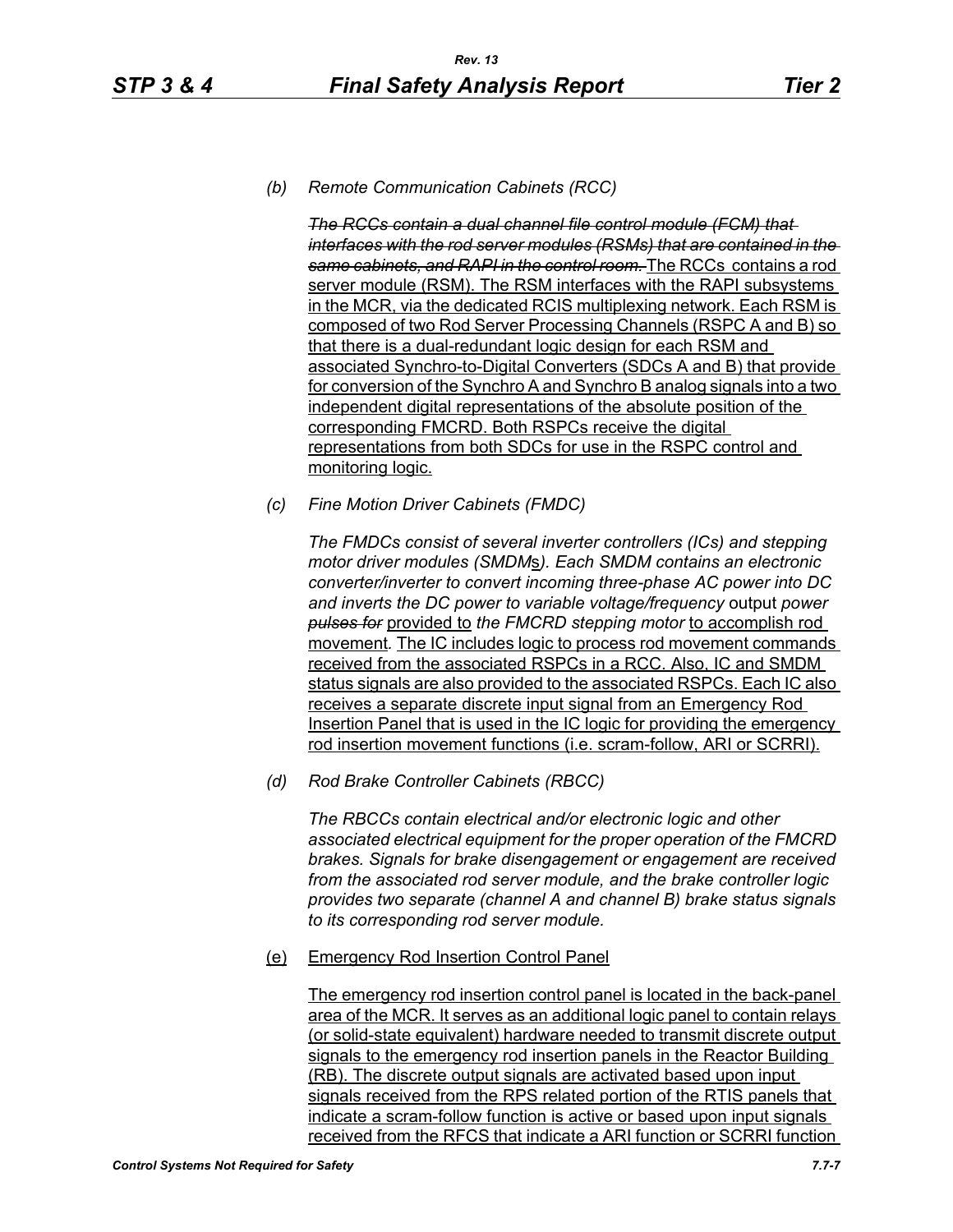is active or by input signals from the two manual SCRRI pushbuttons on the main control panel.

(f) Emergency Rod Insertion Panels

The emergency rod insertion panels are located in the reactor building and provide discrete output signals to the inverter controllers in the FMDCs. The discrete output signals are activated based upon input signals received from the emergency rod insertion control panel in the MCR and indicate a scram-follow function, an ARI function or SCRRI function is active. The emergency insertion condition is considered active if any one of these three rod insertion functions is active.

(g) Scram Time Recording Panels (STRPs)

The scram time recording panels (STRPs), located in the RB, monitor the FMCRD position reed switch status using reed switch sensor modules (RSSMs) and communicate this information to the RAPI. Also, the STRPs automatically record and time tag FMCRD scram timing position reed switch status changes by RCIS clock either: 1) after initiation of an individual HCU scram test at the RPS Scram Time Test Panel, or 2) after a full-core reactor scram has been initiated. The recorded scram timing data can be transmitted to the STRAP in the MCR back-panel

(h) Scram Time Recording and Analysis Panel (STRAP)

The STRAP, located in the MCR back-panel area, receives scram timing position information from the STRPs which can be used for comparing the recorded scram timing performance results to the applicable Technical Specification requirements. This information can also be transmitted to the Plant Computer Function (PCF) for further data analysis and archiving.

(i) Rod Action and Position Information (RAPI) Auxiliary Panels

RAPI Auxiliary Panels, located in the Reactor Building, provide output signals to open a purge water valve whenever either FMCRD associated with the corresponding HCU receives an insertion command from RAPI subsystem. These panels also monitor scram valve position status as well as HCU accumulator water pressure and level status (i.e. normal or abnormal).

*(3) RCIS Multiplexing Network*

*The* dedicated *RCIS multiplexing network consists of two independent channels (A and B) of fiber-optic communication links between the RACCs (channels A and B), and the dual channel file control modules located in the remote communication cabinets.* separate channels. Fiber-optic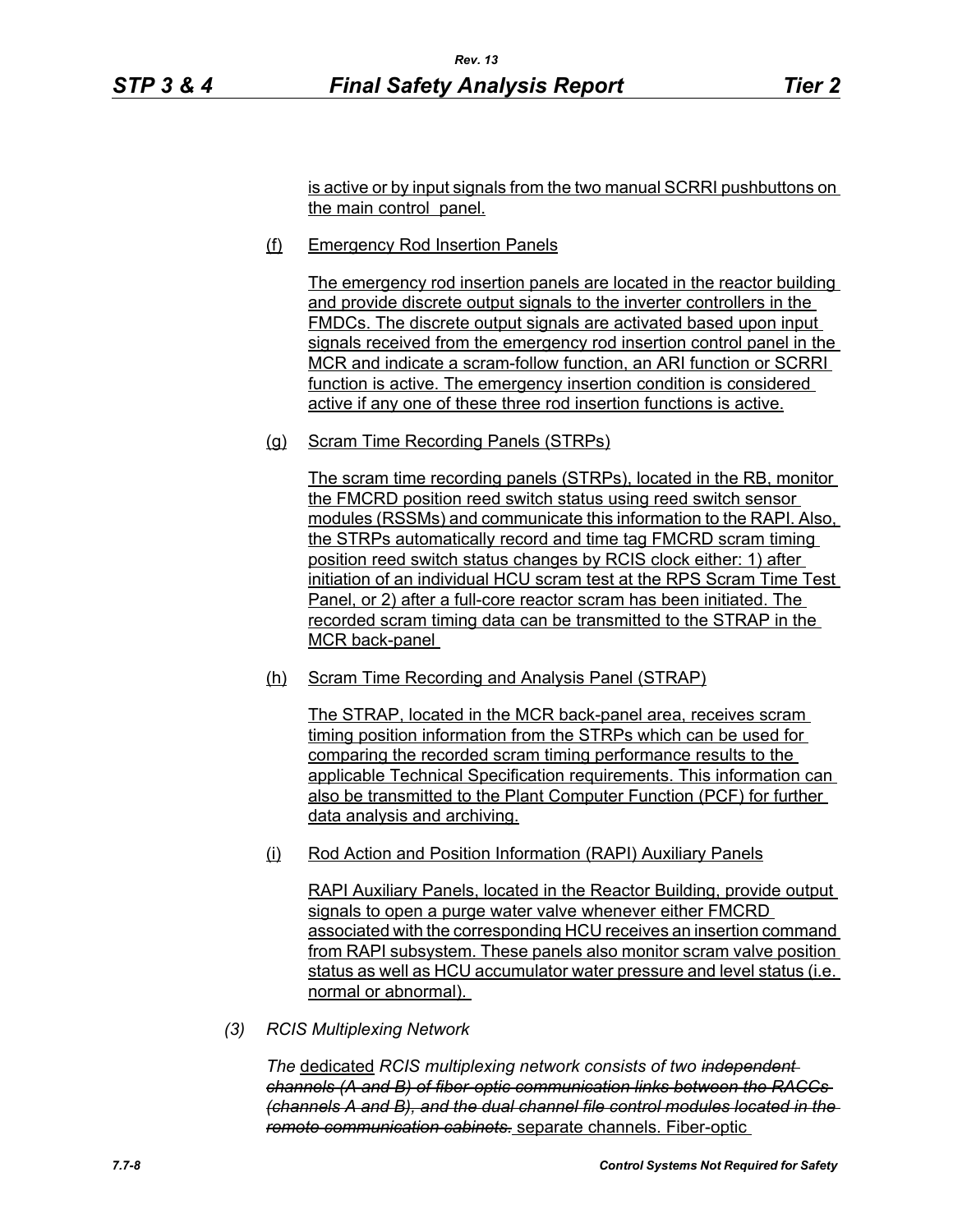communication links are used in this dedicated multiplexing network to handle communication between the RACS and the RSPCs in the RCCs, communication between the STRPs and the RACS, and communication between the RAPI auxiliary panels (for HCU purge water valve control and HCU status monitoring) and the RACS.

*The plant essential multiplexing network interfaces with FMCRD dual redundant separation switches (A/B) and provides the appropriate status signals to the RACCs to be used in the RCIS logic for initiating rod block signals if a separation occurs. The essential multiplexing network is not part of the RCIS.*

The FMCRD dual redundant separation switches (A and B) provide the appropriate status signals to the RACS Cabinets to be used in the RCIS logic for initiating rod block signals for the appropriate FMCRD if a separation occurs. The CRD system provides these signals to the RAPI signal interface units (SIUs) of the RCIS. Each RAPI SIU transmits these status signals to the associated RAPI channel for use in the RAPI rod block logic.

- *(5) Power Sources*
	- *(a) Normal*

*The RCC contains the necessary redundant power supplies for channels A and B of the rod server modules, file control modules, electrical equipment, and cooling fans (if required).*

*(6) RCIS Scope*

*The RCIS scope includes the following equipment:*

- *(a)* All the electrical/electronic equipment contained in the RACS cabinets *RACCs, the RCCs, the FMDCs, and the RBCCs*, the STRPs, the STRAP, the emergency rod insertion panels and the emergency rod insertion control panel*.*
- *(b) The* dedicated *RCIS multiplexing network equipment.*
- *(7) Integral Functional Design*

*The Control Rod Drive (CRD) System performs the following functions:*

*(d) Provides for electromechanical insertion of selected control rods for core thermal/hydraulic stability control* or for mitigation of a loss of feedwater heating event*.*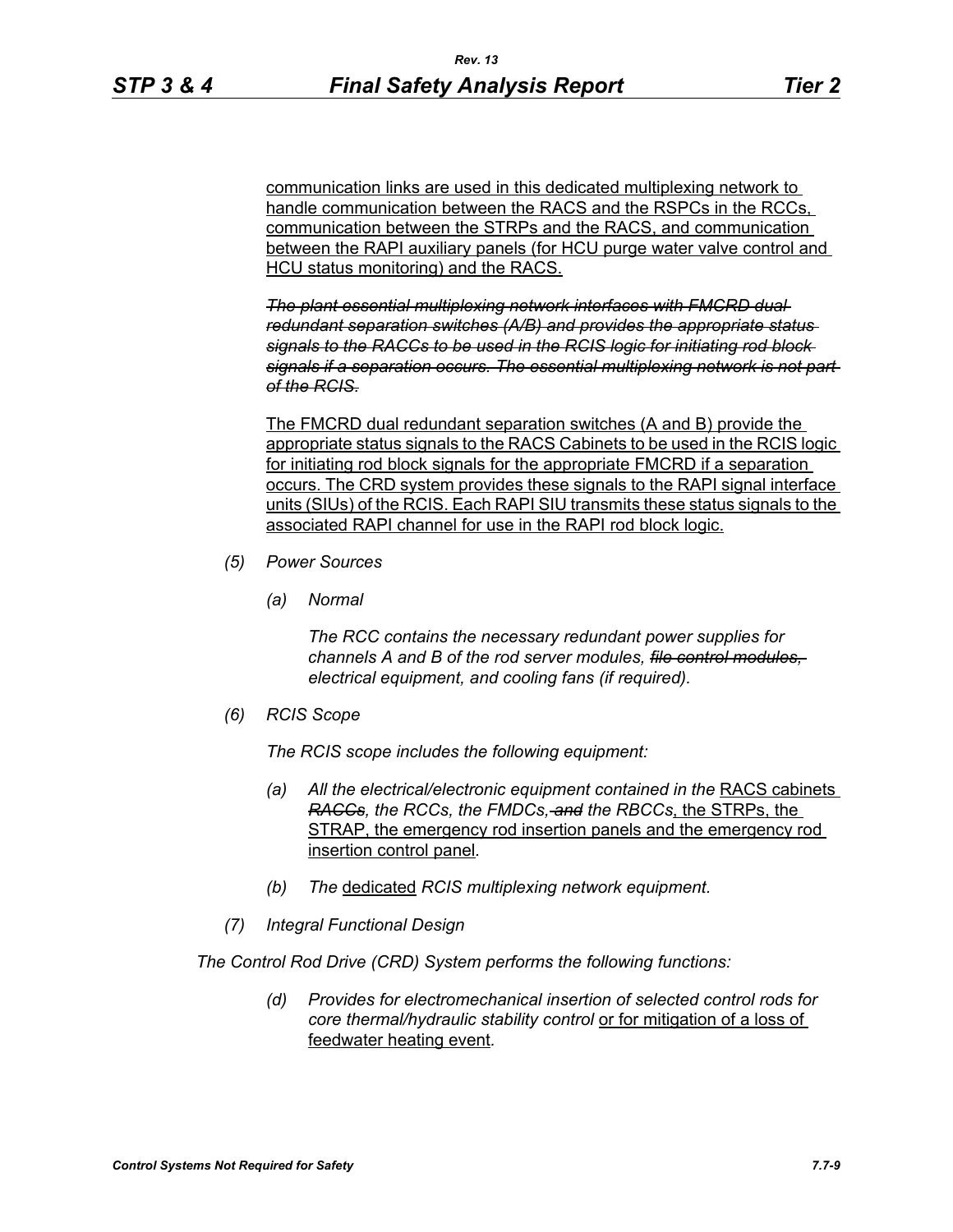# **7.7.1.2.1 Control Rod Drive Control System Interfaces**

STD DEP T1 3.4-1

STD DEP 7.7-7

STD DEP 7.7-10

STD DEP 7.7-11

STD DEP 7.7-12

STD DEP 7.7-13

STD DEP 7.7-14

#### STD DEP Admin

#### *(1) Introduction* Single Rod Movement

*When an operator selects a control rod for motion (Figure 7.7-3), the operator first selects the manual rod movement mode at the dedicated RCIS operator panel, by depressing the manual mode switch to place the RCIS in manual mode. Then the operator depresses the select pushbutton for either single rod movement or for ganged rod movement. The operator must then select a specific rod (or a gang) to be moved at the normal operational manual mode CRT display under the control of the Performance Monitoring and Control System (PMCS).* using the RCIS DOI on the main control room panel.

*A CRT display generated by PMC presents to the operator a full core array of all 205 control rods in addition to 52 local power range monitors (LPRMs) schematically as a group of boxes.*

*Each box represents a control rod containing the core coordinates and vertical rod position of that rod in white numbers on a black background. The vertical rod position information is normally not visible but becomes visible in response to actuation of various rod status and position requestor poke points. The core coordinates are always visible to the operator.*

*The CRT display* The RCIS DOI *provides the operator with a capability to move a single rod or a ganged selection. For this discussion, the operator selects a single rod for withdrawal. Four* Three *rod movement commands (poke points) serve as a means to initiate all rod movements controlled from this display. They are identified as "SINGLE ROD", "ROD GANG", "STEP"*, "NOTCH", and *or "CONTINUOUS", and "IN" or "OUT".*

*The operator first identifies the rod status from the rod status requestor information display, then makes a decision for either a withdrawal or an insertion of a control rod and sets up the display. The operator can request rod status information by actuating poke points on the CRT for the required*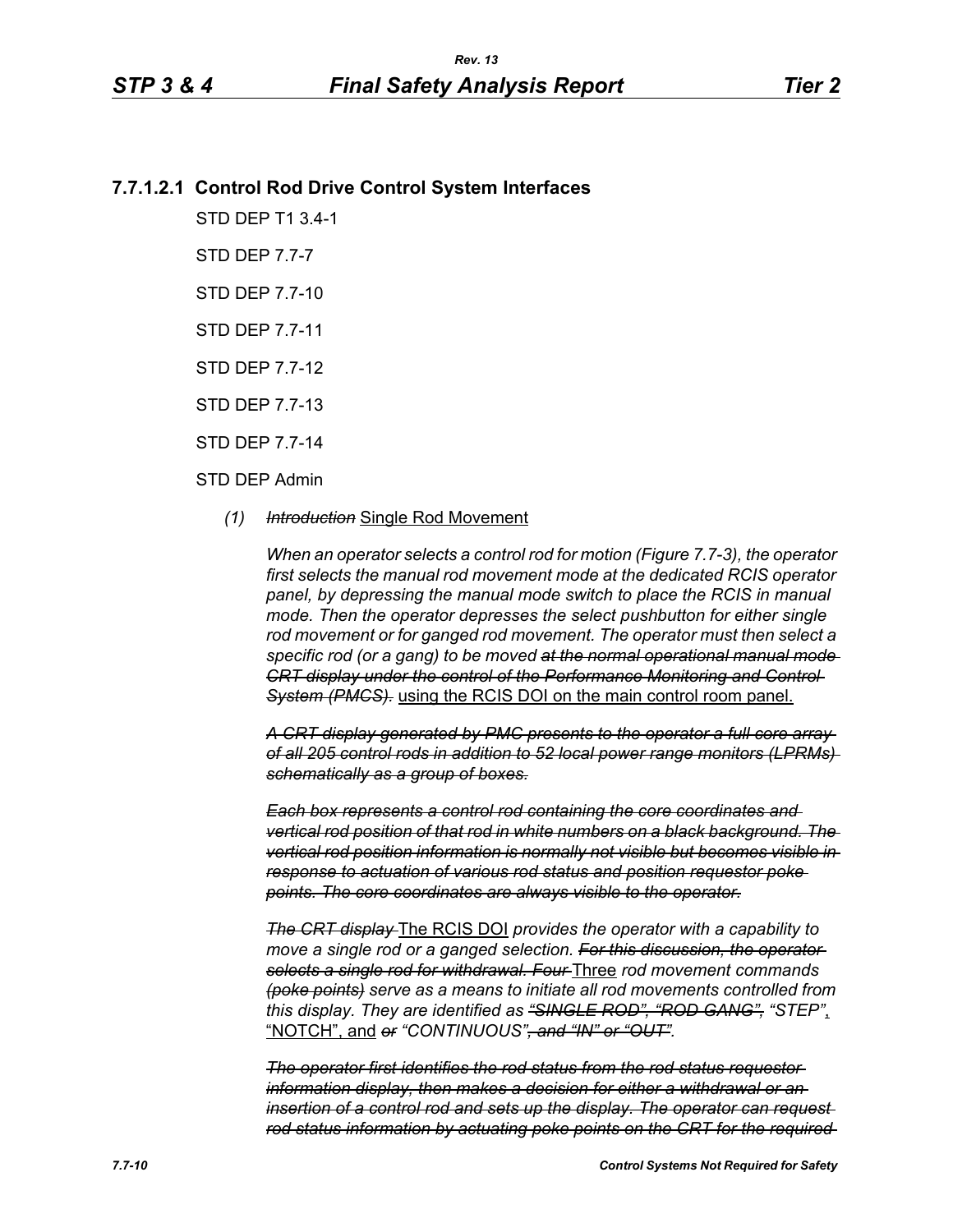*rod.* Then, to request the desired movement in the selected movement mode, the operator then activates "withdraw" (or "insert") movement command by activating associated hard pushbutton switches located adjacent to the RCIS DOI on the main control panel.

*(2) Withdrawal Cycle* 

Following is a description of the selected rod withdrawal movement in the manual mode.

After operator selection of a rod and rod movement mode, which are "STEP," NOTCH," or "CONTINUOUS," on the RCIS DOI on the main control panel, then the operator depresses the "withdraw" hard pushbutton switch. If a STEP" movement is initiated by the operator for a selected single rod, the rod moves a nominal distance of 18.3 mm, with the associated rod step position value displayed on the RCIS DOI corresponding to the number of "STEP" withdrawal movements from the normal full-in position value. A rod at normal full-in position has an associated rod step position value of "0" steps withdrawn. A rod at normal full-out position has an associated rod step position value of "200" steps withdrawn, as the normal full-out position value is 3660 mm below the normal full-in position value of 0 mm.

If a "NOTCH" movement is initiated by the operator for a selected single rod, the rod moves a nominal distance of 73.2 mm (i.e., four times the nominal step movement distance), with the restriction that the nominal stopping position for the "NOTCH" movement in terms of the distance withdrawn from the normal full-in position is an integer multiple of 73.2 mm. for example, if the selected rod were initially at a step position value of "6" steps withdrawn and one "NOTCH" withdrawal movement is selected and performed, the selected rod would stop at a step position value of "8" steps withdrawn. If a "NOTCH" insert movement was then performed, the selected rod would stop at a step position value of "4" steps.

If a "CONTINUOUS" movement is initiated by the operator for a selected single rod, the rod target stopping position value is continuously updated to an integer multiple of 18.3 mm as long as the operator continuously depresses the "withdraw" (or "insert") movement pushbutton. For example, if the selected rod were initially at a step position value of "8" steps withdrawn and a "CONTINUOUS" withdrawal movement is performed, the rod target stopping position value would be updated initially to "12" steps and then would be updated at a position which adds 4 steps to the current position. When the operator ceases to continuously depress the "withdraw" movement pushbutton in this case, the rod target stopping position value then no longer changes and the rod then moves to and stops upon reaching the applicable rod target stopping position value.

Manual gang movements in the "STEP," NOTCH," and "CONTINUOUS" movement modes would be accomplished in a similar manner to that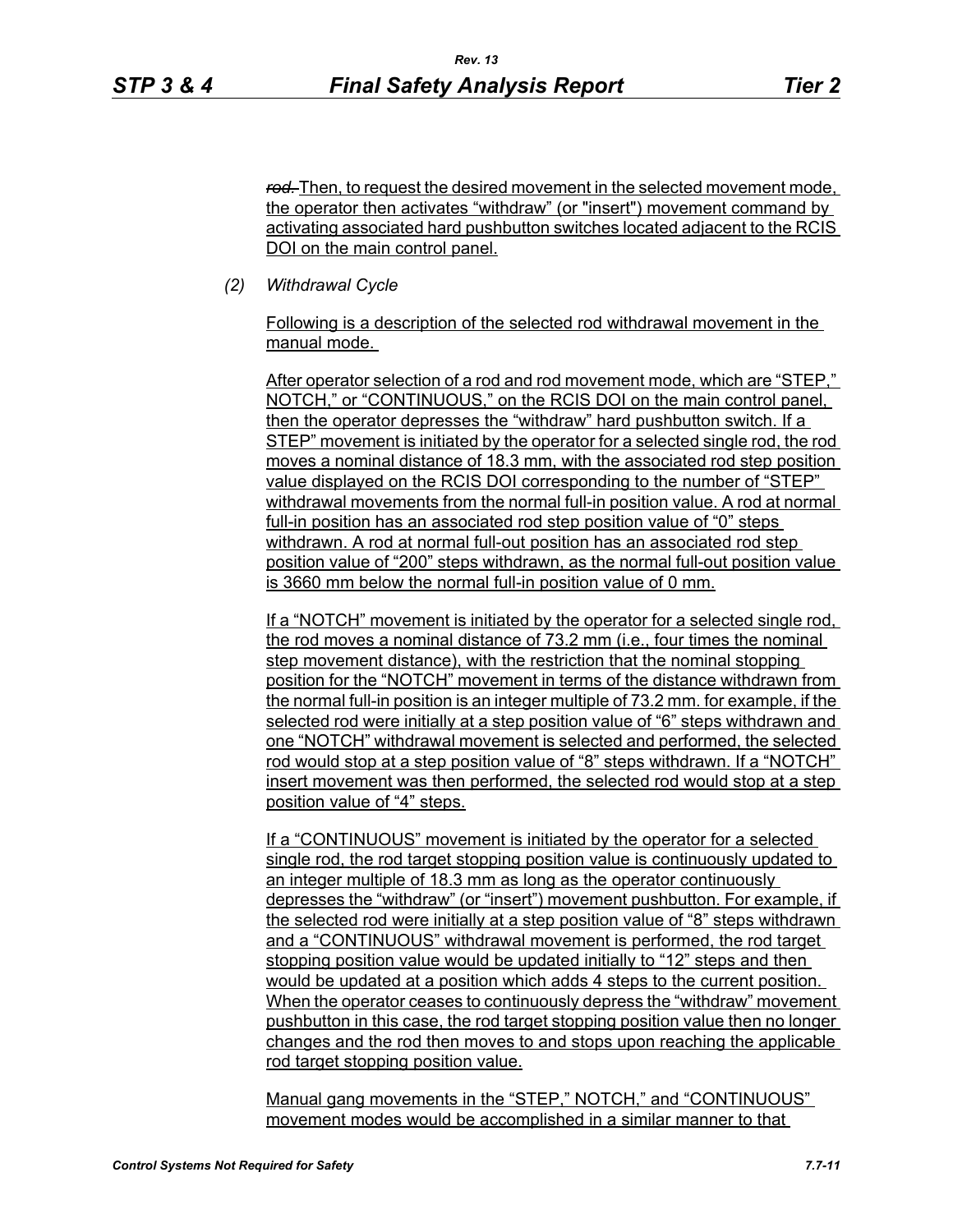described above; however, all operable rods of the selected gang move simultaneously during movement operation. Also, normal manual rod movements are limited such that rod movement beyond normal full-in or full-out position is not allow unless RCIS is placed in a special test mode used for performing the CRD coupling check surveillance test.

During all of these operator selections for rod withdrawals there is continuous monitoring of the selection and movement by the Rod Action and Position Information (RAPI) function. The RAPI of the RCIS enforces the rod block function based upon signals internal or external to the system. If a rod block is activated while normal rod movements are underway, it can prevent desired rod movements or stop rod movements. This rod block function applies in both single rod movement and ganged rod movement modes.

The RAPI internal signals include those signals from the Automated Thermal Limit Monitor (ATLM) and Rod Worth Minimizer (RWM) subsystems of the RCIS. During normal RCIS operating conditions with no single channel bypass condition active, if there is any disagreement between the two channel logic of the subsystems of the RCIS, rod block signals are transmitted to the rod server module. Examples of external input signals which could cause rod withdrawal blocks include rod block signals from the Startup Range Neutron Monitor (SRNM) and the Average Power Range Monitor (APRM) subsystems of the Neutron Monitoring System (NMS) and Fine Motion Control Rod Drive (FMCRD) separation status signals from the CRD system to the RCIS. A complete list of the rod block conditions is provided later in this section.

When normal rod movements are performed, the RAPI of the RCIS transmits the appropriate rod movement command signals to rod server processing channel (RSPC) A and RSPC B of the rod server module (RSM) of the selected rod in the Remote Communication Cabinets (RCCs). The RSPCs transmit signals other corresponding inverter controller and transmit brake energization signals to the associated rod brake controller (RBC). The inverter controller then performs two-out-of-two voting on the command signals received and activates the proper power control signals to the stepping motor driver module (SMDM) to accomplish the FMCRD motor movement desired. The rod brake controller similarly performs two-out-of-two voting and mechanically releases the FMCRD brake just prior to start of FMCRD motor movement and then reengages the FMCRD brake after the normal rod movement is complete.

The Synchro-to-Digital Converters (SDCs) of the RSM also interfaces with instrumentation of the FMCRD (a subsystem of the CRD), collect absolute rod position for the corresponding FMCRD by converting the Synchro A and Synchro B analog signals into digital data representing the FMCRD rod position for use in the associated RSPCs' logic and transmission (via the RCIS dedicated multiplexing network) to the RAPI logic and for the RAPI to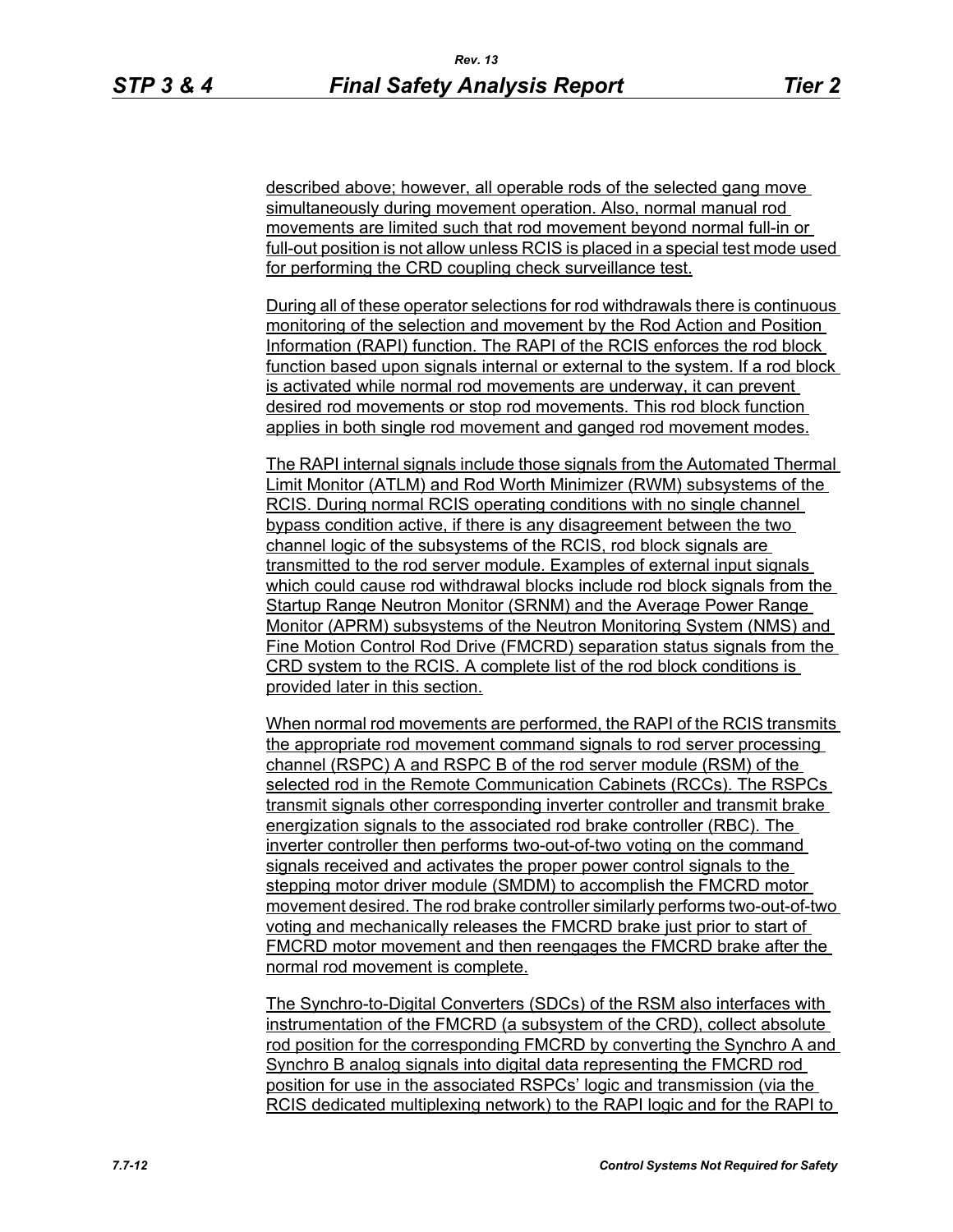#### transmit rod position data to other systems and subsystems and to the RCIS DOI.

*Following is a description of steps the operator performs at the RCIS dedicated operator's interface panel in selecting a rod for movement in the manual mode. The operator depresses the manual rod movement mode switch, which enables the RCIS for manual mode. The operator then verifies indicator/alarm status at the control panel for the following conditions:*

- *(a) Reactor power level is below low power setpoint (LPSP).*
- *(b) Manual rod movement indicator is illuminated.*
- *(c) Verifies status of channel bypass conditions for RWM, RACS, and ATLM.*
- *(d) RCIS trouble indicator is not illuminated.*
- *(e) RCIS rod block status indicator is not illuminated.*
- *(f) No audible alarms are present.*
- *(g) Verify status of FMCRDs, for number rods, in "Full In" or "Full Out", "Latched Full In", or in an "Inoperable Bypass" condition.*

*Following is a description of steps an operator performs at the PMCS CRT display in selecting a single rod for continuous withdrawal with RCIS initially in manual mode. The detailed operations between the RCIS and the CRD System with specific response when various commands are transmitted are discussed.*

*The setup at the CRT display for continuous withdrawal of a single control rod is as follows:*

- *–With top level CRT display, the operator requests the display of rod position data by actuating the rod position data poke points. The screen display changes to the RCIS normal operation/manual mode screen and shows all control rods and their positions. The screen display has other poke points for operating in the manual mode.*
- *–Under rod command display, if it shows "IN" and "STEP", the operator can change the setup. A touch of "IN" poke point changes it to "OUT" and a touch of the "STEP" poke point changes it to "NOTCH" or to "CONTINUOUS" if "NOTCH" is touched. After proper selections are verified, the operator can then select the single rod by actuating the poke points for a "SINGLE ROD". The operator verifies the selections by observing the status indicators. The operator then follows up by touching the display array box representing the rod (ROD SELECTED) to be moved.*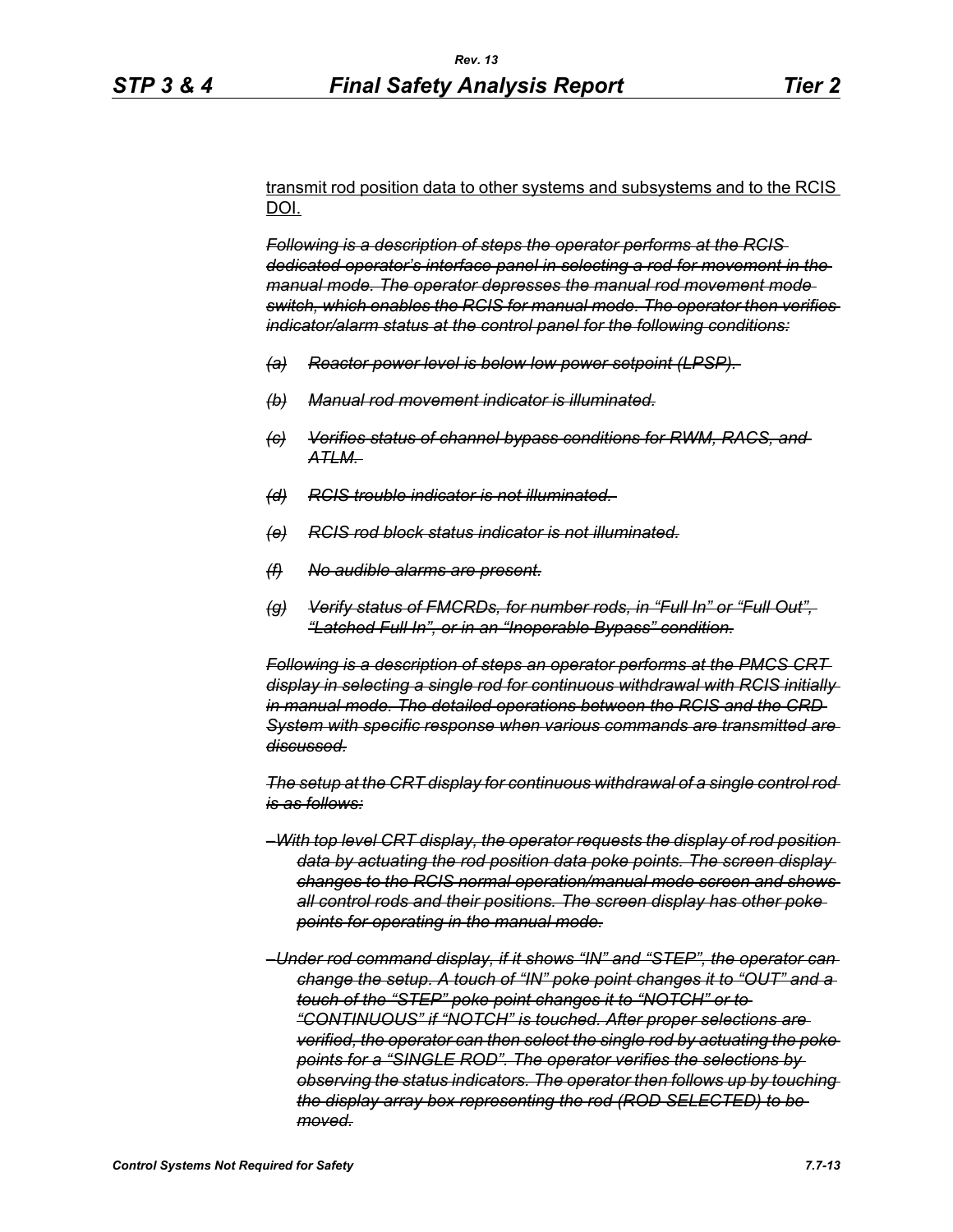*This setup and action by the operator sends rod coordinates and other setup data to the PMCS. The data representing a single rod to be withdrawn is coded and stored in PMCS memory. The PMCS addresses the RCIS and sends the coded messages. The coded messages are received at the RCIS and stored in the Rod Position and Information Subsystem memory. The operator has an option to stop the rod movement by using the light pen. Touching the "SINGLE ROD" poke point a second time causes rod motion stop signals to be sent to the RCIS interface.*

*The information displayed to the operator at this time is the vertical position of the rod selected and it remains displayed until a new selection is made or the rod is deselected. The display array boxes representing all other rods in the core at this time dim to approximately half brightness.*

*The CRT display stores information in memory during the initial setup and transmits the information to the PMCS. When the operator initializes the last poke point (ROD SELECTED), the information stored in memory addressing the manual rod movement command signals in the PMCS are downloaded, as two independent signals, into channels A and B of the RCIS Rod Action and Position Information (RAPI) Subsystems.*

*The RCIS receives the two independent streams of data signals transmitted from the PMCS. The data are received and loaded into memory at the RAPI Subsystems (channel A/B). Both channel A/B are identical and perform the same functions. If there is a disagreement between A and B, the logic issues*  a rod motion inhibit signal. The operator has the capability to bypass certain *functions in the manual mode.*

*The PMCS also sends data to the Automated Thermal Limit Monitor (ATLM) of the RCIS on the calculated fuel thermal operating limits and corresponding initial LPRM values when an ATLM setpoint update is requested.* 

*The logic of the ATLM subsystem issues a rod block signal that is used in the RAPI System logic to enforce a rod block that prevents violation of the fuel thermal operating limits. The ATLM interfaces with and receives signals from the RAPI Subsystem control logic for rod position data, other plant data and control signals.* 

*The ATLM interfaces with Recirculation Flow Control (RFC) System and when it trips, a signal is sent to the RFCS which would cause a flow increase block.*

*The ATLM also receives input signals, based upon the LPRMs and APRMs of the Neutron Monitoring System (NMS). The RAPI Subsystem logic enforces ATLM rod block signals to the RCIS rod server modules located in the remote communication cabinets. Either channel of an ATLM subsystem can independently cause a rod withdrawal block.*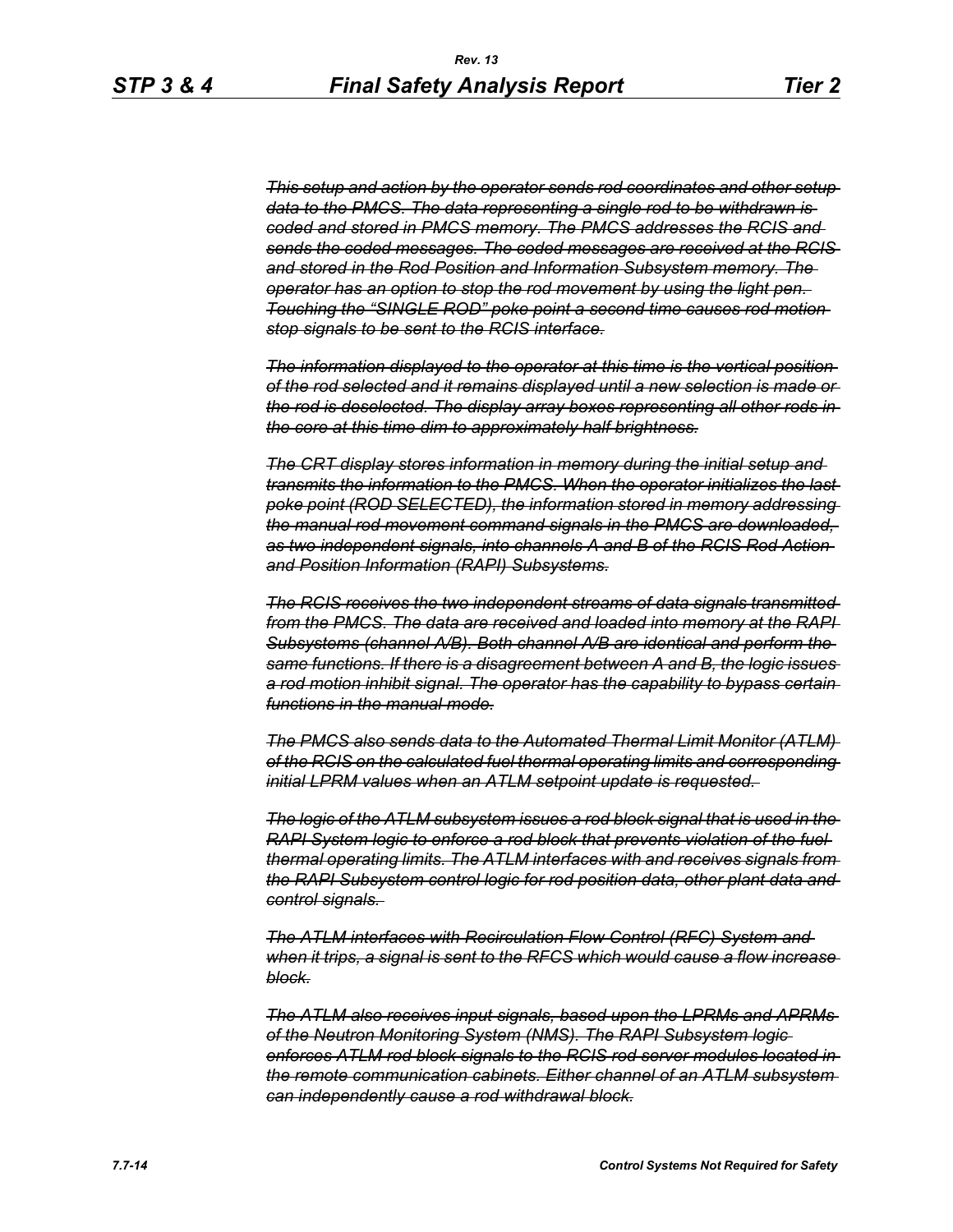*The Rod Worth Minimizer (RWM) Subsystem logic issues rod block signals that are used in the Rod Action Control Subsystem rod block logic to assure that absolute rod pattern restrictions are not violated (e.g., the ganged withdrawal sequence restrictions). The logic of the RWM also receives rod position data and control status signals from the logic of the RAPI Subsystem and feeds back RWM status signals.*

*The RCIS responds to data signals originating from the CRT displays of the PMCS for operator requested rod withdrawal or insertion commands.*

*The RAPI Subsystem of the RCIS enforces rod blocks based upon signals internal or external to the system.*

*The internal signals include those signals from any of the above MRBM, ARBM, RWM. If there is any disagreement between the two channel logic of the RAC and/or the RAPI subsystems of the RCIS, rod block signals are transmitted to the rod server module and sent to the PMCS.*

*External input signals which could cause rod blocks originate from the SRNM and PRNM Subsystems or from the four divisions of the essential multiplexing system, reflecting the status of separation switches of the FMCRDs.*

*After performing the required validity checks within each subsystem and verifying that there are no rod block conditions existing, the RAPI Subsystem of the RCIS transmits command data signals (representing the selection of a single rod for withdrawal via the RCIS multiplexing system channel A and channel B) to a dual channel file control module (FCM) located in a remote communication cabinet. The selected rod command withdrawal signals are received at the dual channel FCM and routed via channel A and channel B of the dual channel rod server modules (RSMs) and then are loaded into data buffers A and B of the inverter controller.*

*The FCM also interfaces with instrumentation of the FMCRD (a subsystem of the control rod drive system), collects data associated with the position reed switches and converts the synchro A and synchro B analog data into digital data for use in the RSM logic and transmission (via the RCIS multiplexing system) to the RAPI Subsystem logic.*

*The RSM, which consists of two rod server processing channels and one inverter controller, interfaces with the rod position instrumentation through its two processing channels and with the associated stepper motor driver module of the FMCRD System via the inverter controller. After receiving the proper command signals for a single rod to be withdrawn continuously, the inverter controller sends the proper motor power control information to the stepper motor driver module. In turn, the stepper motor driver module sends power pulses to the FMCRD motor.*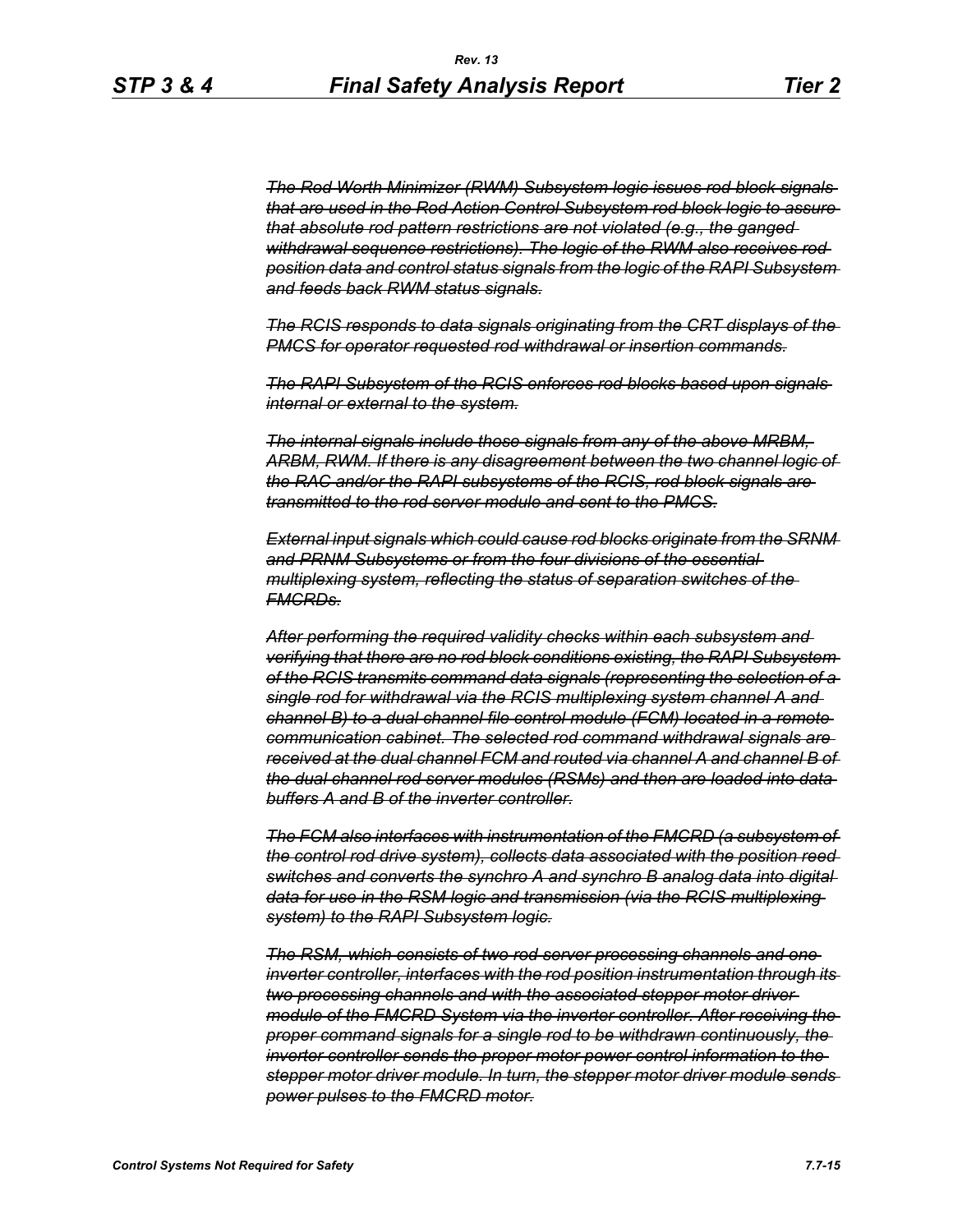*Each of the rod server processing channels A and B also interfaces with the rod brake controller to provide brake disengagement and/or engagement signals required for normal rod movement. This is based on two-out-of-two logic where both channels A and B of the RSM should agree, and on one-outof-two logic for ARI and scram following functions.*

*Each rod server processing channel of the RCIS obtains rod position status information signals via hardwired interfaces with its associated FMCRD synchro and obtains additional rod position and status information via hardwired interfaces with the reed switches included in the FMCRD. The reed switch based position signals are mainly used for recording FMCRD scram timing analysis data. Each rod server processing channel exchanges the continuous synchro position information and transmits the data to the RAPI Subsystem of the RCIS for usage in its logic. This data is also used to provide position status signals to the PMCS and to the RCIS dedicated interface panel.*

*(3) Insert Cycle*

*An operator action to insert a rod while in the manual mode would be processed in a similar manner as above. except that signals for an insertion of the rod would be decoded at the rod server module (RSM). On receiving the correct signals from the RSM, the stepper motor driver module would provide power pulses to the FMCRD motor such that control rod insertion would result.*

The control room operator uses the same controls for insertion of the control rods, except the "insert" hard pushbutton switch on the RCIS DOI is depressed. When a "STEP" insertion movement is selected and performed, the selected rod is inserted and stops at the next step position. When a "NOTCH" insertion movement is selected and performed, the selected rod is inserted and stops at the next notch position. A "CONTINUOUS" insertion movement is similar to "CONTINUOUS" withdrawal movement, except upon selection the nominal target position value decreases instead of increasing, while the "insert" movement pushbutton remains depressed.

#### *(4) Ganged Rod Motion* Movement

*There are three means of controlling ganged rod motion* movement*. The RCIS provides for automatic mode, semi-automatic, and manual mode. When in the automatic mode of operation, commands for reactivity insertion or withdrawal are received from the Automatic Power Regulator (APR) System.*

*The RCIS dedicated operator interface provides switches for an* controls for activating the *automatic, semi-automatic, or manual rod movement mode of operation. When the system is in semi-automatic mode, all rod movements are controlled by the operator. However, the RCIS, by using a database called reference rod pull sequence (RRPS) and keeping track of the current*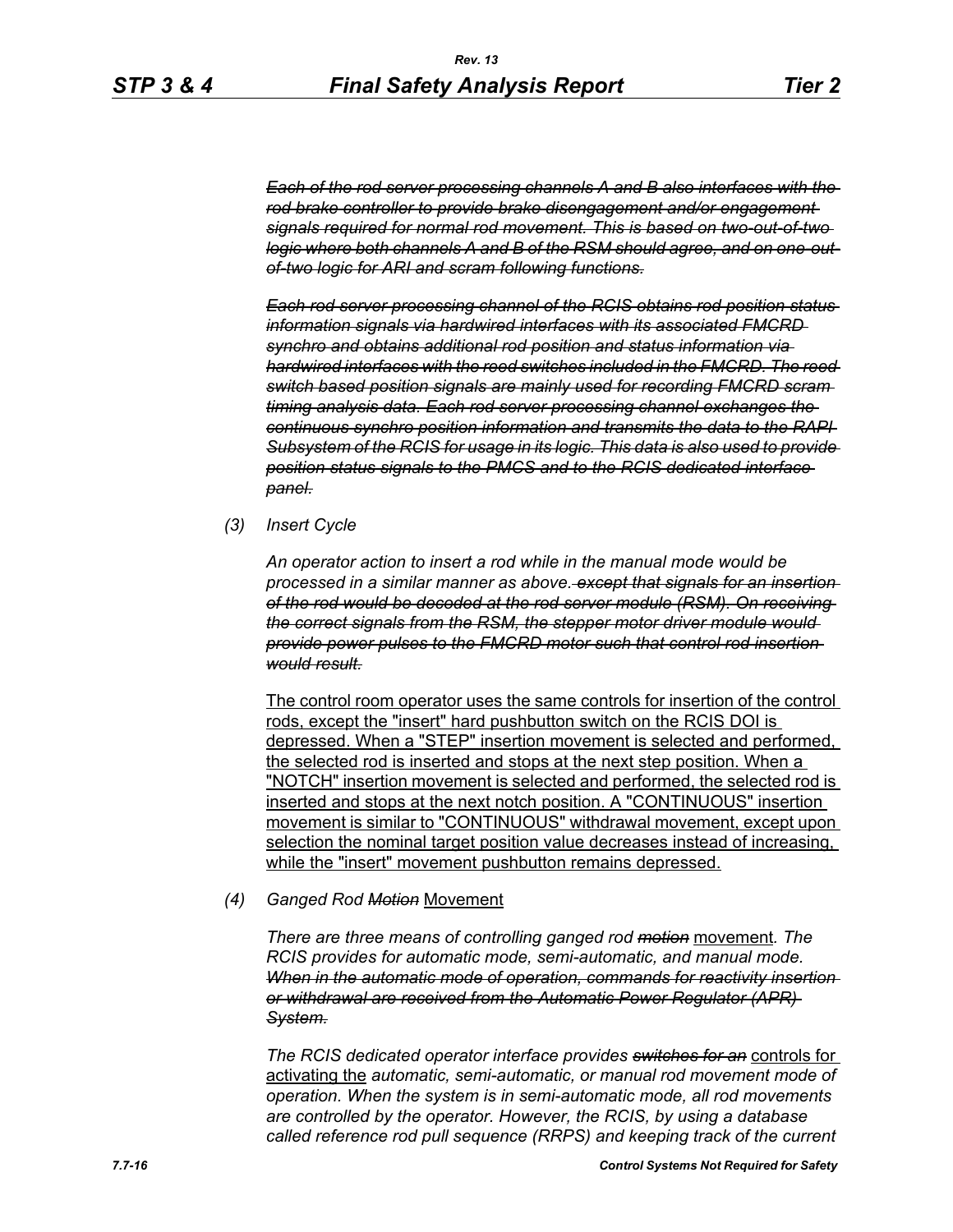*control rods' positions, prompts the operator to the selection of the next gang*selects the gang automatically*.*

*When the RCIS is in manual mode and ganged rod movement mode has also*  been chosen, if the operator selects a specific rod in a gang, the logic will *automatically select all associated rods in that gang.*

*When the automatic mode is active, the RCIS responds to signals for rod movement request from the APR System. In this mode, the APR simply requests either reactivity insertion or withdrawal* and either "step" or "continuous"*. The RCIS responds to this request by using the RRPS and the current rods positions and automatically selects and executes the withdrawal/insert commands for the next gang.*

*In order for the automatic rod movement feature of the RCIS to be active, the power generation control system must be in the automatic mode , the automatic power regulator system must be in the automatic mode* associated with CR operation*, and the switch on the RCIS dedicated operator interface for automatic rod movement mode must be depressed. The operator has an option of discontinuing the automatic operation by placing either the PGCS/APR or RCIS mode switches back to manual mode,* the switch for automatic rod movement mode must have been activated, and there must be no abnormal conditions that prevent operation in the RCIS automatic mode. The operator has an option of discontinuing the automatic operation by placing either the RCIS mode switches back to manual mode or back to the semi-automatic mode.

*(5) Ganged Withdrawal Sequence Restrictions*

*The RWM of the RCIS ensures adherence to certain ganged withdrawal sequence restrictions by generating a rod block signal for out-of-sequence rod withdrawals. These types of restrictions are specified as follows:*

- *(a) The ganged rod mode consists of one or two sets of fixed control rod gang assignments. The two sets of rod gang assignments correspond to sequences A and B of the ABWR ganged withdrawal sequence, as specified in the reactivity control document.* For either sequence, when all of groups 1 through 4 control rods only have been withdrawn, there is a checkerboard pattern in the reactor core of the rods fully withdrawn as opposed to the rods still fully-inserted. For Sequence A, the center control rod in the core would still be fully-inserted. For Sequence B, the center control rod in the core would be fully-withdrawn.
- *(b) The system allows up to 26-rod gangs, for control rods in rod groups 1, 2, 3, and 4, to be withdrawn simultaneously when the reactor is in the startup* or run *mode. These withdrawals are permitted only under the following conditions:*
	- *(i) Reactor power level is below the low power setpoint (LPSP).*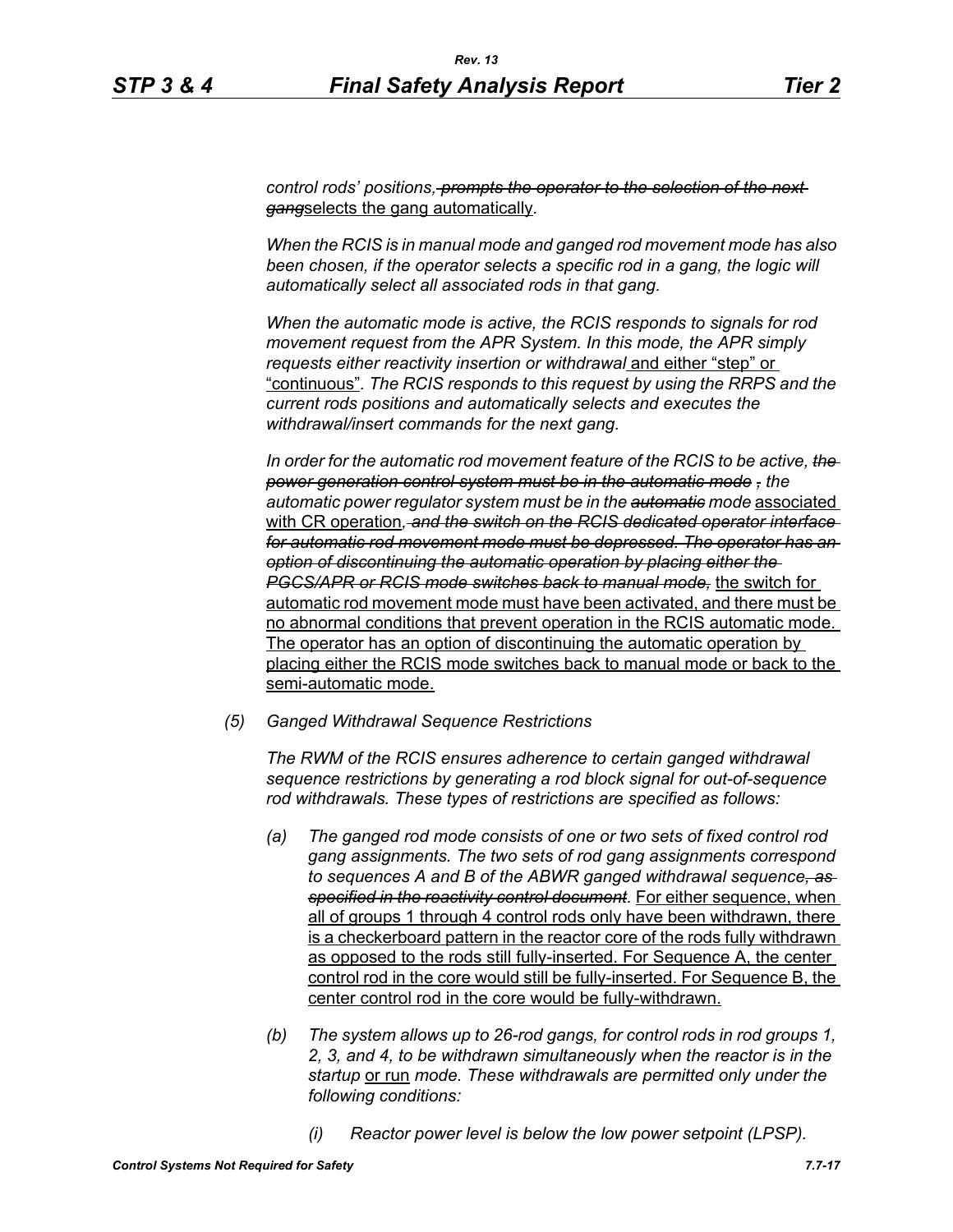- *(ii) A group 1, 2, 3, or 4 gang of rods is selected. Only one group at a time is allowed for normal rod movement.*
- *(iii) Groups 1-4 may only be withdrawn before*if *groups 5-10 are in the full-in position.*
- *(iv) The other three groups (of groups 1-4) that are not selected must be either full-in or full-out. Groups 1-4 are withdrawn from the fullin position to the full-out position before another group is moved.*
- *(v) The chosen alternative sequence for withdrawing the first four groups is consistent with one of the following allowable alternate sequences:*
	- *(a) (1, 2, 3, 4) (b) (1, 2, 4, 3) (c) (2, 1, 3, 4) (d) (2, 1, 4, 3) (e) (3, 4, 1, 2) (f) (3, 4, 2, 1) (g) (4, 3, 1, 2) (h) (4, 3, 2, 1)*

*No sequences other that those indicated above are allowed within the logic of the RCIS*RWM*. The logic of the RCIS*RWM *also ensures that, when single rod movements of rods in groups 1-4 are made, they are in accordance with the above restrictions (e.g., if one of the rods from group 1 is withdrawn, all the other group 1 rods are to be withdrawn before withdrawal of rods in another group is permitted).*

- *(vi) The RCIS*RWM *logic enforces additional ganged withdrawal sequence restrictions when the reactor power level is below the low power level setpoint* and the reactor mode switch is in STARTUP or RUN mode *as follows:*
	- *(a) The RCIS*RWM *logic prevents two groups of rods from being withdrawn simultaneously.*
	- *(b) Allows only groups 1-6 to be withdrawn as one single gang.*
	- (c) *Assures that the maximum allowable difference between the leading and trailing operable control rods in each of groups*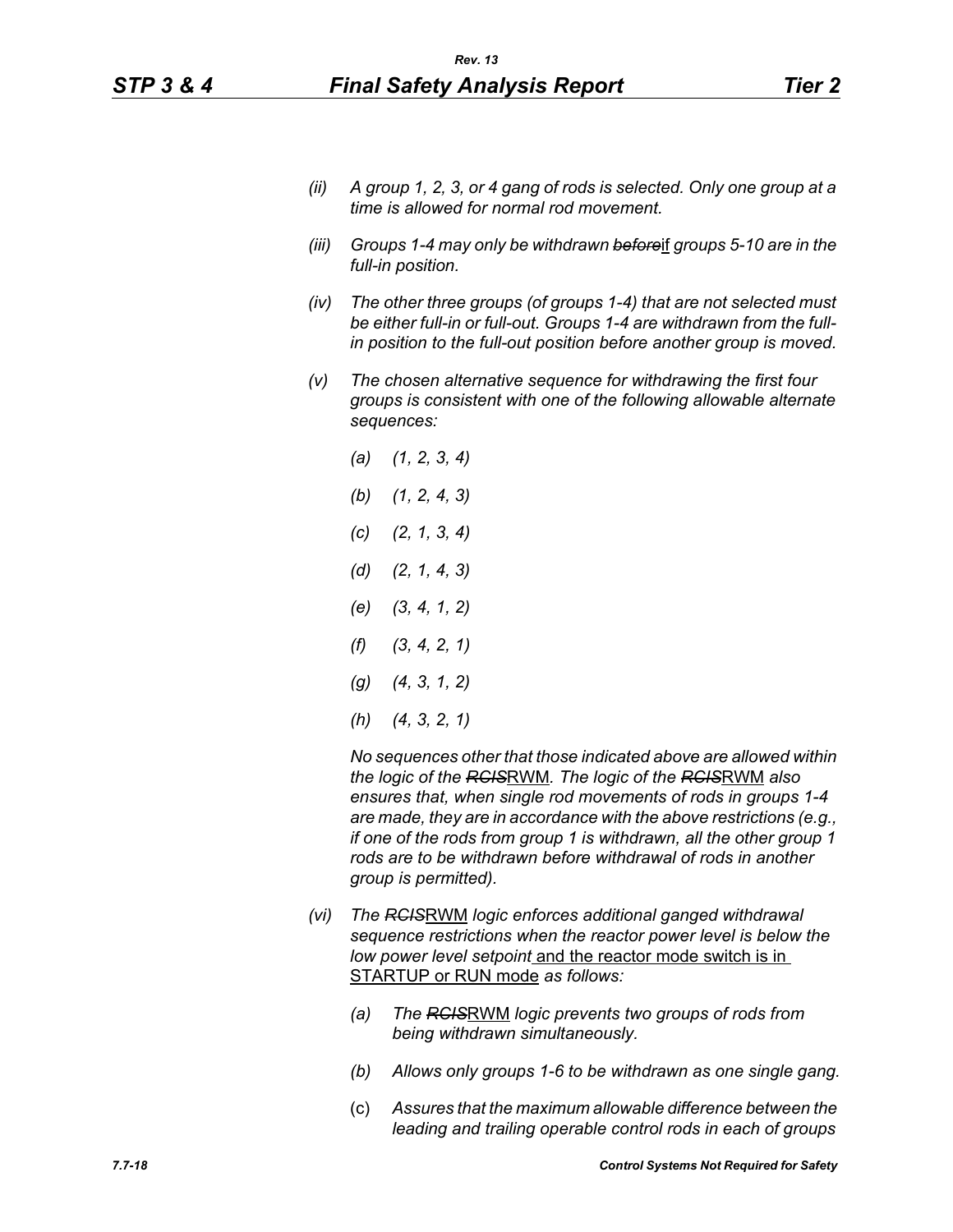*3, 4, 7, 8, 9, and 10 to be within* 152 *146 mm when any operable rod in the group is less than or equal to 0.914m* 48 steps *withdrawn* from the normal full-in position*. This restriction is not applied to groups 1, 2, 5, and 6 or to any group when all operable rods in that group are greater than*  or equal to 48 steps *0.914m withdrawn* from the normal fullin position*. This restriction applies to rod pull sequence (5)*(b)(v)*a through (5)*(b)(v)*d above.*

- (d) *Assures that the maximum allowable difference between the leading and trailing operable control rods in each of groups 1, 2, 7, 8, 9, and 10 to be within* 152 *146.4 mm when any operable rod in the group is less than or equal to 0.914m* 48 steps *withdrawn* from the normal full-in position*. This restriction is not applied to groups 3, 4, 5, and 6 or to any group when all operable rods in that group are greater than*  or equal to 48 steps *0.914m withdrawn* from the normal fullin position*.The restriction applies to rod pull sequence (5)*(b)(v)*e through (5)*(b)(v)*h above.*
- (e) *Enforces restrictions on withdrawal of rods in groups 5-10 if rods in group 7 or 8 are moved first. Movement of rod gangs in groups 9 and 10 are then blocked until all operable rods in groups 5, 6 and 7 or 8 are greater or equal to 0.914m withdrawn. The RCIS also enforces rod restrictions if rods in group 9 or 10 are moved first. Movement of rod gangs in groups 7 and 8 is blocked until all operable rods in group 5, 6 and 9 or 10 are greater than or equal to 0.914m withdrawn.*  5 or 6 are greater than or equal to 48 steps withdrawn from the full-in position AND Group 7 or 8 are greater than or equal to 48 steps withdrawn from the full-in position.
- (f) Enforces restrictions on withdrawal of rods in groups 5-10 if rods in group 9 or 10 are moved first. Movement of rod gangs in groups 7 and 8 are then blocked until all operable rods in groups 5 or 6 are greater than or equal to 48 steps withdrawn from the full-in position AND Group 9 or 10 are greater than or equal to 48 steps withdrawn from the full-in position.
- *(6) Establishment of Reference Rod Pull Sequence (RRPS)*

*The reference rod pull sequence is normally established before plant startup and stored in memory at the Performance Monitoring and Control System (PMCS)* associated with the Plant Computer Function (PCF)*. The PMCS* PCF *allows modifications to be made to the RRPS through operator actions. The PMCS* PCF *provides compliance verification of the changes to the RRPS, with the ganged withdrawal sequence requirements.*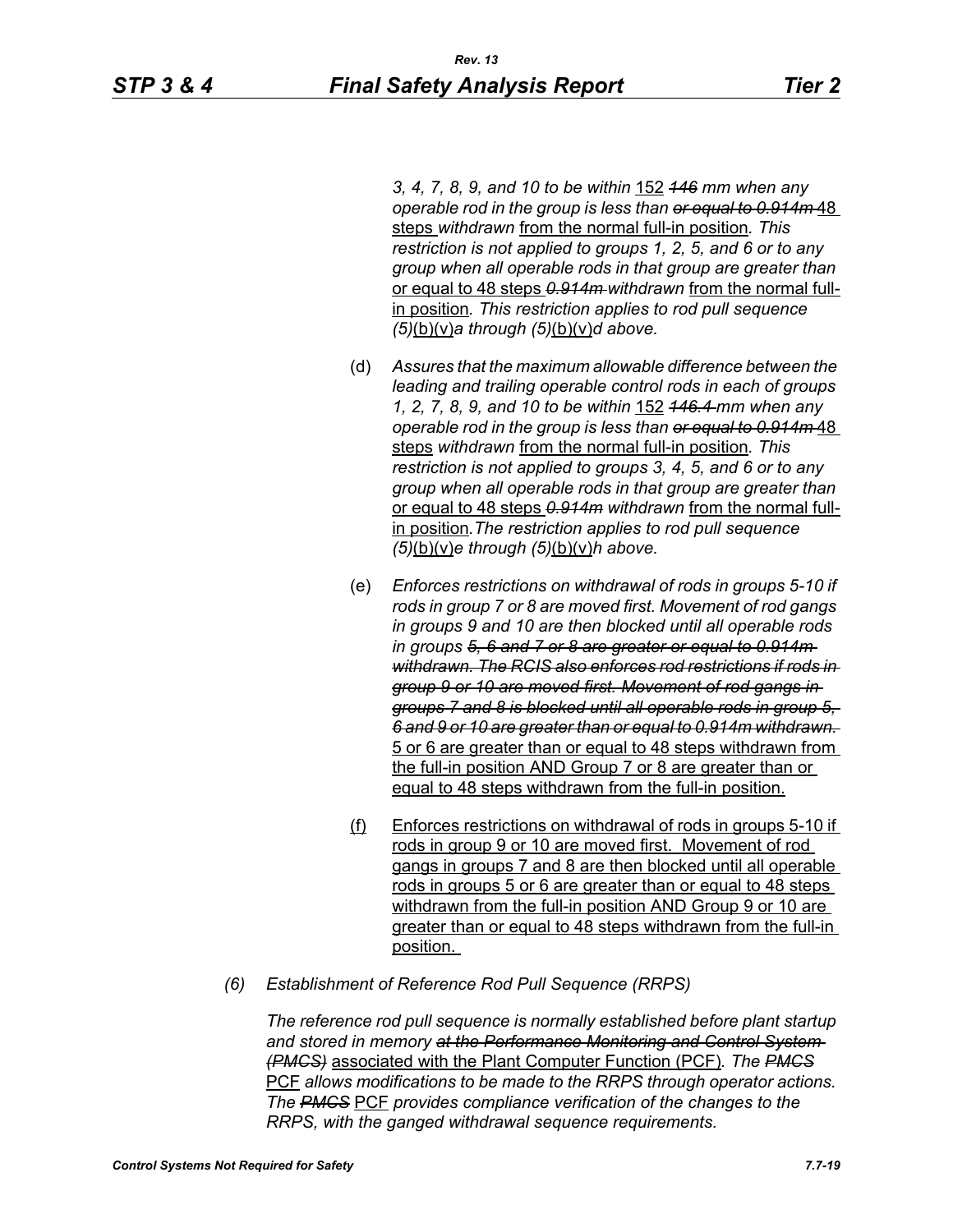*The RCIS provides a capability for an operator to request a download of the RRPS from the PMCS, a subsystem of the Process Computer System* PCF*. The new RRPS data is loaded into the RAPI System* Subsystem*. Download of the new RRPS data can only be completed when the RCIS is in manual rod movement mode and when both keylock permissive switches located at each rod action control cabinet are activated* a permissive switch located at the RAPI panel is activated*.*

*The RCIS provides feedback signals to the PMCS* PCF *for successful completion of downloaded RRPS data for displaying on the CRT* nonsafety *display.*

A rod *Rod withdrawal block signals are* signal is *generated whenever selected single or ganged rod movements differ from those allowed by the RRPS, when the RCIS is in automatic or semi-automatic rod movement mode.*

*The RCIS sounds* activates *an audible alarm at the operators panel for a RRPS violation.*

*(7) Rod Block Function*

*The rod block logic of the RCIS, upon receipt of input signals from other systems and internal subsystems, inhibits movement of control rods.*

*All Class 1E systems rod block signals to the RCIS are optically isolated. The rod block signals change the state of the light emitting diode at the external interface of an isolator. The light crosses the boundary of the isolator to the interface of the RCIS where a photo transistor changes state, thereby communicating the information to the logic within the RCIS. This provides complete isolation while keeping electrical failures from propagating into the RCIS and vice versa.*

*The presence of any rod block signal, in either channel or both channels of the RCIS logic, causes the automatic changeover from automatic mode to manual mode. The automatic rod movement mode can be restored by taking the appropriate action to clear the rod block and by using the selector switch to restore the automatic rod movement mode.*

*If either channel or both channels of the RCIS logic receive(s) a signal from any of the following type of conditions, a rod block is initiated:*

- *(a) Rod separation, only for those rod(s) for which separation is detected.*
- *(b) Reactor in SHUTDOWN mode (all control rods).* Reactor mode switch in SHUTDOWN (rod withdrawal block for all control rods, applicable when the RPS reactor mode switch is in SHUTDOWN).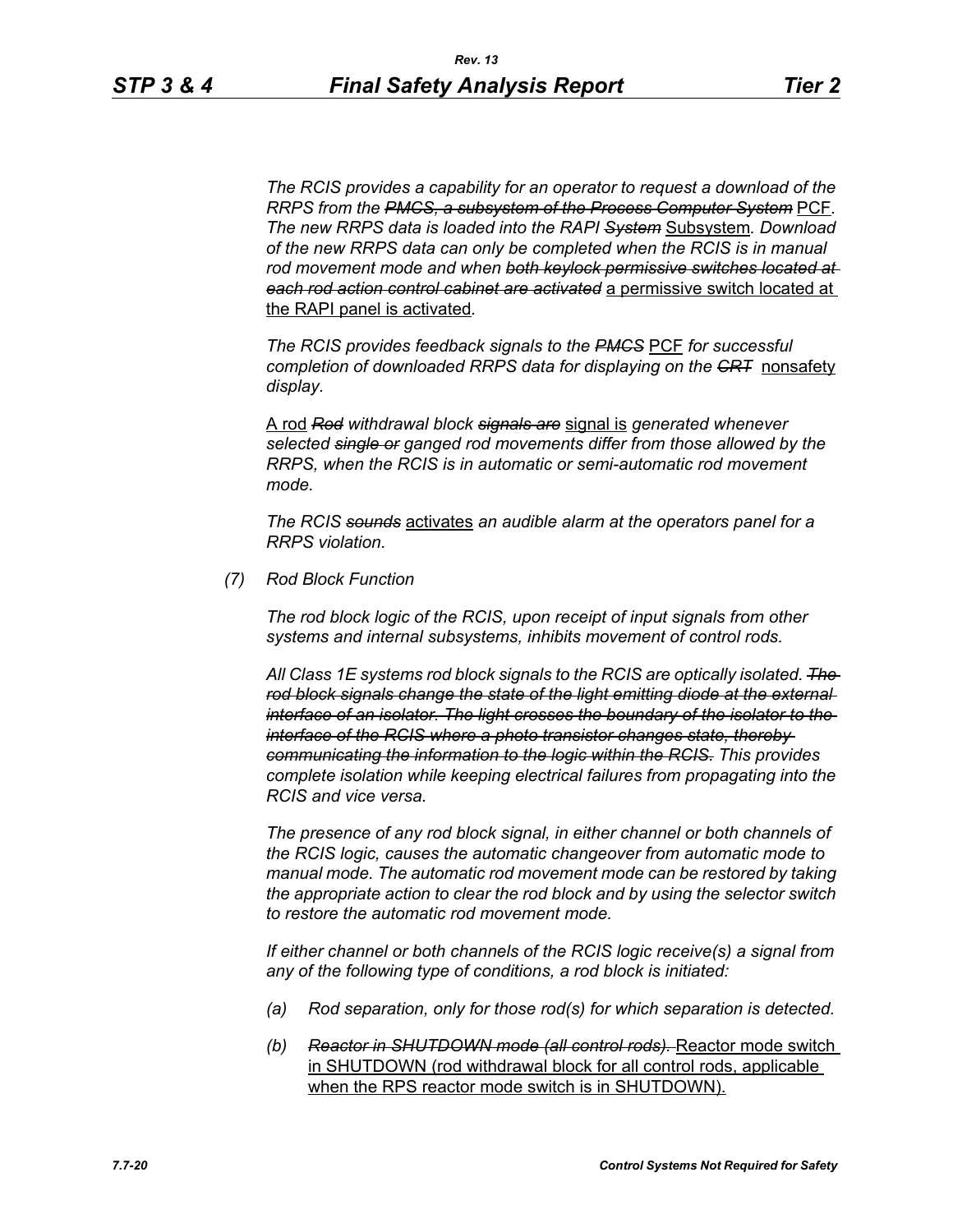- *(c) SRNM period alarm (all control rods, but not applicable when reactor in RUN mode).* Startup Range Neutron Monitor (SRNM) withdrawal block (rod withdrawal block for all control rods, not applicable when the RPS reactor mode switch is in RUN).
- *(d) SRNM downscale alarm or SRNM upscale alarm or APRM set down upscale alarm (all control rods, but not applicable when in RUN mode).* Average Power Range Monitor (APRM) withdrawal block (rod withdrawal block for all control rods).
- *(e) SRNM inoperative (all control rods, but not applicable when reactor is in RUN mode).* CRD charging water low pressure (rod withdrawal block for all control rods).
- *(f) APRM downscale (all control rods, only applicable when reactor in RUN mode).* CRD charging water low-pressure trip bypass (rod withdrawal block for all control rods).
- *(g) Flow-biased APRM rod block (all control rods, only applicable when reactor in RUN mode).* RWM withdrawal block (rod withdrawal block for all control rods, applicable below the Low Power Setpoint).
- *(h) APRM inoperative (all control rods, only applicable when reactor in RUN mode).* RWM insert block (rod insertion block for all control rods, applicable below the Low Power Setpoint).
- *(i) Low CRD charging header pressure (all control rods).* ATLM withdrawal block (rod withdrawal block for all control rods, not applicable below the Low Power Setpoint).
- *(j) Low CRD charging header pressure trip function bypass switches of the reactor protection system are in a bypass position (all control rods).*  Multi-channel Rod Block Monitor (MRBM) withdrawal block (rod withdrawal block for all control rods, not applicable below the Low Power Setpoint).
- *(k) Violation of ganged withdrawal sequence restrictions (all control rods in the selected gang or the selected control rod if the single rod movement mode is being used; applicable below the low power setpoint).* RFCS withdrawal block (rod withdrawal block for all control rods).
- *(l) Automated Thermal Limit Monitor (ATLM) rod block (all control rods, only applicable above the low power setpoint).* Gang large deviation (i.e., gang misalignment) withdrawal block (rod withdrawal block for all operable control rods of the selected gang, applicable when RCIS GANG mode selection is active).
- *(m) Multi-channel Rod Block Monitor (MRBM) rod block (all control rods, only applicable above the low power setpoint).* REFUEL mode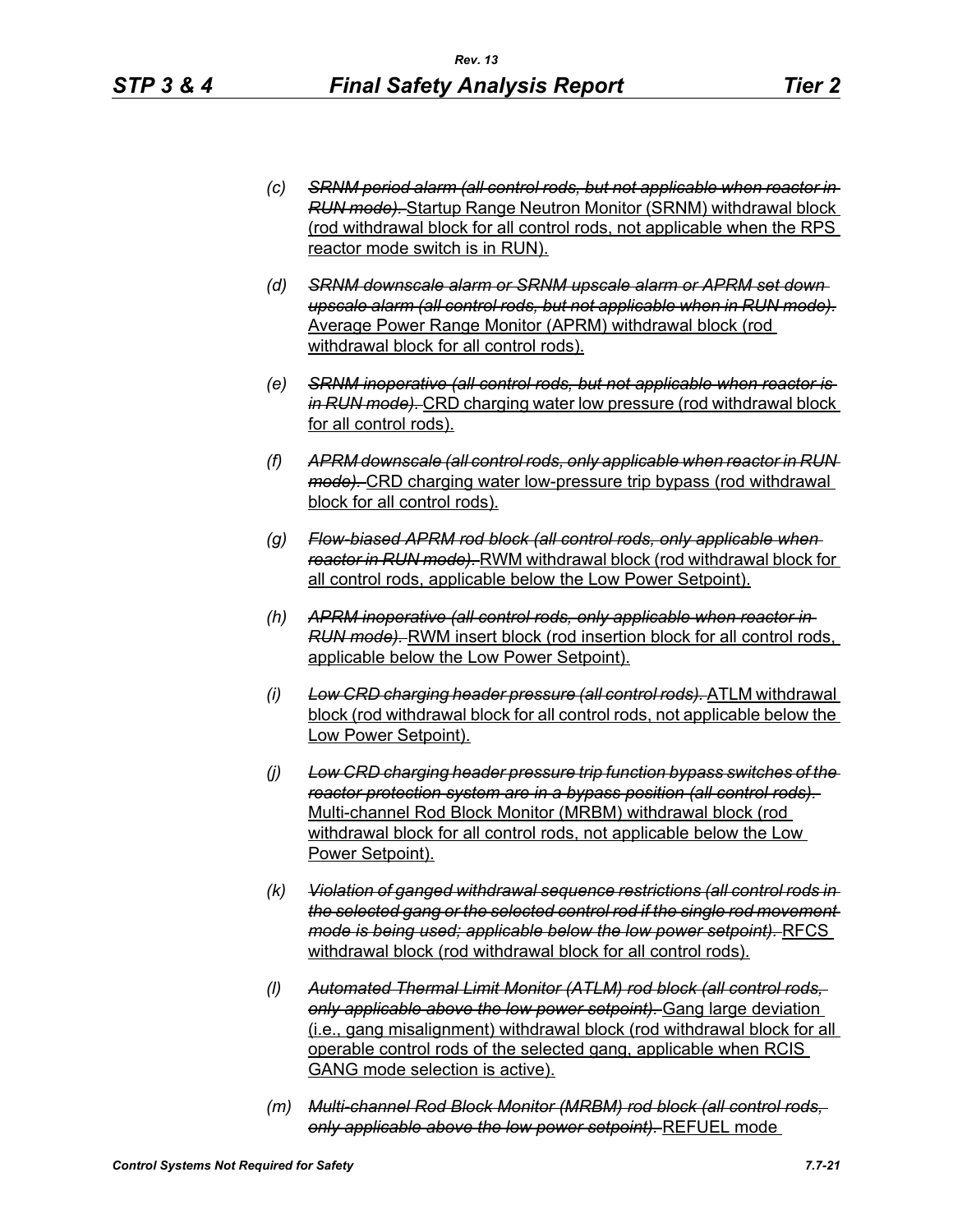withdrawal block (rod withdrawal block for all control rods, applicable when the RPS reactor mode switch is in REFUEL).

- *(n) ATLM trouble (all control rods, only applicable above the low power setpoint).* Not Used
- *(o) RWM trouble (all control rods, applicable below the low power setpoint).* Rod Action and Position Information (RAPI) trouble (rod withdrawal block and rod insertion block for all control rods).
- *(p) MRBM inoperative (all control rods, only applicable above the low power setpoint).* Not Used
- *(q) Rod action position information trouble (all control rods).* Not Used
- *(r) Two or more recirculation pump trips when reactor power is above approximately 25% of rated and core flow is below approximately 36% or rated. The logic to generate this rod block resides in the RFCS and the discrete rod block signal is sent to the RCIS from the RFCS.*Not Used
- *(s) Refueling platform control computer interlock rod block (all control rods, only applicable when the reactor is in the refuel mode).*Not Used
- *(t) Reactor SCRAM* follow *condition exists (*rod withdrawal block for *all control rods).*
- *(u) Existence of ARI or SCRRI condition (*rod withdrawal block for *all control rods).*
- *(v) Gang misalignment [i.e. position difference between any two gang members of more than 38.1 mm (all control rods)].*Not Used

*The RCIS enforces all rod blocks until the rod block condition is cleared. The bypass capabilities of the RCIS permit clearing certain rod block conditions that are caused by failures or problems that exist in only one channel of the logic.*

#### *(9) RCIS Bypass Capabilities*

*The RCIS provides the capability to bypass synchro A* (or synchro B)*, if it is bad, and select synchro B* (or synchro A) *for providing rod position data to both channels of the RCIS. The number and distribution of bypassed synchros are procedurally controlled by applicable plant Technical Specifications.* The RCIS logic prevents the simultaneous bypassing of both synchro signals for an individual FMCRD.

*The RCIS allows the operator to completely bypass up to eight control rods by declaring them "Inoperable" and placing them in a bypass condition.*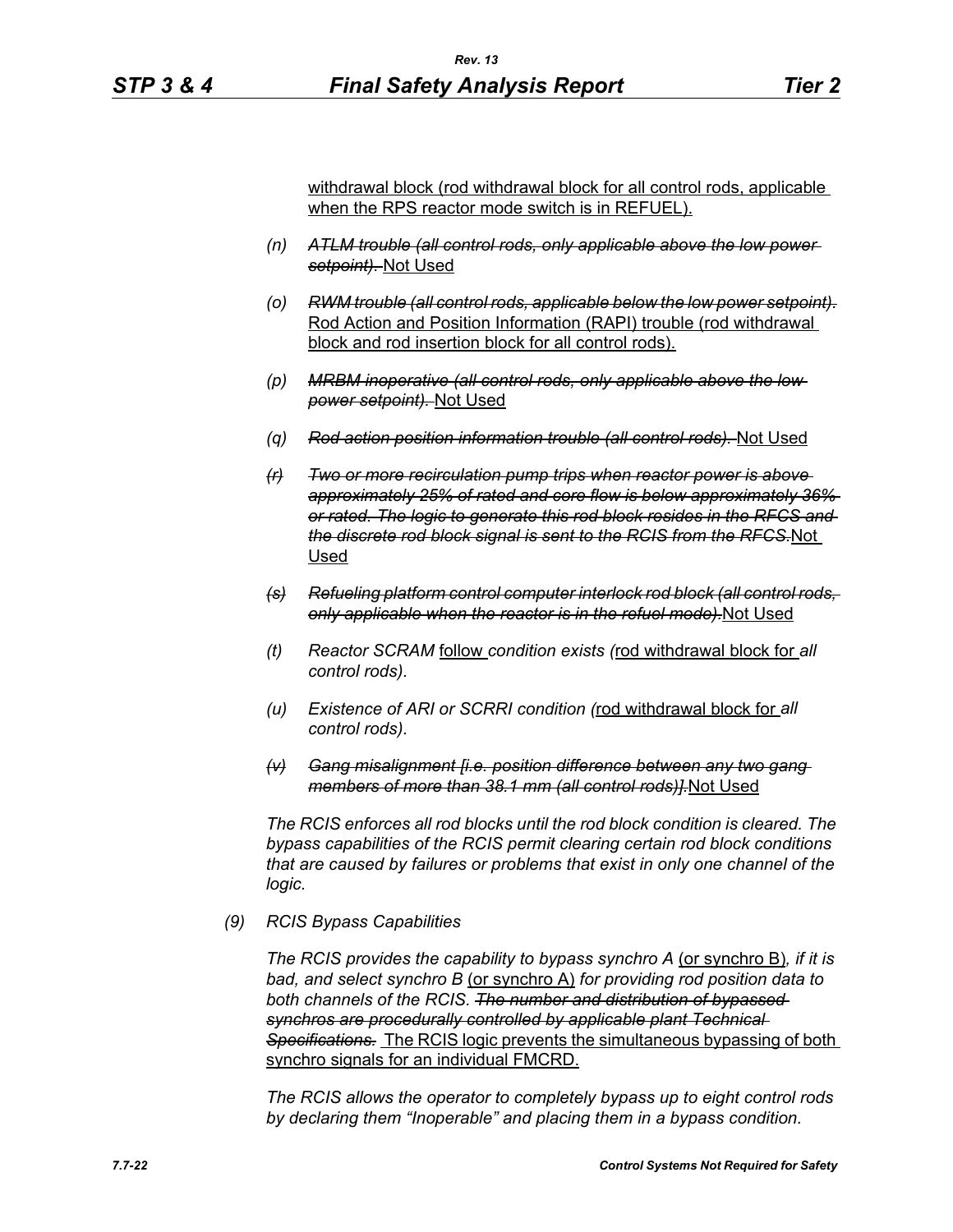*Through operator action, an update in the status of the control rods placed into "inoperable" bypassed condition is available at the CRT display. At the display, the operator can request the data to be downloaded into the memory of the RAPI Subsystem logic with confirmation of a successful download completion signal being sent back to the CRT display.* can be performed at the RCIS DOI.

*Download of a new RCIS "Inoperable Bypass Status" to the RAPI Subsystem is only allowed when the RCIS is in a manual rod movement mode and when both keylock permissive switches are activated at the RCIS panels* the bypass permissive switch located near the RCIS DOI is activated*.*

*The operator can substitute a position for the rod that has been placed in a bypass state into both channels of the RCIS, if the substitute position feature is used. The substituted rod position value entered by the operator is used as the effective measured rod position that is stored in both rod action control*  RAPI *channels and sent to other* subsystems of the RCIS and to other plant *systems (e.g., the Process Computer* Plant Information and Control *System).*

*For purposes of conducting periodical* periodic *inspections on FMCRD components, RCIS allows placing up to 21* 35 *control rods in "inoperable" bypass condition, only when the reactor mode switch is in REFUEL mode.*

*The RCIS enforces rod movement blocks when the control rod has been placed in an inoperative bypass status. This is accomplished by the RCIS logic by not sending any rod movement pulses to the FMCRD.*

*In response to activation of special insertion functions, such as ARI, control rods in bypass condition do not receive movement pulses* commands*.*

*(10) Single/Dual Rod Sequence Restriction Override (S/DRSRO) Bypass*

*The RCIS single/dual rod sequence restriction override bypass feature allows the operator to perform special dual or single rod scram time surveillance testing at any power level of the reactor. In order to perform this test, it is often necessary to perform single rod movements that are not allowed normally by the sequence restrictions of the RCIS.*

*When a control rod is placed in a S/DRSRO bypass condition* exists*, that* the *control rod* positions are *is no longer used in determining compliance to the RCIS sequence restrictions (e.g., the ganged withdrawal sequence and RRPS).*

*The operator can only perform manual rod movements of control rods in the S/DRSRO bypass condition. The logic of the RCIS allows this manual single/dual rod withdrawals for special scram time surveillance testing.*

*The operator can place up to two control rods associated with the same hydraulic control unit (HCU) in the S/DRSRO bypass condition.*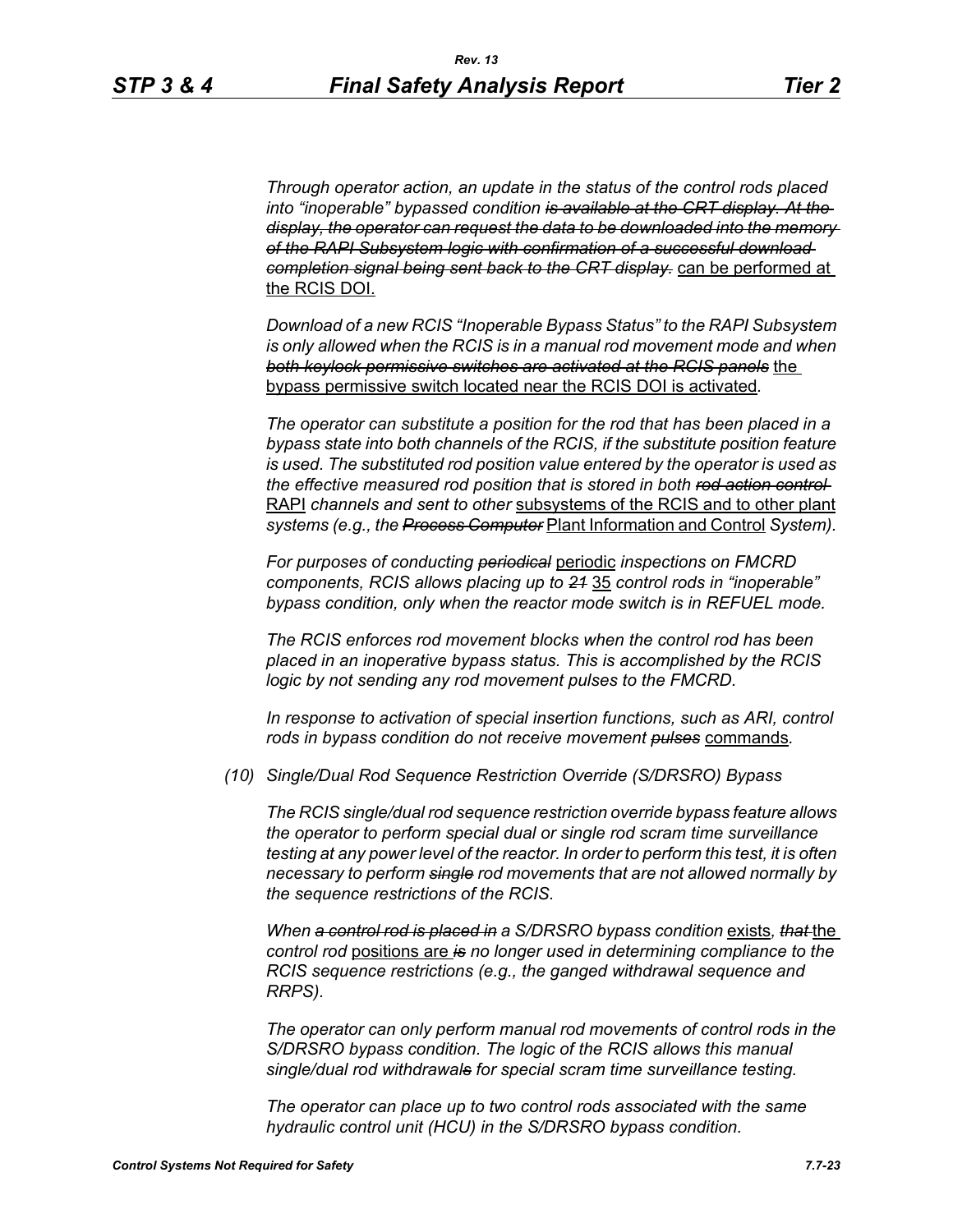*The dedicated RCIS operator interface panel contains status indication of control rods in a S/DRSRO bypass condition.*

*The RCIS ensures that S/DRSRO bypass logic conditions have no effect on special insertion functions for an ARI or SCRAM following condition and also no effect on other rod block functions, such as MRBM, APRM, or SRNM period* rod blocks*.*

*The drive insertion following a dual/single rod scram test occurs automatically. The operator makes the necessary adjustment of control rods in the system prior to the start of test for insertions, and restores the control rod to the desired positions after test completion.*

#### (11) Single RCIS Channel Bypass Features

*The RCIS is a dual channel system and the logic of the system provides a capability for the operator to invoke bypass conditions that affect only one channel of the RCIS. The interlock logic prevents the operator from placing both channels in bypass. Logic enforces bypass conditions to ensure that the capability to perform any special function (such as an ARI, scram following, and SCRRI) is not prevented.*

*The RCIS logic ensures that any special restrictions that are placed on the plant operation are enforced as specified in the applicable plant Technical Specifications for invoked bypass conditions.*

*The status and extent of the bypass functions are identified on the RCIS dedicated operator interface panel and the PMCS CRT displays at the main control panel.*

*Bypass conditions allow continuation of normal rod movement capability by bypassing failed equipment in one RCIS channel. After repair or replacement of the failed equipment is completed, the operator can restore the system or subsystem to a full two-channel operability. The operator has the capability to invoke bypass conditions within the following system or subsystems:*

- *(a) Synchro A or B position bypass* Not Used
- *(b) Rod server* processing *module channel A or B bypass*
- *(c) Inoperable condition bypass* Not Used
- *(d) File control module channel A or B bypass*Not Used
- *(e) ATLM channel A or B bypass*
- *(f) RWM channel A or B bypass*
- *(g) RACS* RAPI *channel A or B bypass*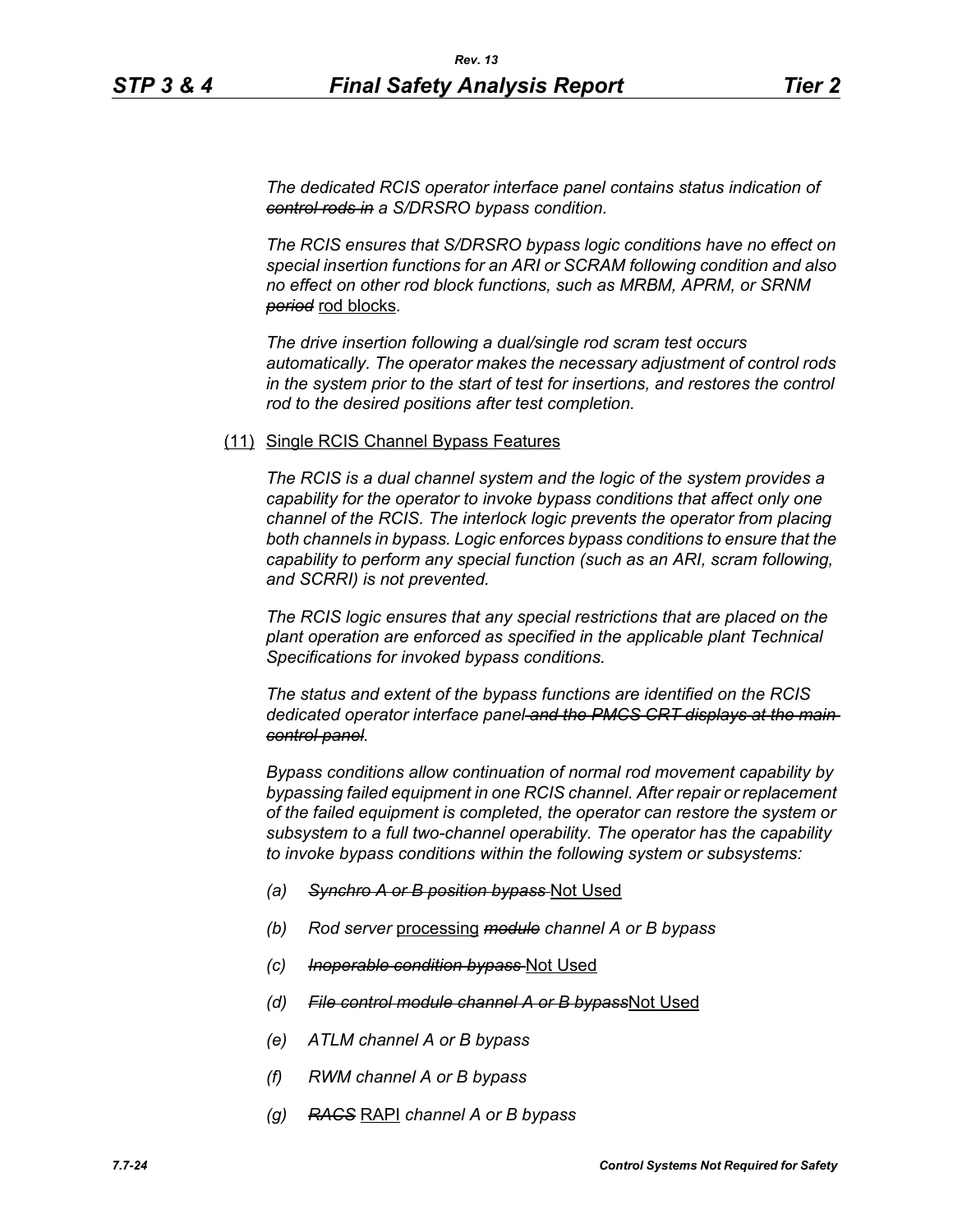#### (12) *Scram Time Test Data Recording*

*The logic of the RCIS provides the capability to automatically record individual FMCRD scram timing data based upon scram timing reed switches. When a FMCRD scram timing switch is activated, the time of actuation is recorded by the RAPI System*scram time recording panel (STRP) *for time tagging of stored scram time test data in the RSPC*scram time recording and analysis panel (STRAP) *for that particular FMCRD. The timetagged data is stored in memory until the next actuation of that particular reed switch is detected again.*

*The RCIS also time tags the receipt of a reactor scram condition being activated based upon the scram-following function input signals from the Reactor Protection System.*

*The resolution of this time-tagging feature is less than 5 milliseconds. Contact bounce of the reed switch inputs are properly masked to support this function. The reference <del>real time</del> clock for time tagging is the real timeRCIS clock of the RCIS.*

*When the RCIS detects a reactor scram condition, the current positions of all control rods in the core are recorded, time tagged, and stored in memory. RCIS logic stores this data in memory until a request is received from the*  PCF for transfer of the stored scram timing performance data from the STRAP to the PCF. The transmitted data is used by the PCF to*PMCS. The transmitted data is used by the PMCS to calculate and summarize scram time performance based on the scram timing data received from the RCIS.*

*In an alternate design, the scram time recording and analysis functions are performed by two separate panels called scram time test panel (STTP) and scram time test recording/analysis panel (STR/AP). The STTP function is to directly interface with FMCRD reed switches and gather all FMCRD status and scram information. The function of STR/AP is to receive FMCRD information from STTP, process and analyze FMCRD scram time data, generate scram time test reports, and communicate FMCRD reed-switchbased status data to other plant systems.*

#### *(13) ATLM Algorithm Description*

*The ATLM is a microprocessor based subsystem of the RCIS that executes two different algorithms for enforcing fuel operating thermal limits. One algorithm enforces operating limit minimum critical power ratio (OLMCPR), and the other the operating limit minimum*maximum *linear heat generation rate (OLMLHGR). For the OLMCPR algorithm, the core is divided into 48 regions, each region consisting of 16 fuel bundles. For the OLMLHGR algorithm, each region is further vertically divided up into four segments. During a calculation cycle of ATL*M *(about 100 msec), rod block setpoints (RBS) are calculated for OLMCP*R *monitoring (48 values) and for OLMLHGR monitoring (48 x 4 values). Then the calculated setpoints are compared with*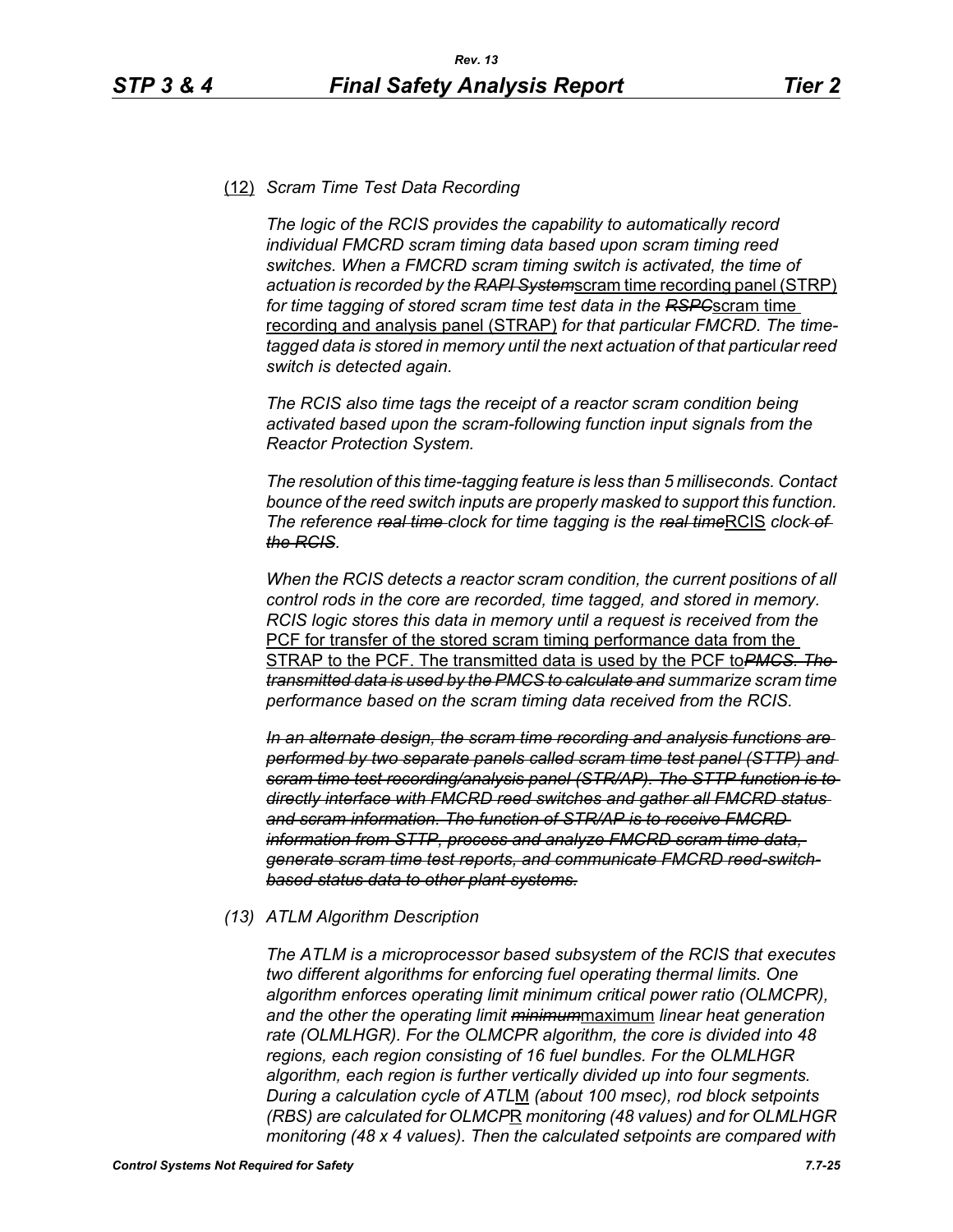*the real time averaged LPRM readings for each region/segment. The ATLM issues a trip signal if any regionally averaged LPRM reading exceeds the calculated RBS. This trip signal causes a rod block within the RCIS and also a flow change block in the Recirculation Flow Control System (RFCS).*

*RMCPRi = Regional initial MCPR (i.e., the minimum CPR of the 16 bundles in the region spanned by the four LPRM strings). Known input from predictor (process computer*PCF*).*

*In Equations 7.7-1 and 7.7-2 above, "initial" refers to values that are downloaded from the "3D Predictor Monitor" subsystem of the PMCS*PCF*. A download is requested by the ATLM whenever changes in reactor power and/or core flow exceed a preset limit. A download can also be manually requested by the operator.*

# **7.7.1.2.2 System Interfaces**

STD DEP T1 3.4-1

STD DEP 7.7-7

STD DEP Admin

*(1) Control Rod Drive (CRD) System*

*The RCIS interfaces with the CRD System are as follows:*

- *(e) Separation reed switches (A&B) through the plant essential multiplexing system* RAPI signal interface units (SIUs) *for each FMCRD*
- *(2) Recirculation Flow Control System (RFCS)*
	- *(c) RFCS Core Flow Signal to RCIS*

*The RFCS provides signals to both channels of the RCIS that represent validated total core flow. These signals are used for part of the validity checks when performing an ATLM operating limit setpoint update. The RCIS obtains these signals from the RFCS via the multiplexing system links* the nonsafety Plant Data Network (PDN) communication function and associated datalinks *to the RCIS channels.*

*(e) RFCS Hard-Wired Signals to RCIS*

*Each of the three channels of RFCS provides the status of six relay contacts (12 wires per RFCS channel) to the RCIS. These signals are used by RCIS logic* RFCS also provides redundant control signals for implementation of the FMCRD emergency rod insertion functions to the RCIS emergency insertion control panel. These signals are activated when either the ARI or SCRRI condition exists *to minimize the likelihood inadvertent FMCRD run-in.*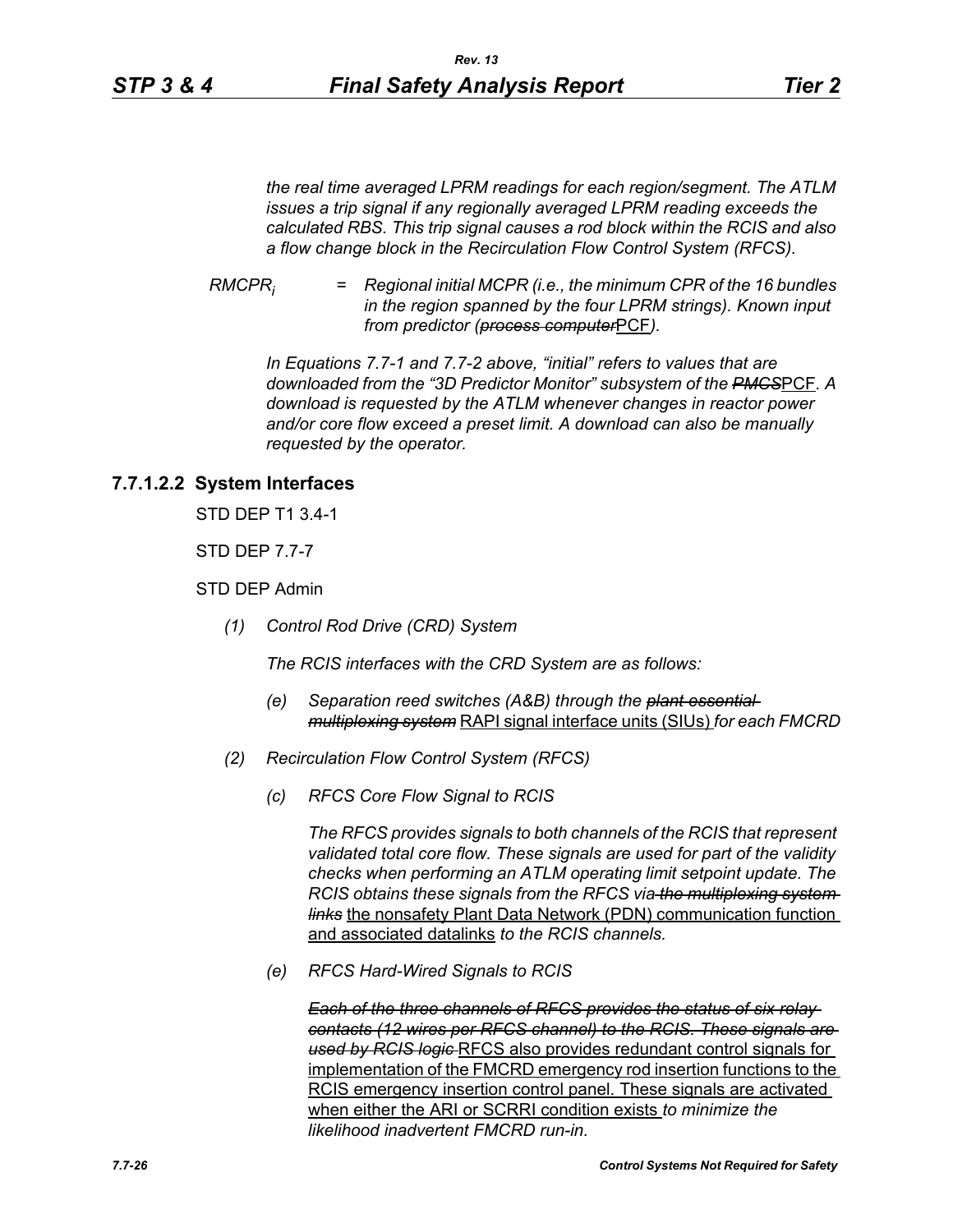*(3) Feedwater Control System (FWCS)*

*The Feedwater Control System provides signals to both channels of the logic of the RCIS that represents validated total feedwater flow to the vessel and validated feedwater temperature. These signals are used as part of the validity checks when performing an ATLM operating limit setpoint update.*

*The RCIS can obtain these signals from the FWCS via the multiplexing system communication links* the nonsafety PDN communication function and associated datalinks *to the RCIS channels.*

*(4) Neutron Monitoring System*

*Whether or not some of the signals result in a rod block depends on reactor mode switch status which is provided to the RCIS from the reactor protection system via the essential multiplexing system* using dedicated signal interfaces*.*

*(5) Reactor Protection System*

*The Essential Multiplexing System provides the above signals to the RCIS with complete isolation between the safety-related system and the non-safetyrelated system equipment.*

*Divisions II and III of the RPS each provide the two channels of RCIS with two separate isolated signals that indicate a scram condition. The signals remain active until the scram condition is cleared by the operator. In addition, Divisions II and III of RPS each provide the RCIS* emergency rod insertion panel *with hard-wired relay contact status*scram follow signals *to minimize the likelihood of inadvertent FMCRD run-in.*

#### *(6) Performance Monitoring and Control System* Plant Computer Function (PCF)

*The PMCS*PCF *provides the data update from the 3-D predictor function calculations associated with ATLM parameters based on actual measured values from the plant. This data is downloaded into the ATLM memory. This is to assure that rod blocks occur if the operating limits (e.g., MCPR and MLHGR) are approached. This feature allows the ATLM rod block setpoint calculation to be based on actual, measured plant conditions.*

*The RCIS provides the PMCS*PCF *with control rod position information along with other RCIS status information for use in other PMCS*PCF *functions and for the PMCS CRT*PCF *displays related to the RCIS.*

*The RCIS* STRAP*gathers, time tags, stores, and transmits scram timing data to the PMCS*PCF*. The PMCS*PCF *utilizes rod scram timing data to evaluate scram performance of the CRD System. The PMCS*PCF *provides for the capability of printing or displaying of scram time logs. The scram time data sent to the PMCS*PCF *provides the capability for comparing received data*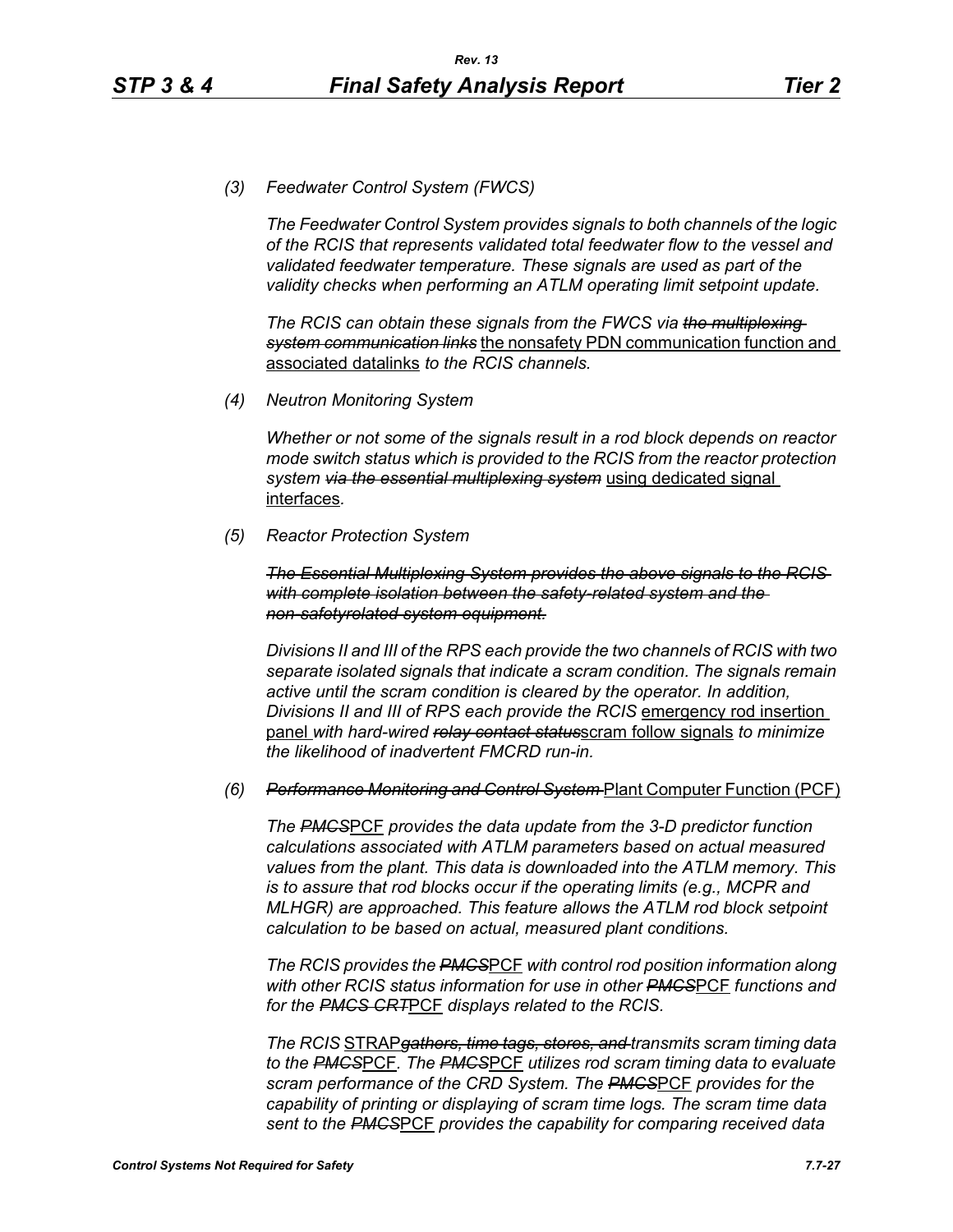*from the RCIS with the specification for control rod scram timing. Included in these comparisons are the averages and trends for data collected from past*  rod scrams or rod testing. The output for this function consists of, but is not *limited to, the following type of data:*

- *(a) Scram time measurements of any selected rod or group of rods to a particular position.*
- *(b) A listing of INOPERABLE rods.*
- *(c) Statistical analysis and average calculations of insertion times.*
- *(d) List of rods which do not meet technical specification requirements.*

*In the alternate design, scram time recording and analysis functions are performed by separate panels.*

#### **7.7.1.2.3 Reactor Operator Information**

STD DEP 7.7-18

- *(1) The RCIS provides for the activation of the following annunciation at the main control panel.*
	- *(a) Rod withdrawal blocks.*
	- *(b) Rod Control & Information System trouble.*
	- *(c) Low power transient zone (i.e., reactor power above but nearing the LPSP).* Rod insert block.
	- *(d) Gang misalignment*Not Used*.*
	- *(e) Selected control rod run-in (SCRRI)*Not Used*.*
	- *(f) Alternate rod insertion initiated*Not Used*.*
	- *(g) CRD charging water header pressure low.* RWM trouble.
	- *(h) Reference rod pull sequence (RRPS) violation.*
	- *(i) ATLM trouble.*
- *(2) The RCIS provides status information indication on the RCIS dedicated operators interface on the main control panel as follows:*
	- *(a) Whether RCIS rod movement mode is automatic*, semi-automatic *or manual*; whether "step"; "notch", or "continuous" is selected; and whether "single rod" or "ganged rods" is selected*.*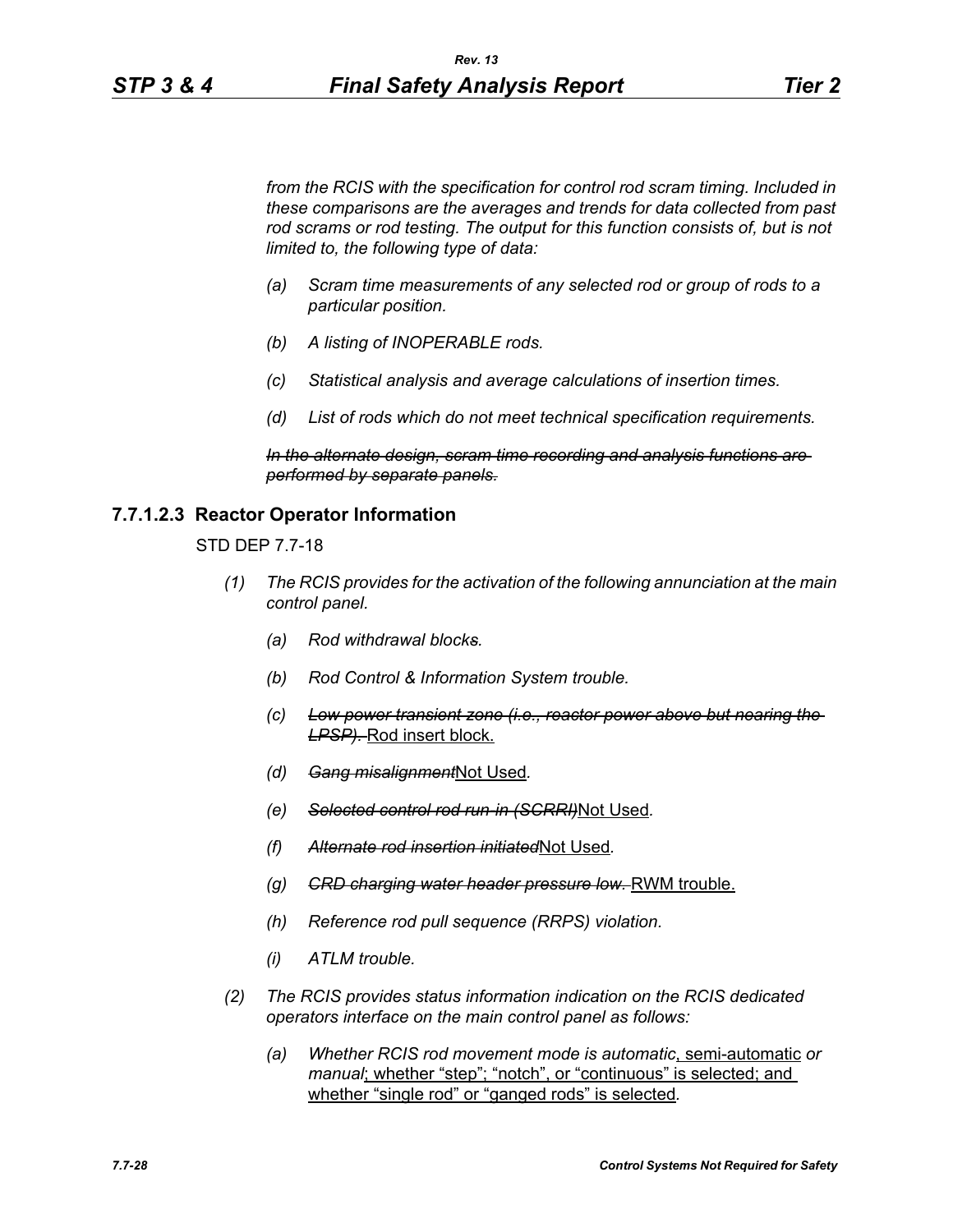- *(b) Number of FMCRDs in their* normal *full-in position* (based upon synchro signals)*.*
- *(c) Number of FMCRDs in* full-in/*latched full-in position* (based upon position reed switch signals)*.*
- *(d) Number of FMCRDs in full-out position.*
- *(e) Average percent insertion* Position *of all FMCRDs.*
- *(f) Identification of selected gang (or selected single rod).*
- *(g) Average percent insertion* Target position value *of selected gang (or selected single rod).*
- *(h) Number of FMCRDs in an inoperable bypass condition.*
- *(i) Existence of any rods withdrawal blocks.*
- *(j) Existence of any single channel bypass of the RACCS* RAPI *and/or any subsystem within the RACCS* RCIS*.*
- *(k) Whether reactor power is above the LPSP.*
- *(l) Existence of RCIS trouble.*
- *(m) Activation of scram following function.* Whether a control rod is at the over travel out position during the coupling check test.
- *(n) Activation of the ARI function.* Whether a control rod is uncoupled during a coupling check test.
- *(o) Status of SCRRI function.* Control rods with bypassed synchros.
- *(p) Successful completion of ATLM operating limit setpoint update.* Gang misalignment.
- *(q) Any control rod in* Existence of a *S/DRSRO bypass condition.*
- *(r) Activation of a rod block by MRBM condition.*
- *(3) The dedicated operators interface panel of the RCIS provides logic and operator controls, so that the operator can* and related RCIS displays, indications and associated controls provided on the main control room panel and on the RCIS cabinets and panels, allow the operator to *perform the following functions:*
	- *(a) Change the RCIS mode of operation from manual to semi-automatic or automatic rod movement modes*; select the "step", "notch", or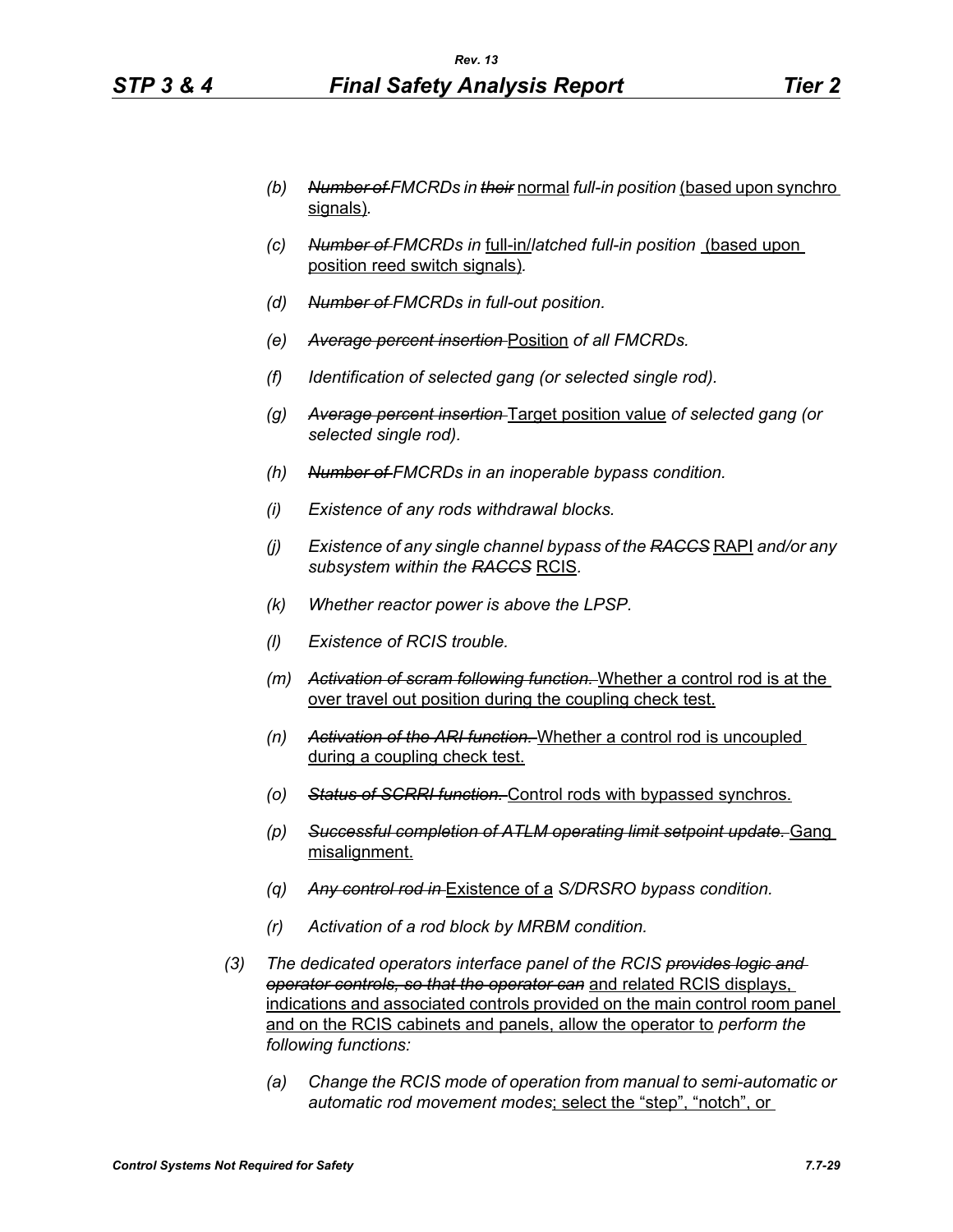"continuous" movement mode; and select movement for "single rod" or "ganged rods"*.*

- *(b) Manually initiate the SCRRI function.*
- *(c) Manually initiate the two CRD test functions.* CRD Scram Test mode.
- *(d) Request a bypass of RACCS* RAPI *channel A or B (normal position: no bypass).*
- *(e) Request a bypass of ATLM or RWM channel A or B. (Normal positions are not bypassed.)*
- *(f) Request an ATLM operating limit setpoint update be performed.*
- *(g) Perform a reset of any RCIS* abnormal condition*.*
- *(h) Manually initiate CRD brake test, CRD coupling check and CRD step* double notch *test functions.*
- (i) Perform withdraw or insert operation.
- *NOTE: Interlock logic may prevent certain combinations of bypasses from being activated even though the above bypass controls have been activated.*
	- *(4) The CRT displays, which are part of the PMCS, provide information to the operator on demand.* Main control room panel equipment other than the RCIS dedicated operator interface provides for display of the following RCIS related information for the operator.

*The following status and controls are available through the CRTs:*

- *(a) RCIS rod movement status (automatic/semi-automatic/manual).*
- *(b) Position of all rods, based on synchro signals.*
- *(c) Selected gang (or selected single rod). plus the four LPRM readings of the closest LPRM strings to the selected gang or selected single rod. If the closest LPRM reading at a given level is inoperable, as determined by the Neutron Monitoring System LPRM status information, an INOP status is displayed instead of actual LPRM reading*

*Identification of: (d through v)*

- *(d) All rods in rod* Rod *withdrawal block condition.*
- *(e) BYPASSED or INOPERABLE control rods.* Control rods that have been placed in the INOPERABLE bypass condition.
- *(f) Control rods with bypassed synchros.* Scram following function status.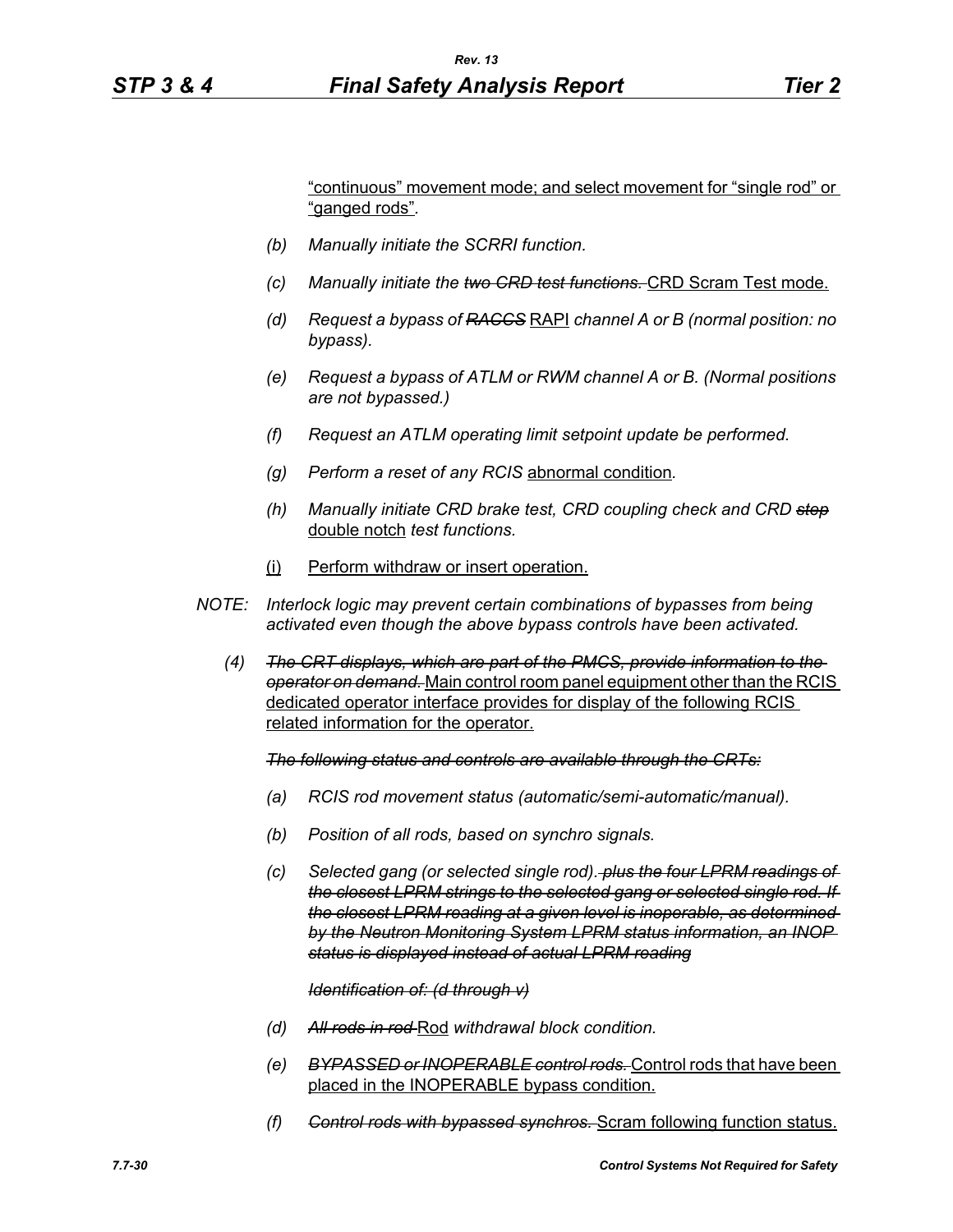- *(g) Control rods that separation has been detected.*
- *(h) Control rods full-in status.*
- *(i) Control rods in* full-in/*latched full-in* position *status* (based upon position reed switch signals)*.*
- *(j) Control rods in overtravel-out status.* ARI function status.
- *(k) Control rods full-out status.*
- *(l) Control rods in overtravel-out status.* SCRRI function status.
- *(m) Control rods for which uncoupled condition has been detected.* ATLM operating limit setpoint update status.
- *(n) Control rods for which drift condition has been detected*Not Used*.*
- *(o) Control rods for which abnormal movement (other than drift)* condition *has been detected.*
- *(p) Control rods that are SCRRI selected control rods.*The applicable SCRRI Target Position Value for each FMCRD.
- *(q) Control rods that can be inserted.* Not Used
- *(r) Control rods that can be withdrawn.* Not Used
- *(s) All RCIS bypasses in effect*Not Used*.*
- *(t) All detected conditions that have resulted in an RCIS trouble alarm being activated, when applicable.*
- *(u) All detected conditions that have resulted in rod withdrawal block conditions being active, when applicable.*
- *(v) Obtain ATLM operating limit setpoint update, when requested.*

# **7.7.1.3 Recirculation Flow Control System—Instrumentation and Controls**

STD DEP T1 3.4-1

STD DEP 7.7-20

STD DEP 8.3-1

STD DEP 9.5-3

STD DEP Admin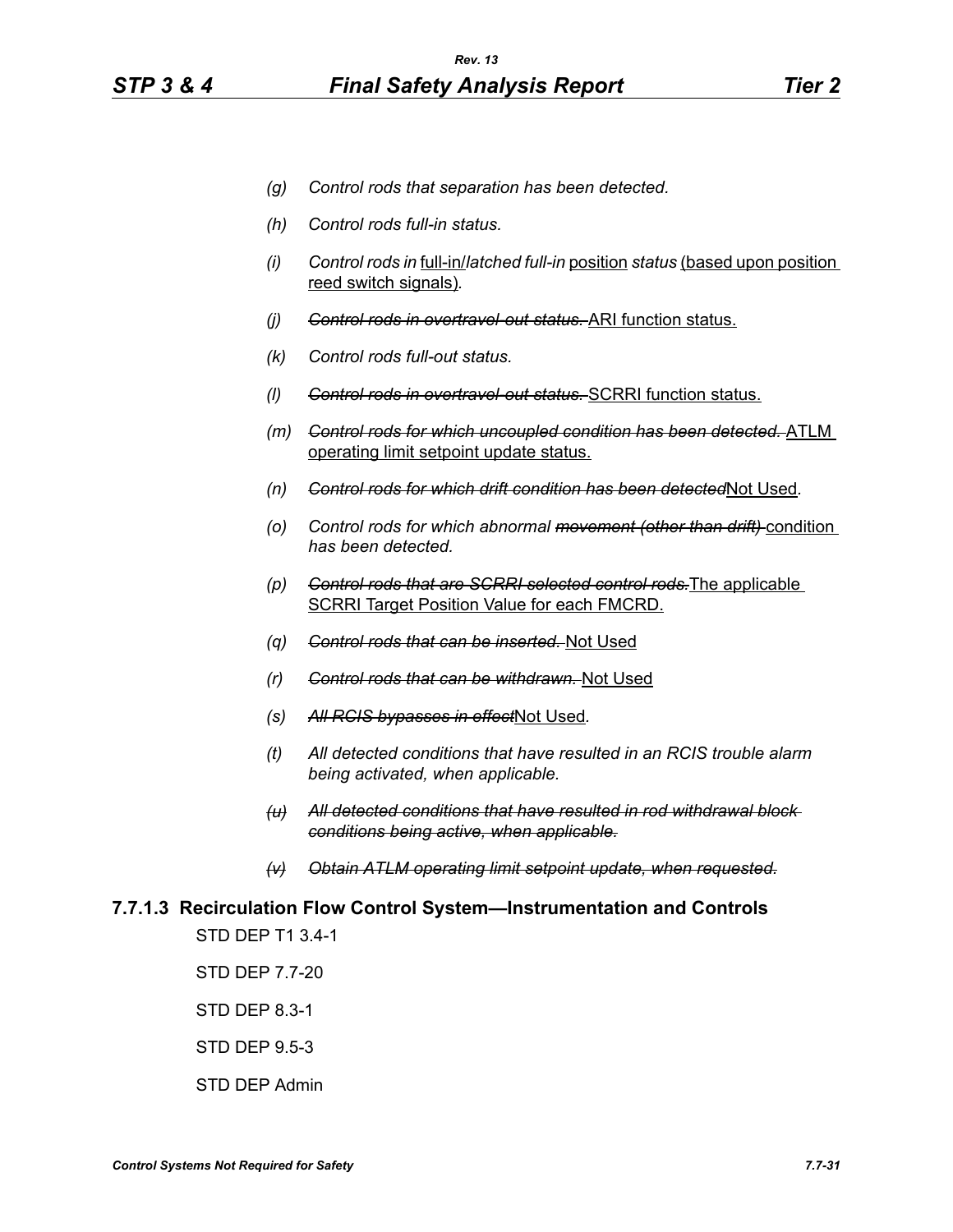*(1) Identification*

*The RFC System consists of three redundant process controllers, adjustable speed drives (ASDs), switches, sensors, and alarm devices provided for operational manipulation of the ten reactor internal pumps (RIPs) and the surveillance of associated equipment. Recirculation flow control is achieved either by manual operation or by automatic operation if the power level is above 70% of rated. The reactor internal pumps can be driven to operate anywhere between 30% to 100% of rated speed with the variable voltage, variable frequency power source supplied by the ASDs. 30% rated speed corresponds to the minimum operating speed to be used during initial pump startups. The instrument electrical diagram (IED) is provided in Figure 7.7-5 and the interlock block diagram (IBD) is provided in Figure 7.7-7.*

- *(3) Power Sources*
	- *(a) Normal*

*Each processing channel of the triply redundant digital processor receives its respective power input from an uninterruptible, independent source of the instrument and control power supply system. Other system equipments such as the transmitters, input conditioners, voters, output device drivers, control room displays, etc., will also derive their required power sources from the same redundant uninterruptible power supply system.*

*(4) Normal Operation*

*Reactor recirculation flow is varied by modulating the recirculation internal pump speeds through the voltage and frequency modulation of the adjustable speed drive output. By properly controlling the operating speed of the RIPs, the recirculation system can automatically change the reactor power level.*

*Control of core flow is such that, at various control rod patterns, different power level changes can be automatically accommodated. For a rod pattern where rated power accompanies 100% flow, power can be reduced to 70% of full power by full automatic or manual flow variation. At other rod patterns, automatic or manual power control is possible over a range of approximately 30% from the maximum operating power level for that rod pattern. Below 70% power level, only manual control of power (i.e., by means of manual flow setpoint control) is available* approximately 25% reactor power the speed of all RIPs is normally maintained at the normal minimum operating speed (in either manual or automatic speed control mode).

*An increase in recirculation flow temporarily reduces the void content of the moderator by increasing the flow of coolant through the core. The additional neutron moderation increases reactivity of the core, which causes reactor power level to increase. The increased steam generation rate increases the steam volume in the core with a consequent negative reactivity effect, and a*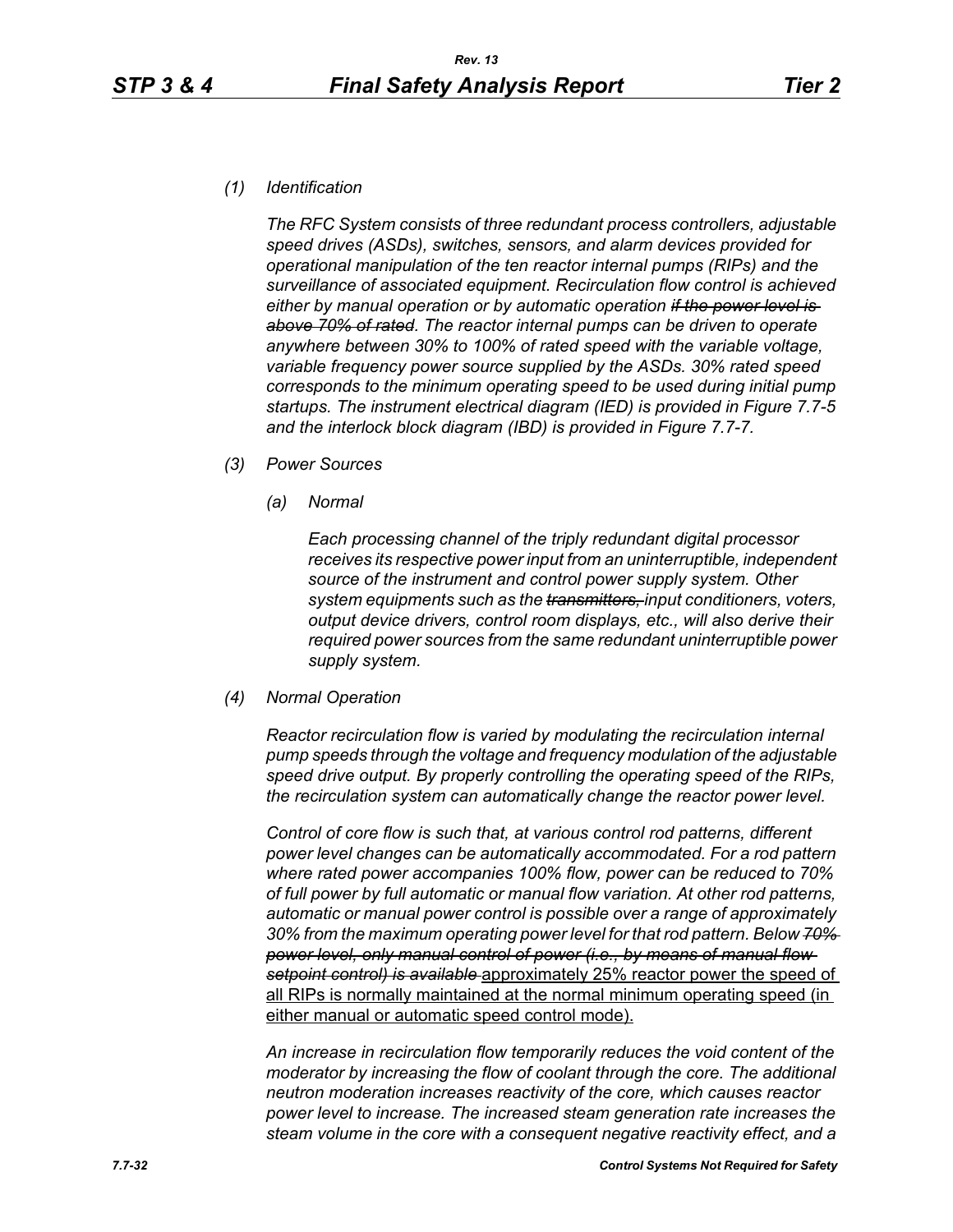*new (higher) steady-state power level is established. When recirculation flow is reduced, the power level is reduced in the reverse manner. The RFC System,* the Automatic Power Regulator System (APR), the Steam Bypass and Pressure Control System (SB&PC) and the main Turbine Electro-Hydraulic Control System (EHC) *operating in conjunction with the main turbine pressure regulator control, provides* provide for *fully automatic load following* operation*.* 

*The RFC System is designed to allow both automatic and manual operation. In the automatic mode, either total automatic or semi-automatic operation*  core flow mode *is possible. Fully automatic, called "Master Auto" mode, refers to the automatic load following (ALF) operation in which the master controller receives a load demand error signal from the main turbine pressure regulator* APR*. The load demand error signal is then applied to a cascade of lead/lag and proportional-integral (PI) dynamic elements in the master controller to generate a flow demand signal for balancing out the load demand error to zero. The flow demand signal is forwarded to the flow controller for comparing with the sensed core flow. The resulting flow demand error is used to generate a suitable gang speed demand to the ASDs. The speed demand to the individual ASDs causes adjustment of RIP motor power input, which changes the operating speed of the RIP and, hence, core flow and core power. This process continues until both the errors existing at the input of the flow controller and master controller are driven to zero. Fully automatic control is provided by the master controller when in the automatic mode. The flow controller can remain in automatic even though the master controller is in manual.*

*The reactor power change resulting from the change in recirculation flow causes the pressure regulator to reposition the turbine control valves. If the original demand signal was a load/speed error signal, the turbine responds to the change in reactor power level by adjusting the control valves, and hence its power output, until the load/speed error signal is reduced to zero.*

*In the semi-automatic* core flow *mode, the operator sets the total core flow demand and the RFC System responds to maintain a constant core flow. Core flow control is achieved by comparing the core flow feedback, which is calculated from the core plate differential pressure signals, with the operatorsupplied core flow setpoint.*

*(7) Recirculation Pump Trip (RPT)*

*In the event of either (a) turbine trip or generator load rejection when reactor power is above a predetermined level (EOC RPT), (b) reactor pressure exceeds the high dome pressure trip setpoint, or (c) reactor water level drops below the Level 3 setpoint, the RPT logic will automatically trip off a group of four RIPs. The group of the RIPs being tripped is the same group which derives its power source directly from the 6.9* 13.8 *kV buses (i.e., the group not having the M-G set interface).*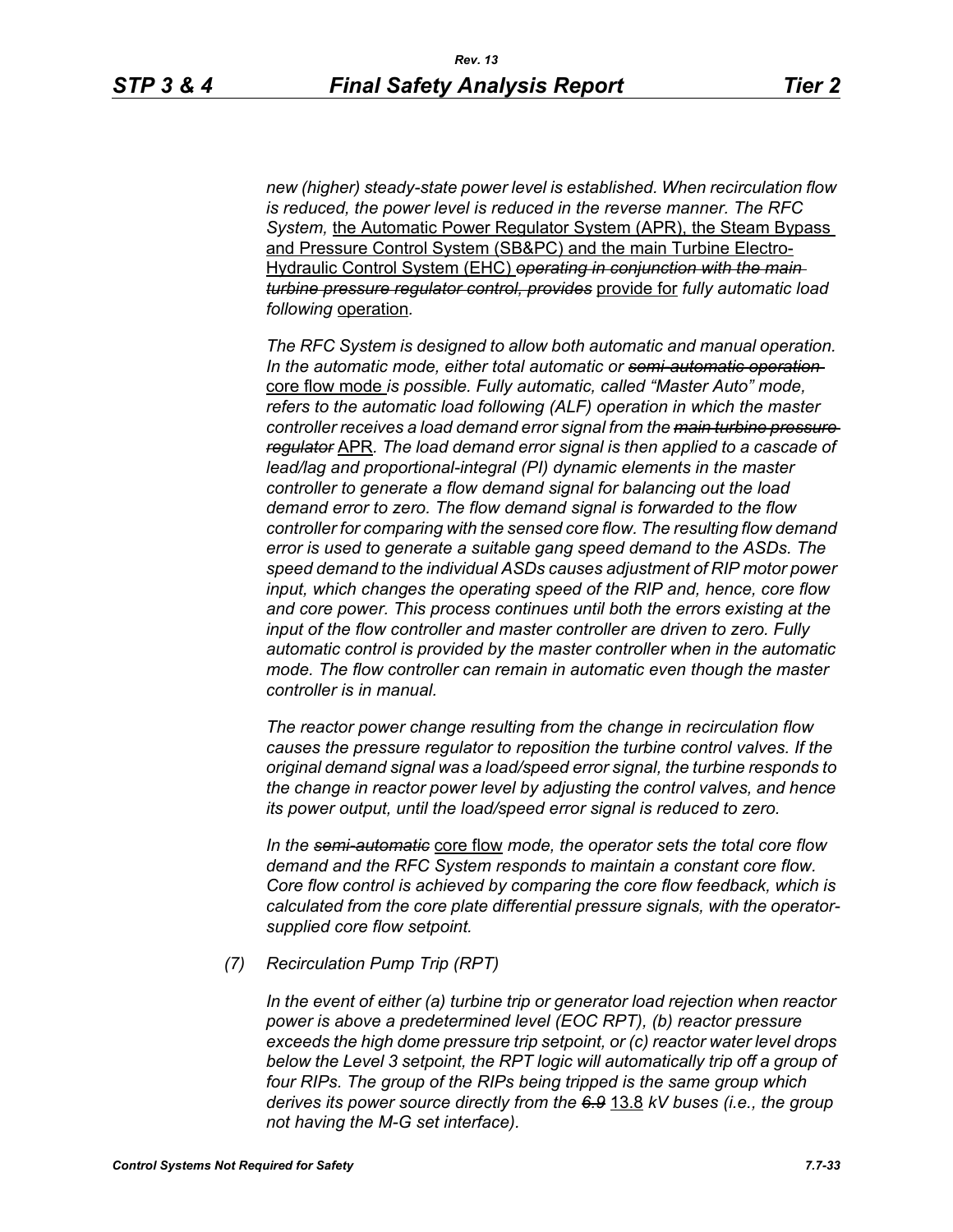*The three inputs required to determine the preceding three RPT conditions are provided by the Reactor Protection System, the Feedwater Control System, and the Steam Bypass and Pressure Control System. These inputs consist of three sets of discrete signals for each of the end-of-cycle (EOC), high pressure and low level (Level 3) trip conditions. Each set represents the status of four channel outputs. A two-out-of-four logic is used by the RFC System to confirm the validity of the EOC trip condition. Two-out-of-three logic is used for the high pressure and Level 3 trip conditions. Any one of the three trip conditions can initiate a RPT. All switching logics are performed by the triplicate RFC controller. RPT is implemented by tripping the gate-turn-off (GTO) inverters in the adjustable speed drives.*

#### *(8) Equipments* Equipment

*(c) Adjustable Speed Drives (ASDs)*

*Each ASD consists of (1) an AC-to-DC rectifier section* circuitry; *(2) a solid state, variable frequency DC-to-AC inverter section* circuitry*, which includes gate-turn- off thyristers* provides the required circuitry *for implementation of the RPT function; (3) a control and regulation section; and (4) measurement and protection circuits.*

*(d) Fault-Tolerant Digital Controller*

*The FTDC performs many functions. It reads and validates inputs off the Non-Essential Multiplexing System (NEMS)* PDN *interface once every sampling period. It performs the specific recirculation flow control calculations and processes the pertinent alarm and interlock functions, then updates all RFC System outputs to the NEMS* PDN*. To prevent computational divergence among the three processing channels, each channel performs a comparison check of its calculated results with the other two redundant channels.*

*The internal FTDC architecture features three multiplexing (MUX)* redundant *interfacing units for communication between the NEMS* PDN *and the FTDC processing channels, and fiber optic communication links for interprocessor and channel communication, and for communication with the technician interface unit (TIU).*

*(e) Recirculation Flow Control System Algorithms*

*A function generator converts the speed demand output to frequency demand for the ASDs. A rate limiter on the output of the function generator limits the rate of change in speed demand to 1.5* +5*%/s for increasing speed changes and 5* -5*%/s for decreasing speed changes during normal operation. This prevents rapid changes in pump speed as a result of multiple processing channel failure.*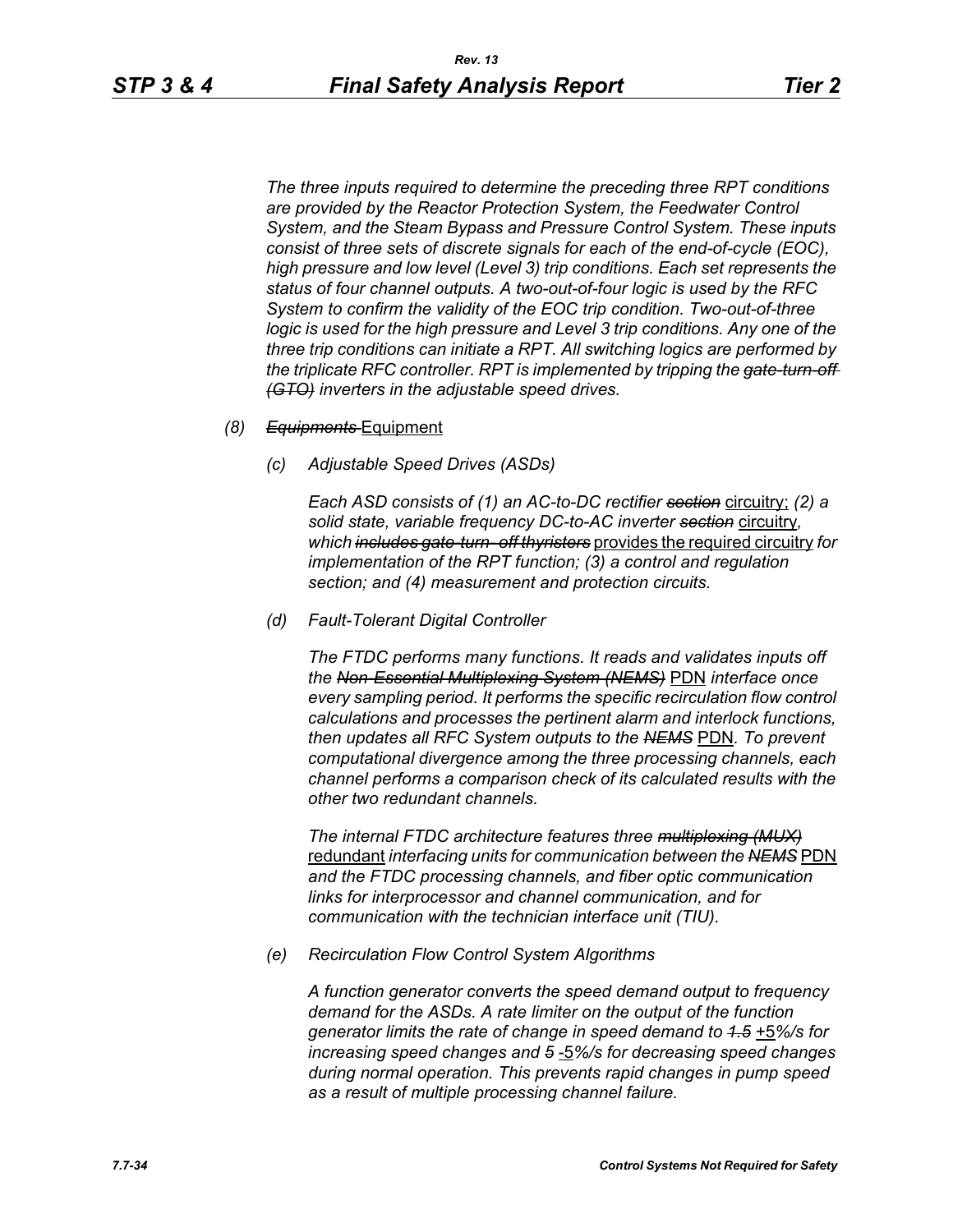In the ALF mode, the master controller receives a load demand error *signal from the Steam Bypass and Pressure Control (SB&PC)* APR *System in response to any combination of local operator load setpoint inputs, automatic generation control inputs, or grid load changes indicated by grid frequency variation.*

*(h) Core Flow Measurement Systems*

*The PDdP measurement system consists of four differential pressure transmitters measuring the pump deck differential pressures common to all RIPs, and one set of redundant pump speed sensors unique for each RIP. Pump flows are calculated by the process computer*PCF *based on information from the measured delta Ps*differential pressures*, pump speed, and the vendorsupplied pump head curves. Total core flow is the sum of the individual pump flows. The PDdP core flow signal is used as a calibration source for CPdP core flow and as an input to the MCPR calculations.*

*(11) Operational Considerations*

*The FTDC, which commands RIP speed changes, is located in the main control room. Provisions are made to allow either automatic or manual operation for each control loop (master, flow and speed). All transfers between the manual and automatic operations are designed to be bumpless. RFCS control modes, as well as setpoint changes, can be initiated by either the operator or by the PMCS* APR*, depending on whether the "local" or the "auto" system control has been selected.*

*When in local control, the operator's control, panel provides the operator the capability to select the operating mode of the system and to initiate certain manual actions, and to increment/decrement switches which adjust setpoints at a preset rate of change.*

*(12) Reactor Operator Information*

*Control room indications include both dedicated displays and on-demand displays from the Process Monitoring and Control System. These indications include the digital recirculation flow controller process variables, the recirculation pump speed and POWER SUPPLY operating status, and the core flow measurement system outputs. Also, indicating lights are provided to indicate the control system configuration and the trip function status.*

# **7.7.1.4 Feedwater Control System—Instrumentation and Controls**

#### STD DEP T1 3.4-1

*(5) Reactor Vessel Water Level Measurement* 

*Reactor vessel narrow range water level is measured by three identical, independent sensing systems which are a part of the Nuclear Boiler System*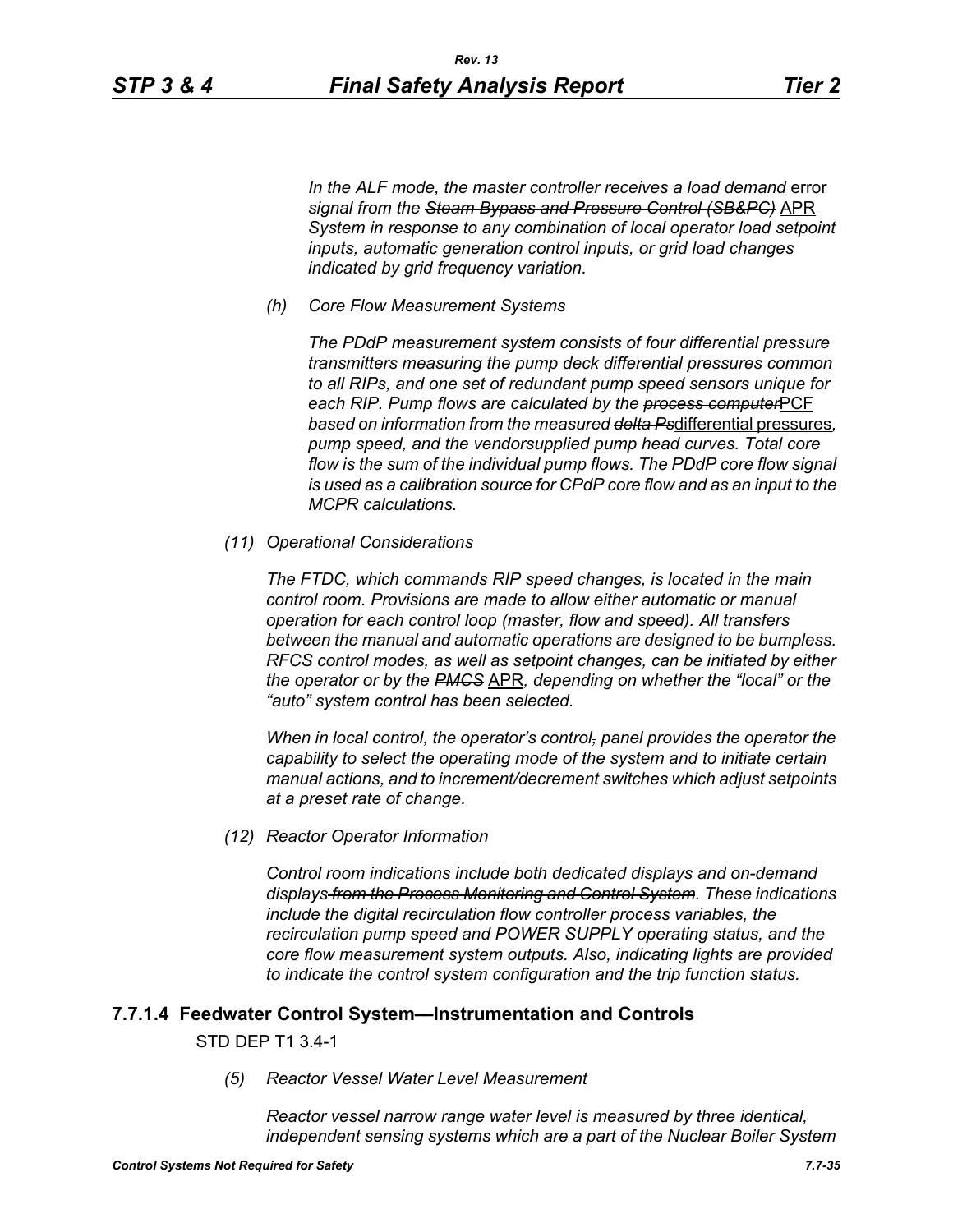*(NBS). For each level measurement channel, a differential pressure transmitter senses the difference between the pressure caused by a constant reference column of water and the pressure caused by the variable height of water in the reactor vessel. The differential pressure transmitter is installed on lines which are part of the Nuclear Boiler System (Subsection 7.7.1.1). The FWCS FTDCs will determine one validated narrow range level signal using the three level measurements, received from NBS via the Non-Essential Multiplexing System (NEMS), as inputs to a signal validation algorithm. The validated narrow range water level is indicated on the main control panel and continuously recorded in the main control room.*

*(6) Steam Flow Measurement*

*The steam flow in each of four main steamlines is sensed at the reactor pressure vessel nozzle venturis. Two transmitters per steamline sense the venturi differential pressure and send these signals to the FTDCs via the NEMS. The NEMS signal conditioning algorithms take the square root of the venturi differential pressures and provide steam flow rate signals to the FTDCs for validation into one steam flow measurement per line. These validated measurements are summed in the FTDCs to give the total steam flow rate out of the vessel. The total steam flow rate is indicated on the main control panel and recorded in the main control room.*

*(7) Feedwater Flow Measurement*

*Feedwater flow is sensed at a single flow element in each of the two feedwater lines. Two transmitters per feedwater line sense the differential pressure and send these signals to the FTDCs via the NEMS. The NEMS signal conditioning algorithms take the square root of the differential pressure and provide feedwater flow rate signals to the FTDCs for validation into one feedwater flow measurement per line. These validated measurements are summed in the FTDCs to give the total feedwater flow rate into the vessel. The total feedwater flow rate is indicated on the main control panel and recorded in the main control room.*

*Feedpump suction flow is sensed at a single flow element upstream of each feedpump. The suction line flow element differential pressure is sensed by a single transmitter and sent to the FTDCs via the NEMS. The NEMS signal conditioning algorithms take the square root of the differential pressure and provide the suction flow rate measurements to the FTDCs. The feedpump suction flow rate is compared to the demand flow for that pump, and the resulting error is used to adjust the actuator in the direction necessary to reduce that error. Feedpump speed change via adjustable speed drives and low flow control valve position control are the flow adjustment techniques involved.*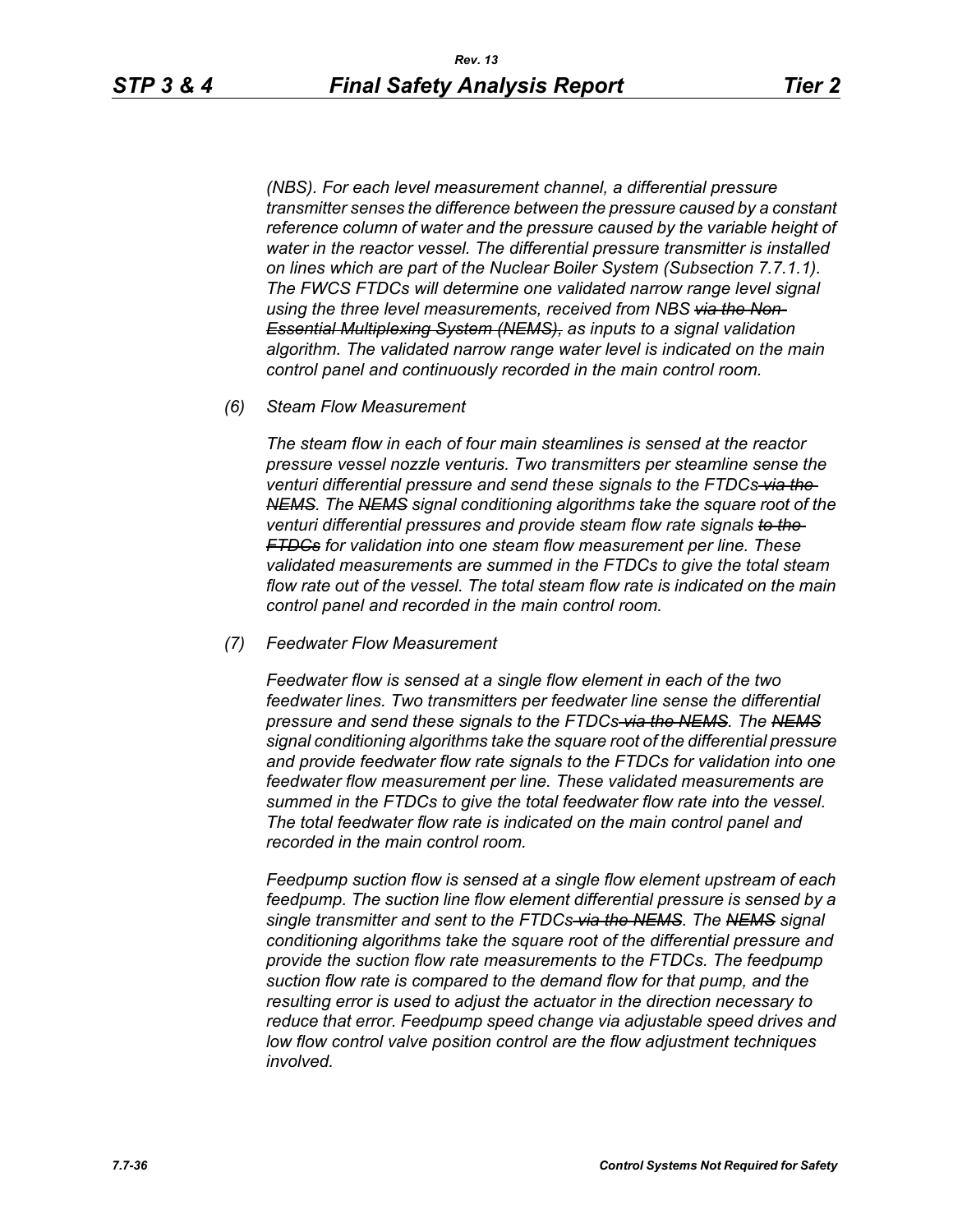#### *(8) Feedwater/Level Control*

*Each FTDC will execute the control software for all three of the control modes. Actuator demands from the triply redundant FTDCs will be sent over the NEMS to field voters which will determine a single demand to be sent to each actuator. Each feedpump speed or control valve demand may be controlled either automatically by the control algorithms in the FTDCs or else manually from the main control panel through the FTDCs.*

*(9) Interlocks*

*The level control system also provides interlocks and control functions to other systems. When the reactor water level reaches the Level 8 trip setpoint, the FWCS simultaneously annunciates a control room alarm, sends a trip signal to the Turbine Control System to trip the turbine generator, and sends trip signals to the Condensate, Feedwater and Condensate Air Extraction (CF&CAE) System to trip all feed pumps and to close the main feedwater discharge valves and feedpump bypass valves. This interlock is enacted to protect the turbine from damage from high moisture content in the steam caused by excessive carryover while preventing water level from rising any higher. This interlock also prevents overpressurization of the vessel by isolating the condensate pumps from the vessel* and it is implemented by an independent FTDC from the FTDC that performs level control function*.*

*(10) Feedwater Flow Control*

*Feedwater flow is delivered to the reactor vessel through a combination of three adjustable speed motor-driven feedpumps which are arranged in parallel. During planned operation, the feedpump speed demand signal from the FTDCs is sent to a field voter which sends a single demand signal to the feed pump speed control systems. Each adjustable speed drive can also be controlled by its manual/automatic transfer station which is part of the Feedwater and Condensate System. A low flow control valve (LFCV) is also provided in parallel to a common discharge line from the feedpumps. During low flow operation, the LFCV demand signal from the FTDCs are sent to a field voter which sends a single demand signal to the LFCV control system. The LFCV can also be controlled by the manual/automatic transfer station which is part of the feedwater and condensate system.*

# **7.7.1.5** *Process Computer System (PCS)* **Plant Computer Function (PCF) —Instrumentation and Controls**

STD DEP T1 3.4-1

STD DEP 7.7-22

STD DEP Admin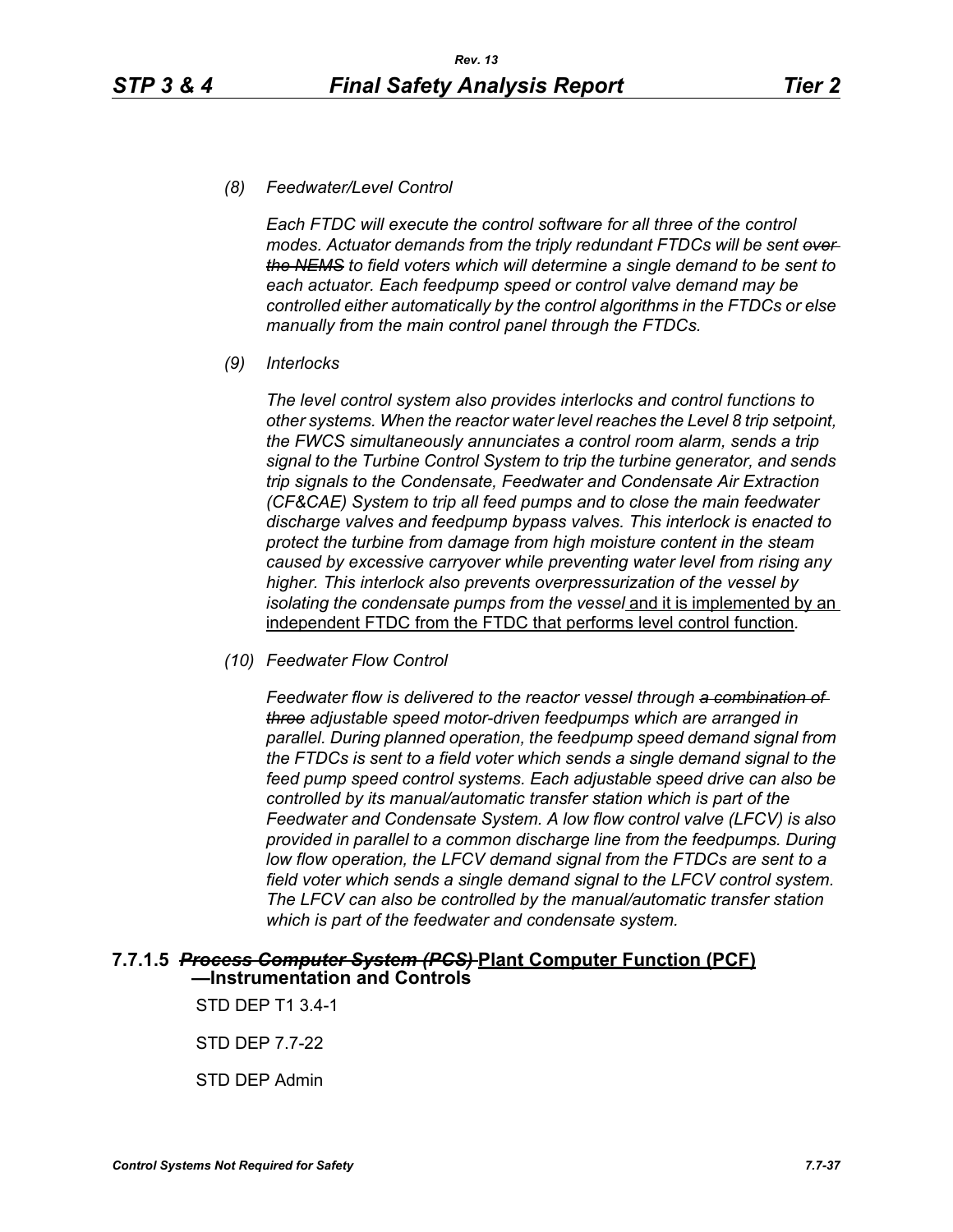#### *(1) System Identification*

The Plant Computer Functions (PCF) are a set of control, monitoring, and data calculation functions that are implemented on digital central processing units and associated peripheral equipment provided by the Plant Information and Control System (PICS). Redundant processors are used for functions that are important to plant operations. The PCF are classified as nonsafetyrelated.

The PCF perform local power range monitor (LPRM) calibrations and calculations of fuel operating thermal limits data, which is provided to the automated thermal limit monitor (ATLM) function of the Rod Control and Information System (RCIS) for the purpose of updating rod block setpoints.

The PCF also include top-level controller functions which monitor the overall plant conditions, issue supervisory commands, and adjust setpoints of lower level controllers to support automation of normal plant startup, shutdown, and power range operations. In the event that abnormal conditions develop in the plant during operations in the automatic mode, these functions automatically revert to the manual mode of operation.

*The PCS* PCF *includes two subsystems, the Performance Monitoring and Control Subsystem (PMCS) and the Power Generation Control Subsystem (PGCS). Between them, the two subsystems perform the process monitoring and control and the calculations that are necessary for the effective evaluation of normal and emergency power plant operation. The PCS* PCF *is designed for high reliability utilizing redundant, network combined processing equipment which is capable of processing data, servicing subsystems, providing supervisory control over digital control systems and presenting data to the user.*

*The purpose of the PCS* PCF *is to increase the efficiency of plant performance by:*

- *(a) performing the functions and calculations defined as being necessary for the effective evaluation of nuclear power plant operation;*
- *(c) Pproviding a permanent record and historical perspective for plant operating activities and abnormal events* via the historian function*;*
- *(e) providing capability to monitor plant performance through presentation of video displays in the main control room and elsewhere throughout the plant; providing the ability to directly control certain non-safety-related plant equipment through on-screen technology; and*

*The calculations performed by the process plant computer*PCF *include process validation and conversion, combination of points, nuclear system supply performance calculations, and balance-of-plant performance calculations.*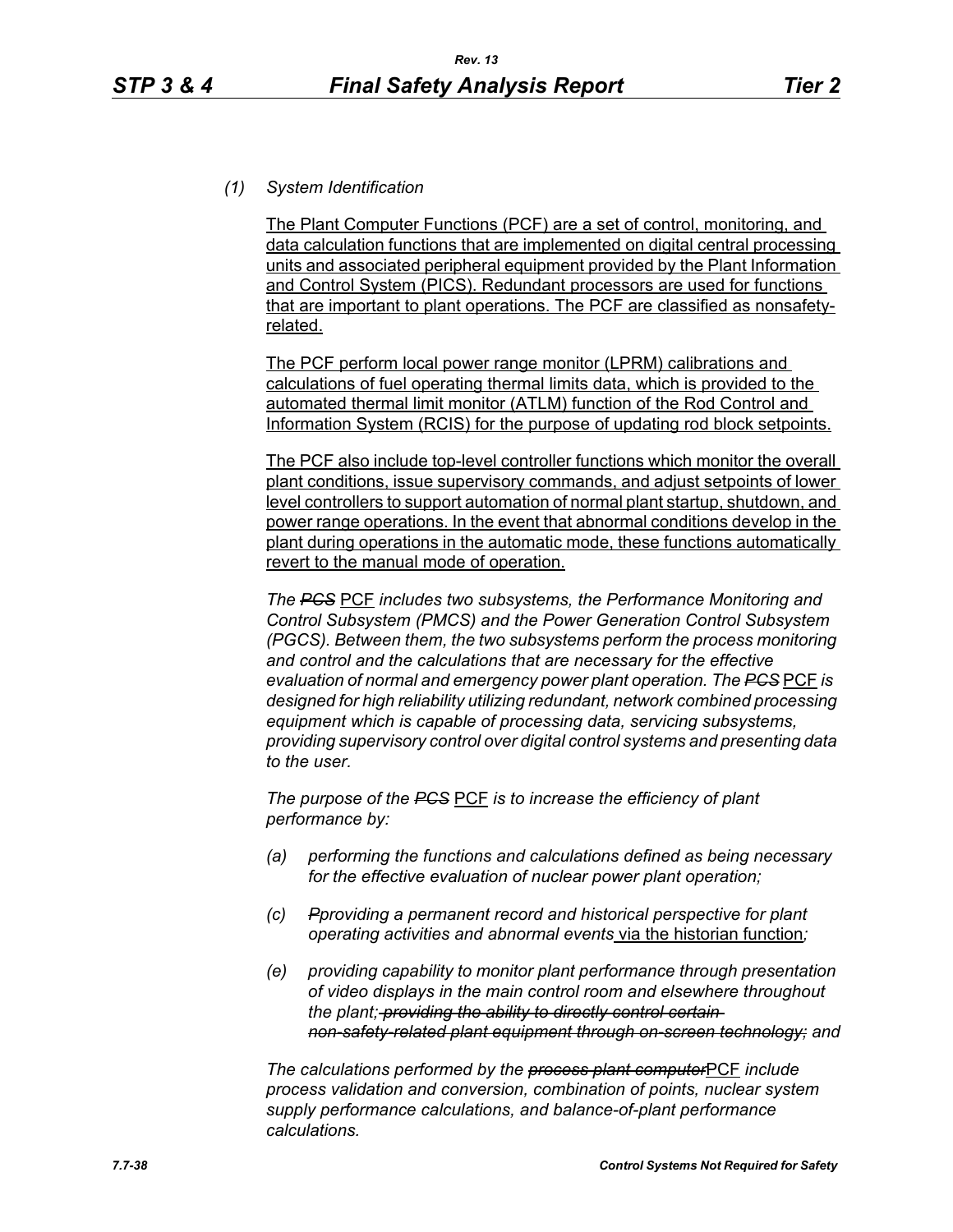*(2) Classification*

*The Process Computer System (PCS)* Plant Computer Function (PCF) *is classified as a non-safety-related* nonsafety-related *system and has no safety-related design basis. However, it is designed so that the functional capabilities of safety-related systems are not affected by it.*

*(3) Power Sources*

*The power for the PCS* PCF *is supplied from two vital ac power supplies. These are redundant, uninterruptible non-Class 1E 120 Vac power supplies. No single power failure will cause the loss of any PCS* PCF *function.*

*(4) Equipment*

*The PCS* PCF *is composed of the following features and components:*

- *(a) The central processing units, which perform various calculations, make necessary interpretations and provide for general input/output device control between I/O devices and memory.*
- *(5) Testability*

*The PCS* PCF *has self-checking provisions. It performs diagnostic checks to determine the operability of certain portions of the system hardware and performs internal programming checks to verify that input signals and selected program computations are either within specific limits or within reasonable bounds.*

*(7) NSS Performance Calculation Programs*

*The NSS programs provide the reactor core performance information. The functions performed are as follows:*

*(c) After* When an ATLM setpoint update is requested and after *calculating the power distribution within the core, the computer* sends data to the ATLM of the RCIS on the calculated fuel thermal operating limits and corresponding initial LPRM values. The ATLM monitors LPRM, APRM, control rod position, and other plant readings (refer to 7.7.1.2.1 Control Rod Drive Control System Interfaces) and issues rod block signals to prevent violation of the fuel thermal operating limits. *uses appropriate reactor operating limit criteria to establish alarm trip settings (ATS) for each LPRM channel. These settings are expressed as maximum acceptable LPRM values to which the actual scanned LPRM readings are compared. The scanned LPRM, when exceeding the ATS, will sound an alarm and thereby assist the operator to maintain core operation within permissible thermal limits established by the prescribed maximum fuel rod power density and minimum critical power ratio criteria. LPRM calibration constants are periodically calculated.*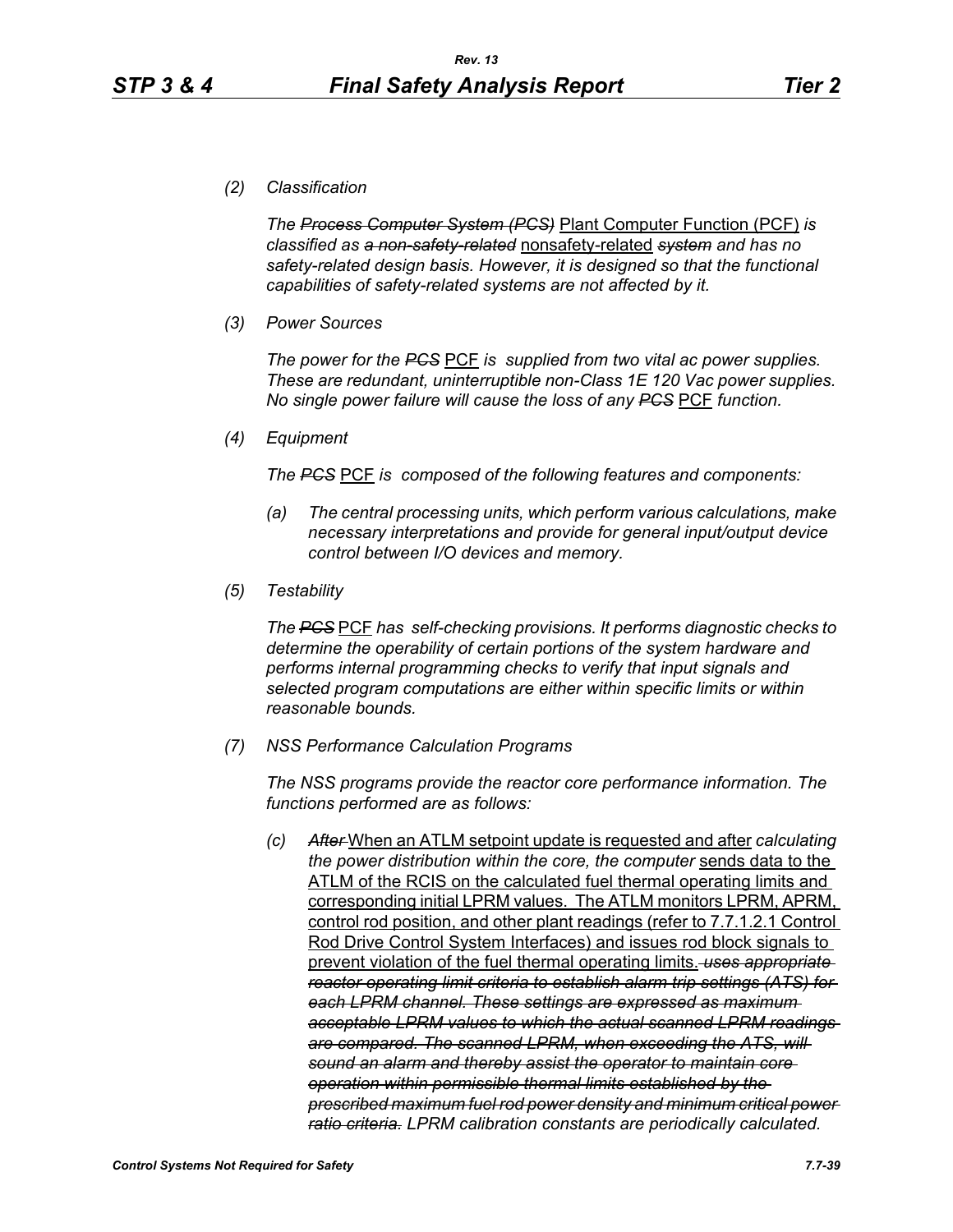*(e) Each LPRM reading is scanned at an appropriate rate and, together with* data from PCF downloaded to the ATLM, *appropriate computational methods, provides nearly* the ATLM provides nearly *continuous reevaluation of core thermal limits with subsequent modification to the LPRM ATS based on the new reactor operating level. The range of surveillance and the rapidity with which the computer responds to the reactor changes permit more rapid power maneuvering with the assurance that thermal operating limits will not be exceeded.*

# **7.7.1.5.1 Performance Monitoring and Control Subsystem**

STD DEP 7.7-22

STD DEP 7.7-23

STD DEP Admin

*NSS Performance Module — The NSS performance module provides the reactor core performance information. The calculations performed are as follows:*

- After-When an Automatic Thermal Limit Monitor (ATLM) setpoint update is requested and after *calculating the power distribution within the core, the computer*  sends data to the ATLM of the RCIS on the calculated fuel thermal operating limits and corresponding initial LPRM values. The ATLM monitors LPRM, APRM, control rod position, and other plant readings (see 7.7.1.2.1 Control Rod Drive Control System Interfaces) and issues rod block signals to prevent violation of the fuel thermal operating limits. *uses appropriate reactor operating limit criteria to establish alarm trip settings for each LPRM channel. These settings are expressed as maximum acceptable LPRM values to which the actual scanned LPRM readings are compared. The scanned LPRM, when exceeding the alarm trip settings, will sound an alarm and thereby assist the operator to maintain core operation within permissible thermal limits established by the prescribed maximum fuel rod power density and minimum critical power ratio criteria. LPRM calibration constants are periodically calculated.*
- **Each LPRM is scanned at an appropriate rate and, together with the ATLM** function, *appropriate computational methods, provides nearly continuous reevaluation of core thermal* operating *limits with subsequent modification to the LPRM alarm trip settings based on the new reactor operating level. The range of surveillance and the rapidity with which the computer responds to the reactor changes permit more rapid power maneuvering with the assurance that thermal operating limits will not be exceeded.*
- *Flux level and position data from the automatic fixed in-core probe (AFIP)* traversing incore probe (ATIP) *equipment are read into the computer. The computer evaluates the data and determines gain adjustment factors by which the LPRM amplifier gains can be altered to compensate for exposure-induced sensitivity loss. The LPRM amplifier gains are not to be physically altered except*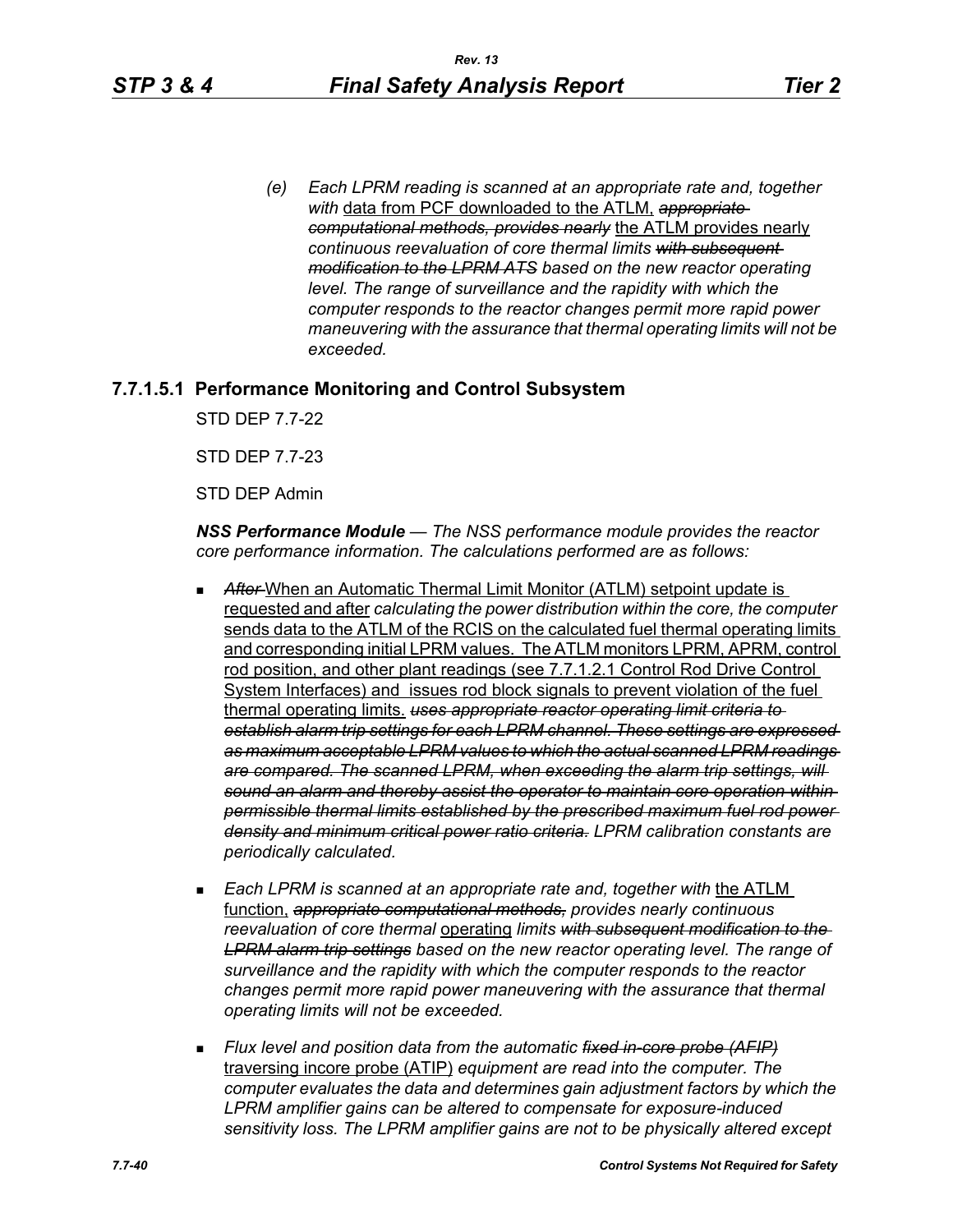*immediately prior to a whole core calibration using the AFIP* ATIP *system. The gain adjustment factor computations help to indicate to the operator when such a calibration procedure is necessary.*

#### *Point Log and Alarm Module*

*Analog Variable Alarms—The processor is capable of checking each analog input variable against two types of limits for alarming purposes:*

*The alarming sequence consists of an audible alarm, a console alarm, and a descriptive message for the variables that exceed process alarm limits. The processor provides the capability to alarm on the main control room annunciator system in the event of abnormal PCS* PCF *operation.*

#### **7.7.1.5.2 Power Generation Control Subsystem**

#### STD DEP T1 3.4-1

*The Power Generation Control Subsystem (PGCS) is a top level controller that monitors the overall plant conditions, issues control commands to non-safety related* nonsafety-related *systems, and adjusts setpoints of lower level controllers to support automation of the normal plant startup, shutdown, and power range operations. The PGCS is a separate function of the Process Computer System* Plant Computer Function. *The PGCS contains the algorithms for the automated control sequences associated with plant startup, shutdown and normal power range operation. The PGCS issues reactor command signals to the automatic power regulator (APR). The reactor power change algorithms are implemented in the APR.*

*In the automatic mode, the PGCS issues command signals to the turbine master controller*APR *which contains appropriate algorithms for automated sequences of turbine, feedwater, and related auxiliary systems. Command signals for setpoint adjustment of lower level controllers and for startup/shutdown of other systems required for plant operation are executed by the PGCS. The operator interfaces with the PGCS through a series of breakpoint controls to initiate automated sequences from the operator control console. For selected operations that are not automated, the PGCS prompts the operator to perform such operations. In the semi automatic mode, the PGCS provides guidance messages to the operator to carry out the startup, shutdown, and power range operations.*

*The PGCS interfaces with the operator's console to perform its designated functions. The operator's control console for PGCS consists of a series of breakpoint controls for a prescribed plant operation sequence. When all the prerequisites are satisfied for a prescribed breakpoint in a control sequence, a permissive is given and, upon verification by the operator, the operator initiates the prescribed sequence. The PGCS then initiates demand signals to the various system controllers*APR *to carry out the predefined control functions. (NOTE: For non-automated operations that are required during normal startup or shutdown (e.g., change of reactor mode switch status), automatic prompts are provided to the operator. Automated operations continue after the operator completes the prompted action manually.)*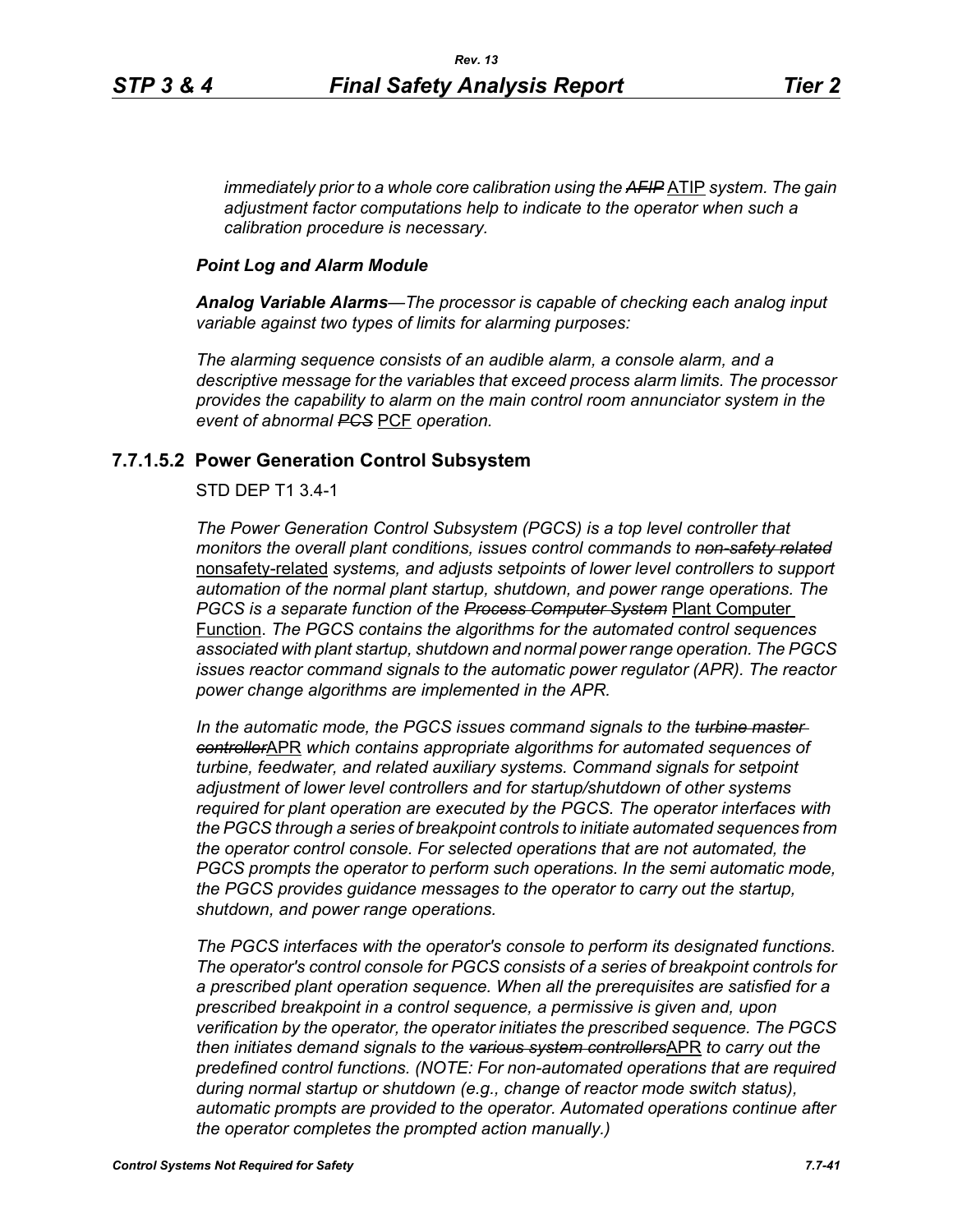# **7.7.1.5.3 Safety Evaluation**

STD DEP T1 3.4-1

*The Process Computer System* Plant Computer Function *is designed to provide the operator with certain categories of information and to supplement procedure requirements for control rod manipulation during reactor startup and shutdown. The system augments existing information from other systems such that the operator can start up, operate at power and shut down in an efficient manner. The PGCS function provides signals to the APR as explained in Subsection 7.7.1.5.2. However, this is a power generation function. Neither the Process Computer System* Plant Computer Function *nor its PGCS function initiate or control any engineered safeguard or safetyrelated system.*

# **7.7.1.5.4 Testing and Inspection Requirements**

STD DEP T1 3.4-1

*The Process Computer System* Plant Computer Function *has self-checking provisions. It performs diagnostic checks to determine the operability of certain portions of the system hardware and performs internal programming checks to verify that input signals and selected program computations are either within specific limits or within reasonable bounds.*

# **7.7.1.5.5 Instrumentation Requirements**

STD DEP T1 3.4-1

*There is no instrumentation in the Process Computer System* Plant Computer Function *other than the video display units (VDUs). Control of the Process Computer System* Plant Computer Function *is accomplished with on- screen methods and a few hard switches. System auxiliaries such as printers* and, *plotters, and tape handlers have their own local controls.*

# **7.7.1.6 Neutron Monitoring System— Nonsafety-Related Subsystems**

# **7.7.1.6.1 Automatic Traversing Incore Probe (ATIP)**

STD DEP T1 3.4-1

STD DEP 7.7-23

# STD DEP Admin

*(1) Description*

*The ATIP is comprised of three TIP machines, each with a neutron-sensitive sensor attached to the machine's flexible cable. Other than the sensor itself, each machine has a drive mechanism, a 20-position index mechanism, associated guide tube, and other parts. While not in use, the sensor is normally stored and shielded in a storage area inside the TIP room in the*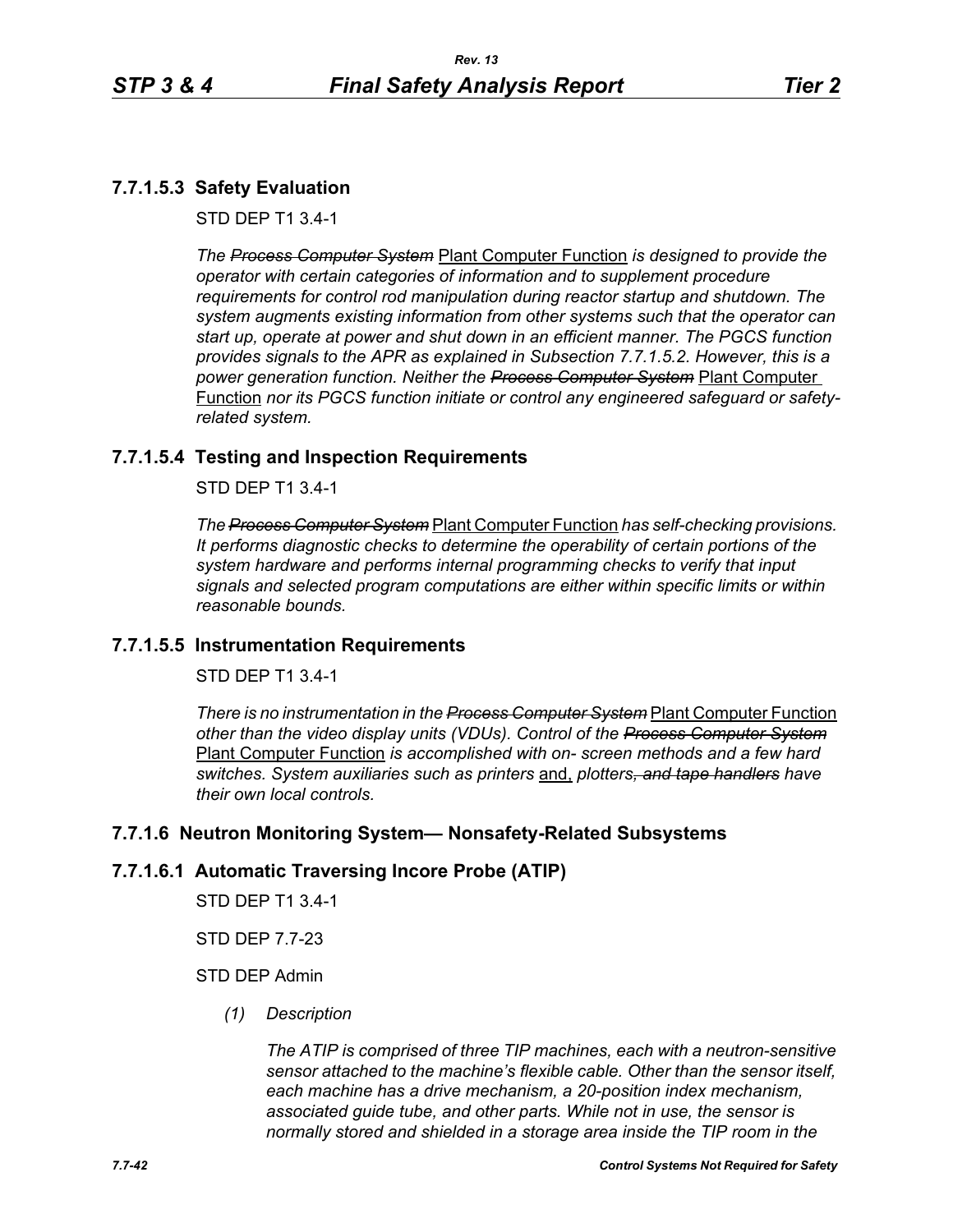*reactor building. During* manual or automatic *operation, the ATIP sensors are inserted, either manually or automatically, via guide tubing and through desired index positions to the designated LPRM assembly calibration tube. Each ATIP machine has designated number and locations of LPRM assemblies to cover, such that the ATIP sensor can travel to all LPRM locations assigned to this machine via the index mechanism of this machine. The LPRM assignments to the three machines are shown in Figure 7.7-10.*

*Flux readings along the axial length of the core are obtained by first inserting the sensor fully to the top of the calibration tube and then taking data as the sensor is withdrawn continuously from the top. Sensor flux reading, sensor axial positions data in the core, and LPRM location data are all sent to an ATIP control unit located in the control room, where the data can be stored. The data are then sent to the process computer*PCF *for calibration and performance calculations. The whole ATIP scanning sequence and instructions are fully automated, with manual control available.*

*The index mechanism allows the use of a single sensor in any one of twenty different LPRM assemblies. There is a common LPRM location that allows all three ATIP scanning. This is for ATIP cross-machine calibration.*One common LPRM location exists that all three ATIP machines can scan for cross-machine calibration.

*(2) Classification*

*The ATIP is non-safety related* nonsafety-related, but contains components that have been designated as safety-related *as shown in Table 3.2-1. The subsystem is an operational system and has no safety function.*

*(4) Testability*

*The ATIP equipment is tested and calibrated using heat balance data and procedures described in the instruction manual.*

# **7.7.1.6.2 Multi-Channel Rod Block Monitor (MRBM)**

#### STD DEP T1 3.4-1

*(1) System Identification*

*The MRBM microcomputer-based logic receives input signals from the local power range monitors (LPRMs) and the average power range monitors (APRMs) of the NMS. It also receives core flow data from the NMS, and control rod status data from the rod action and position information subsystem of the RCIS to determine when rod withdrawal blocks are required. The MRBM averages the LPRM signals to detect local power change during the rod withdrawal. If the averaged LPRM signal exceeds a preset rod block setpoint, a control rod block demand will be issued. The MRBM monitors many 4-by-4 fuel bundle regions in the core in which control*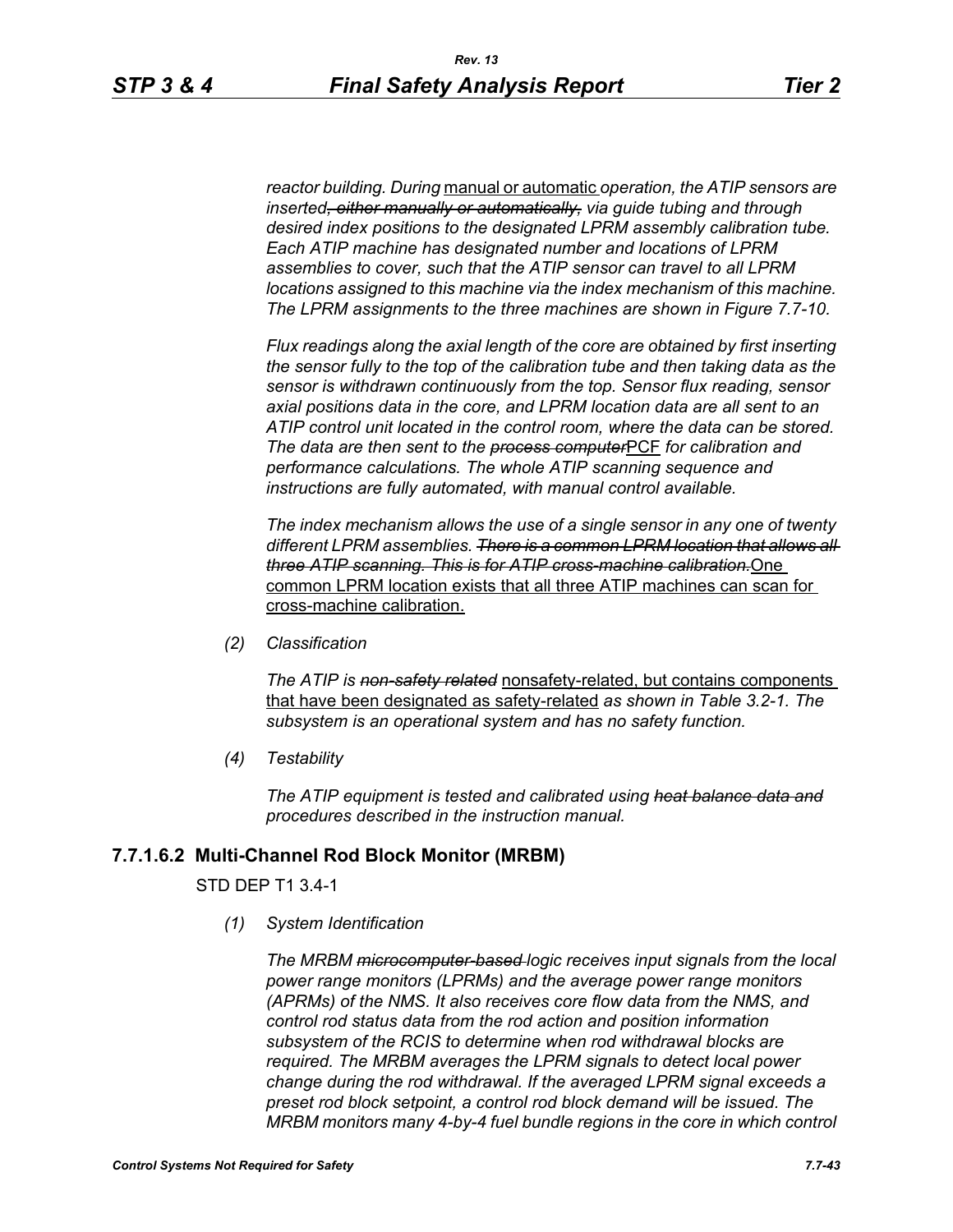*rods are being withdrawn as a gang. Since it monitors more than one region, it is called the multi-channel rod block monitor. The rod block setpoint is a core-flow biased variable setpoint. The MRBM is a dual channel system not classified as a safety system.*

*(4) Testability*

*The MRBM is a dual channel, independent subsystem of the NMS. One of theMRBM channels can be bypassed for testing or maintenance without affectingthe overall MRBM function. Self-test features are employed to monitor failuresin the microprocessor system. Test capabilities allow for calibration and tripoutput testing.*

# **7.7.1.7 Automatic Power Regulator System—Instrumentation and Controls** STD DEP T1 3.4-1

#### STD DEP Admin

*(1) Identification*

*The primary objective of the Automatic Power Regulator (APR) System is to control reactor power during reactor startup, power generation, and reactor shutdown, by appropriate commands to change rod positions, or to change reactor recirculation flow. The secondary objective of the APR System is to control the pressure regulator setpoint (or turbine bypass valve position) during reactor heatup and depressurization (e.g., to control the reactor cooldown rate). The APR System consists of redundant process controllers. Automatic power regulation is achieved by appropriate control algorithms for different phases of the reactor operation which include approach to criticality, heatup, reactor power increase, automatic load following, reactor power decrease, and reactor depressurization and cooldown. The APR System receives input from the plant computer*PCF*, the Power Generation Control System (Subsection 7.7.1.5.1*2*), the Steam Bypass and Pressure Control System (Subsection 7.7.1.8), and the operator's control console. The output demand signals from the APR System are to the RCIS to position the control rods, to the RFC System to change reactor coolant recirculation flow, and to the SB&PC System for automatic load following operations. The PGS*PGCS *performs the overall plant startup, power operation, and shutdown functions. The APR System performs only those functions associated with reactor power changes and with pressure regulator setpoint (or turbine bypass valve position) changes during reactor heatup or depressurization. A simplified functional block diagram of the APR System is provided in Figure 7.7-11.*

*(4) Normal Operation*

*The APR System interfaces with the operator's console to perform its designed functions. The operator's control panel for automatic plant startup, power operation, and shutdown functions is part of the PGCS. This control*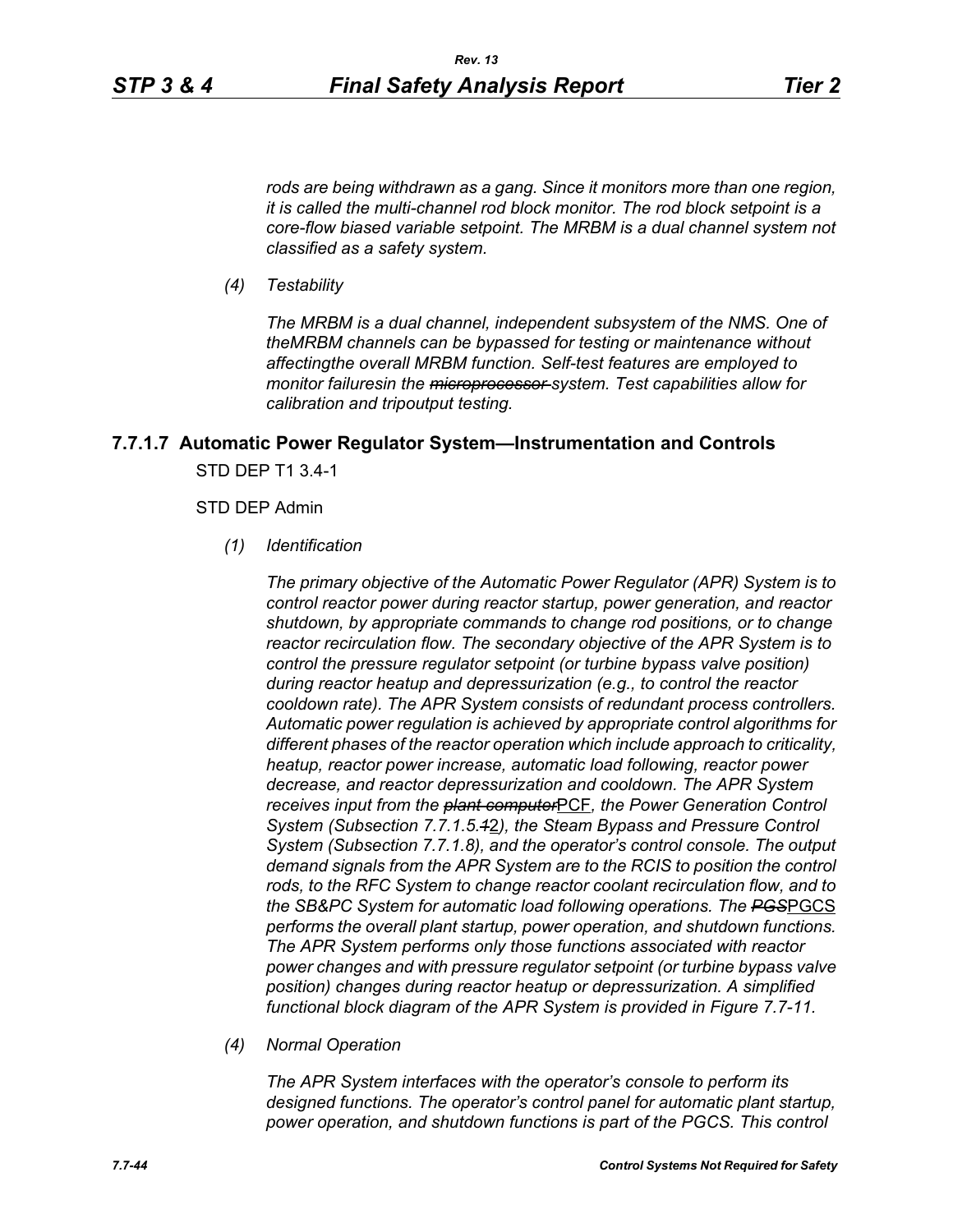*panel consists of a series of breakpoint controls for a prescribed plant operation sequence. When all the prerequisites are satisfied for a prescribed breakpoint in a control sequence, a permissive is given and, upon verification by the operator, the operator initiates the prescribed control sequence. The PGCS*APR *then initiates demand signals to various system controllers to carry out the predefined control functions. [Note: For non-automated operations that are required during normal startup or shutdown (e.g., change of Reactor Mode Switch status), automatic prompts are provided to the operator. Automated operations continue after the operator completes the prompted action manually.] The functions associated with reactor power control are performed by the APR System.*

*For reactor power control, the APR System contains algorithms that can change reactor power by control rod motions, or by reactor coolant recirculation flow changes, but not both at the same time. A prescribed control rod sequence is followed when manipulating control rods for reactor criticality, heatup, power changes, and automatic load following. Each of these functions has its own algorithm to achieve its designed objective. The control rod sequence can be updated from the process computer*PCF *based on inputs from the reactor engineer. A predefined trajectory of power-flow is followed when controlling reactor power. The potentially unstable region of the power- flow map is avoided during plant startup, automatic load following, and shutdown. During automatic load following operation, the APR System interfaces with the SB&PC System to coordinate main turbine and reactor power changes for optimal performance.*

*(6) Equipment*

*The APR System control functional logic is performed by redundant, microprocessor-based fault-tolerant digital controllers (FTDC). The FTDC performs many functions. It reads and validates inputs from the Non-Essential Multiplexing System (NEMS)* Plant Data Network (PDN) *interface once every sampling period. It performs the specific power control calculations and processes the pertinent alarm and interlock functions, then updates all system outputs to the NEMS*PDN*. To prevent computational divergence among the redundant processing channels, each channel performs a comparison check of its calculated results with the other redundant channels. The internal FTDC architecture features redundant multiplexing interfacing units for communications between the NEMS* PDN *and the FTDC processing channels..*

*(9) Operator Information and Operational Considerations*

*During operation of the APR System, the operator observes the performance of the plant via CRTs* VDUs *on the main console or on large screen displays in the main control room. The APR System can be switched into the manual mode by the operator, and a control sequence, which is in progress, can be stopped by the operator at any time. This will stop automatic reactor power*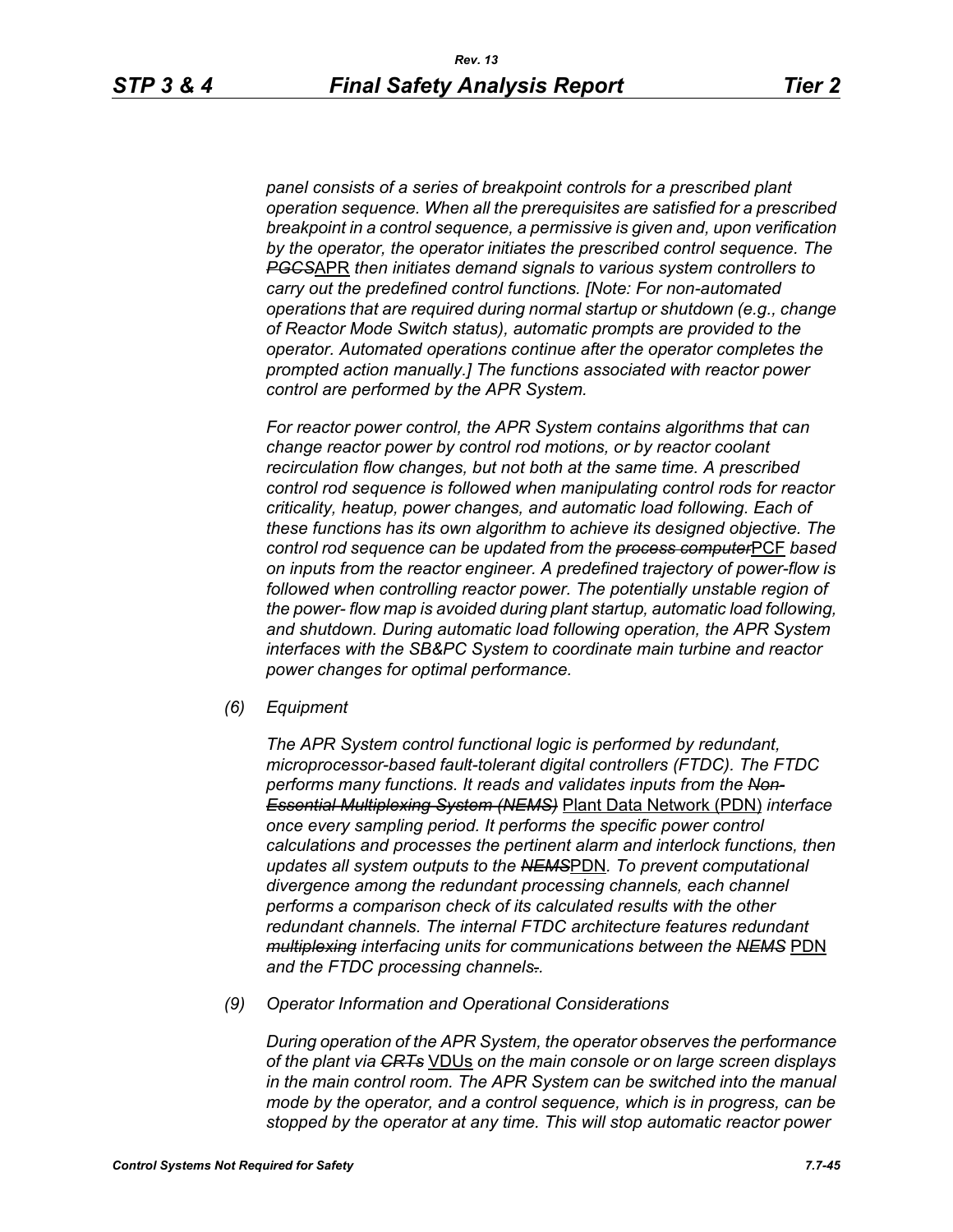*changes. If any system or component conditions are abnormal during execution of the prescribed sequences, continued operation is stopped automatically and alarms will be activated to alert the operator. With the APR System in manual mode, the operator can manipulate control rods and recirculation flow through the normal controls. A failure of the APR System will not prevent manual controls of reactor power, nor will it prevent safe shutdown of the reactor.*

# **7.7.1.8 Steam Bypass & Pressure Control System—Instrumentation and Controls** STD DEP T1 3.4-1

STD DEP 7.7-24

STD DEP Admin

*(5) Abnormal Plant Operation*

*The SB&PC System is also designed for operation with other reactor control systems to avoid reactor trip after significant plant disturbances. Examples of such disturbances are loss of one feedwater pump, loss of three recirculation pumps, inadvertent opening of* one *safety/relief valves* valve *or* two *steam bypass valves, main turbine stop/control valve surveillance testing, and MSIV testing.*

*(7) I&C Interface*

*The external signal interfaces for the SB&PC System are as follows:*

- *(a) Narrow range dome pressure signals* Validated dome pressure signal *from the SB&PC System to the Recirculation Flow Control System.*
- *(e) Output signals from the SB&PC System to the performance monitoring and control function of the process computer*PCF*.*
- *(h) Bypass valve position, servo current, position error and valve open and closed signals from the Turbine Bypass System.*
- *(i) Emergency bypass valve fast opening signals and bypass valve flow demand signals*, servo current, *from the SB&PC System to the Turbine Bypass System.*
- *(l) Governor-free demand signal to the reactor power compensator in the APR system.* Automatic Frequency Control signal sent from the APR system to the SB&PC system.
- *(m) Reactor power compensation signal in accordance with speed error from the SB&PC System to the APR System.* SB&PC system sends limited speed regulator output to the reactor power compensator in the APR system.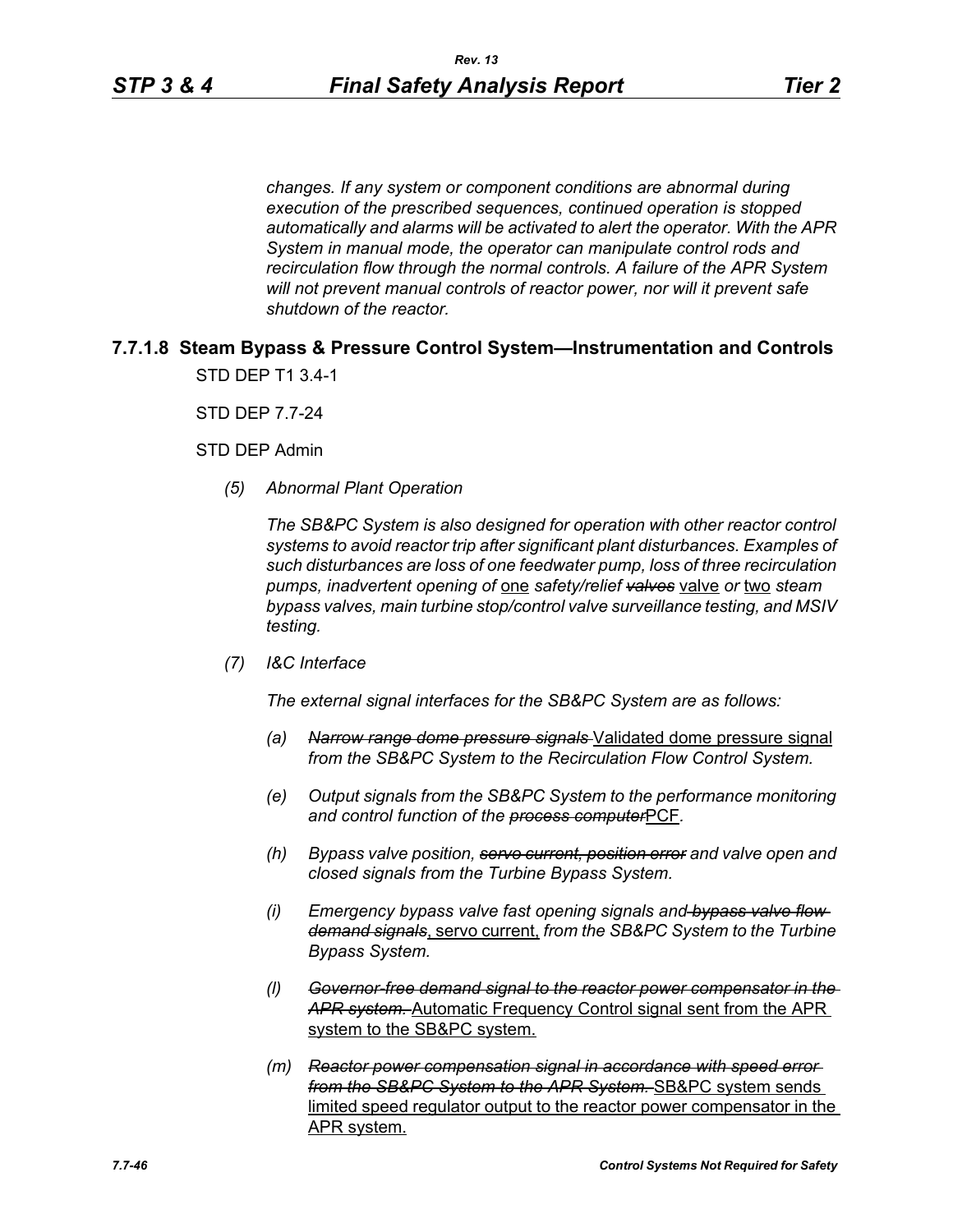#### (o) Pressure regulator output signal is sent in accordance with speed error from the SB&PC system to the APR system.

*(10) Operator Information*

*During operation of the SB&PC System, the operator may observe the performance of the plant via CRTs* VDUs *on the main control console or on large screen displays in the main control room. As described in (8) above, the self-test provision assures that all transducer/controller failures are indicated to the operator and maintenance personnel. The triplicated logic facilitates online repair of the controller circuit boards.*

# **7.7.1.9** *Non-Essential Multiplexing System* **Plant Data Network**

STD DEP Admin

The discussion of the Plant Data Network has been relocated to Subsection 7.9S.

*The Non-Essential Multiplexing System(NEMS) is separate and distinct from the Essential Multiplexing System (EMS), though both are similar in design and architecture. Except for system interfaces and quality assurance requirements unique to Class 1E systems, specific design attributes discussed in Section 7A.2 pertain to the NEMS as well. Both systems are fully described in their subsection design specifications available from the Master Parts List referenced in Subsection 1.1.3. This subsection describes those features which are unique to the NEMS.*

*(1) System Description*

*The NEMS provides distributed control and instrumentation data communication networks to support the monitoring and control of interfacing plant power generation (non-safety-related) systems. [The EMS performs the same function for the protection (safety-related) systems.] The NEMS provides all the electrical devices and circuitry (such as multiplexing units, data transmission line and transmission controllers), between sensors, display devices, controllers and actuators, which are defined by other plant systems. The NEMS also includes the associated data acquisition and communication software required to support its function of transmitting plantwide data for distributed control and monitoring.* 

*The NEMS acquires both analog and digital signals from remote process sensors and discrete monitors located within a plant, and multiplexes the signals to a central control room to drive annunciators, monitors and recorders, and to send signals, and output control signals are multiplexed to actuators, valves, motor drives and other control equipment in the plant associated with non-safety-related systems.* 

*Consistent with fault-tolerant (triplicated) digital control systems utilized in feedwater control, reactor recirculation flow control and steam bypass and*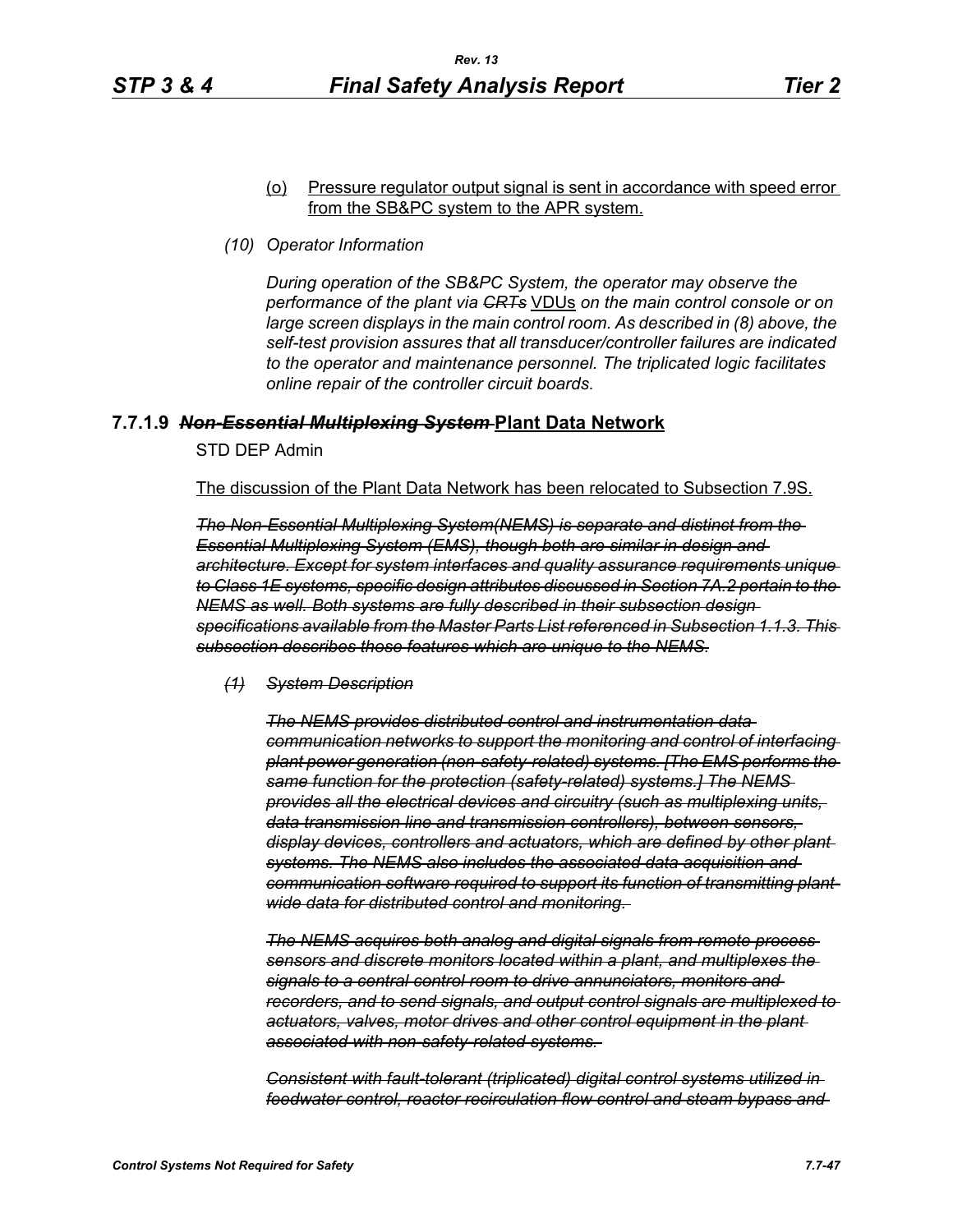*pressure regulation, the NEMS is also triplicated for these systems interfaces, as appropriate, each with its own independent control.* 

*The remaining communication functions of the NEMS provides the following system functions:* 

- *(a) Acquires non-safety-related data (e.g., sensed input and equipment status signals) throughout the plant.*
- *(b) Conditions, formats and transmits signals via fiber optics to displays, controllers, and the PCS.*
- *(c) Receives signals via fiber optics, then multiplexes and prepares them for use in interfacing non-safety-related equipment as required.*
- *(d) Formats and transmits processed control signals via fiber optics to actuator circuits, and then converts the fiber optic control signals to electrical signals for the actuator circuits.*
- *(2) System Interface*

*The NEMS interfaces with the following systems, which are all non-safetyrelated:* 

*–Reactor*

*–Nuclear Boiler (non-safety-related portion)* 

- *–Reactor Recirculation*
- *–Rod Control*
- *–Feedwater Control (including feedwater pump turbine)*
- *–Recirculation Flow Control*
- *–Steam Bypass and Pressure Control*
- *–Process Computer*
- *–Power Generation Control*

*–Process Radiation Monitoring (non-safety-related portion)* 

- *–Area Radiation Monitoring*
- *–Dust Radiation Monitoring*
- *–Refueling and Reactor Servicing*
- *–Reactor Water Cleanup*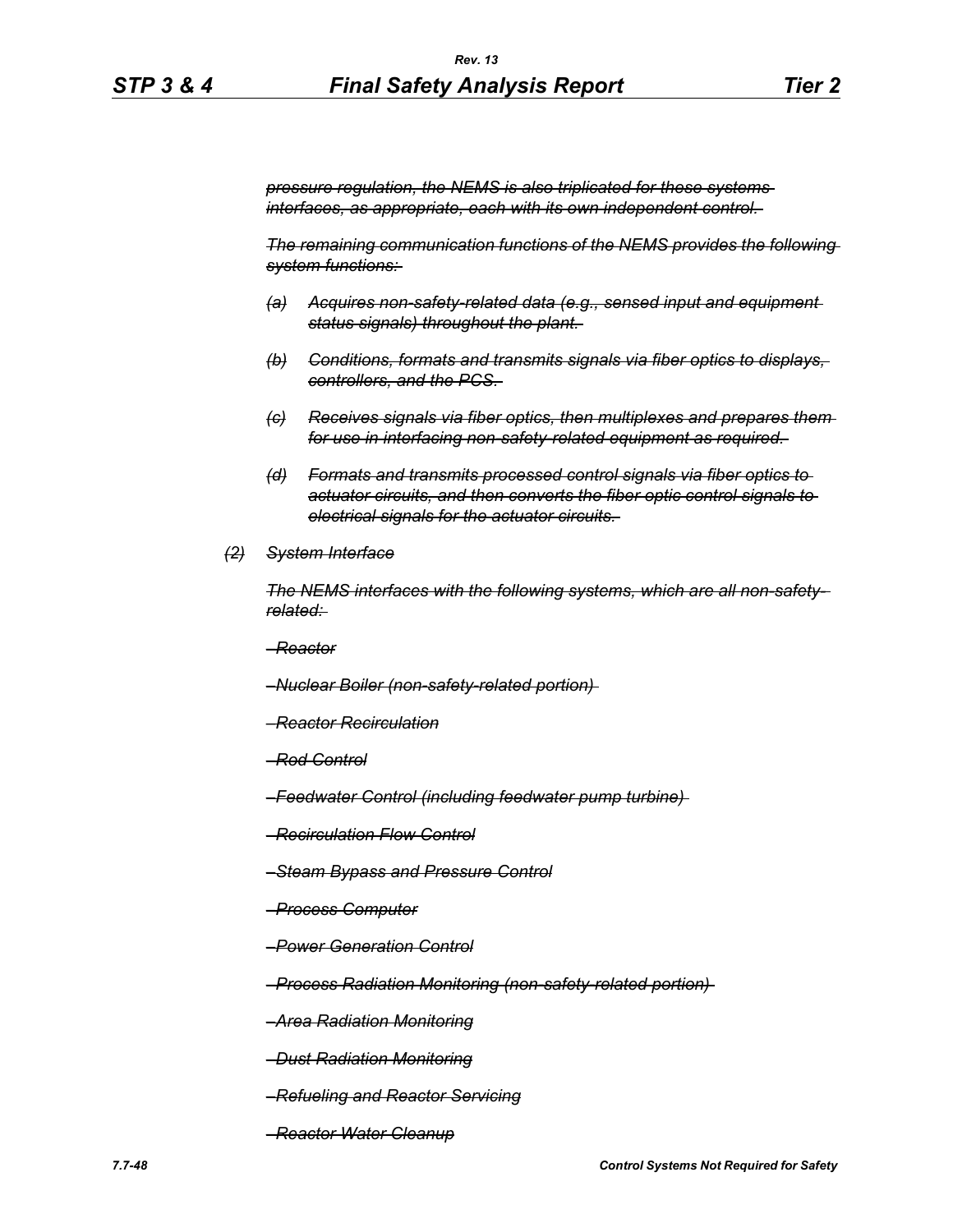- *–Fuel Pool Cooling and Cleanup*
- *–Suppression Pool Cleanup*
- *–Control Complex*
- *–Makeup Water (purified, condensated)*
- *–HVAC Normal Cooling Water*
- *–Ultimate Heat Sink*
- *–Turbine Service Water*
- *–Steam and Heated Water*
- *–Compressed Gas*
- *–Sampling*
- *–Condensate Demineralizer/Filter Facility*
- *–Radwaste (includes Offgas)*
- *–Turbine Bypass*
- *–Turbine Control*
- *–Feedwater Condensate Water*
- *–Heater Drain*
- *–Lubricating Oil*
- *–Turbine Gland Steam*
- *–Extraction*
- *–Main Generator*
- *–HVAC-Reactor Building*
- *–HVAC-Other Buildings*
- *–Electrical Power Distribution (non-safety-related portion)*
- *–Annunciator*
- *(3) Classification*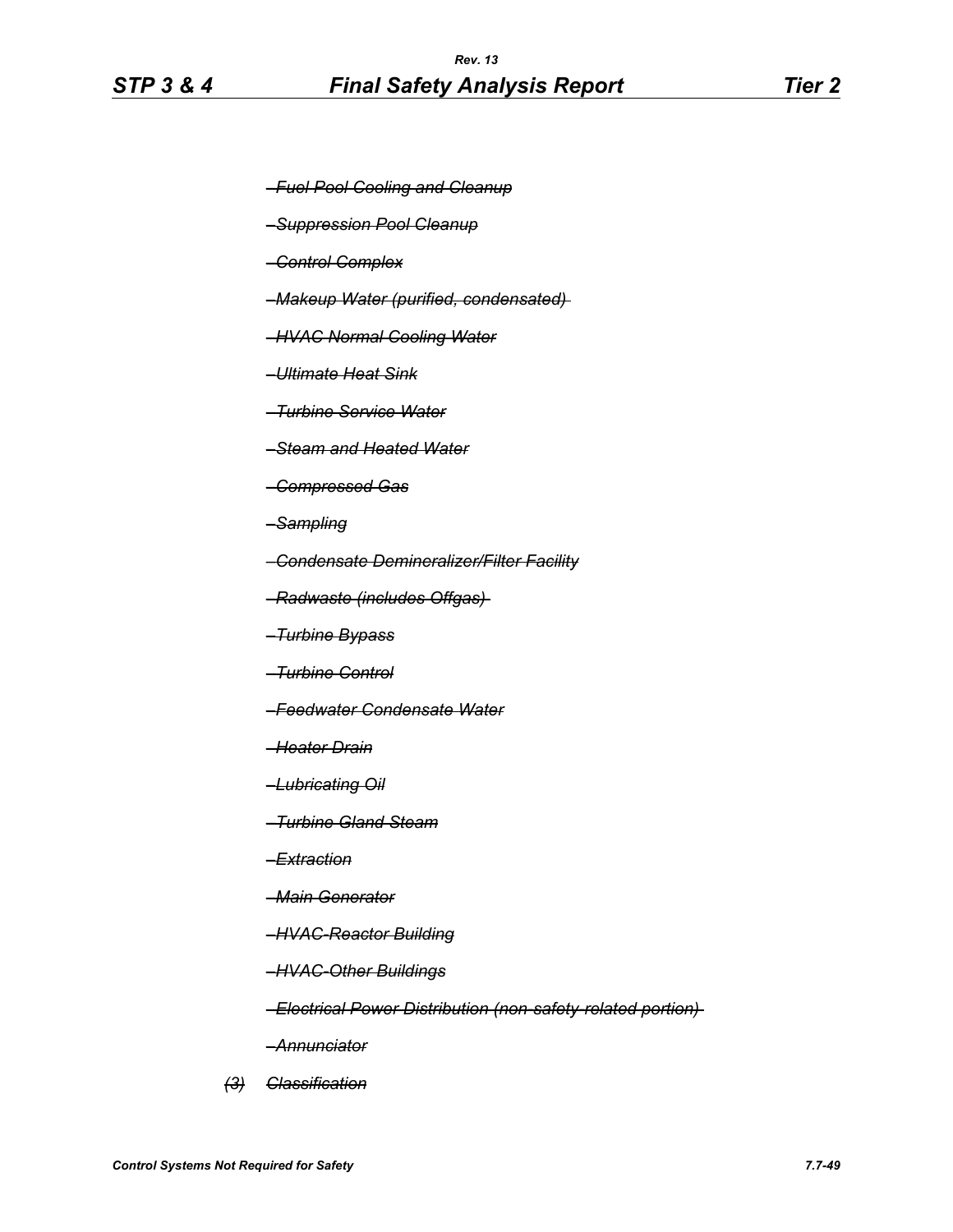*The NEMs, of itself, is neither a power generation system nor a protection system. It is a support system utilized for assimilation, transmission and interpretation of data for power generation (non-safety-related) systems and their associated sensors, actuators and interconnections. It is classified as non-safety-related.* 

#### *(4) Power Sources*

*The NEMS receives its power from three separate non-Class 1E distribution panels from the non-Class 1E 120 VAC UPS. This redundancy allows the NEMS to supply triplicated logic functions such that any single failure in the system power supplies will not cause the loss of the validated outputs to the interfacing actuators and to the monitors and displays.* 

*(5) Equipment*

*The hardware and "firmware" architectures for the NEMS are the same as those of the EMS, which are described in Appendix 7A [see the response to NRC Requests (10) and (11) of Section 7A.2].* 

*(6) Testability*

*The EMS test features described in Appendix 7A, Section 7A.2, Items (3), (4) and (6) are generally equivalent for the NEMS, except that the NEMS does not interface with, nor rely upon, the SSLC [see the response to NRC Request (6) of Section 7A.2]. Also, the NEMS self-test features include the analog fault-tolerant voting system unique to the control systems employing logic.*

#### *(7) Environmental Considerations*

*The NEMS is not required for safety purposes, nor is it required to operate after the design basis accident. Its support function serves power generation purposes only and it is designed to operate in the normal plant environment.* 

#### *(8) Operational Considerations*

*The system automatically initiates for both cold and warm starts. No operator actions are required in that the system is capable of self-starting following power interruptions, or any other single failure, including any single processor*  failure. After repairs or replacements are performed, the system*automatically re-initializes to normal status when power is restored to any unit and automatically resets any alarms.* 

#### *(9) Operator Information*

*The self-test provisions are designed to alert the operator to system anomalies via interfaces with the process computer and the annunciator. Problems significant enough to cause system channel failures are*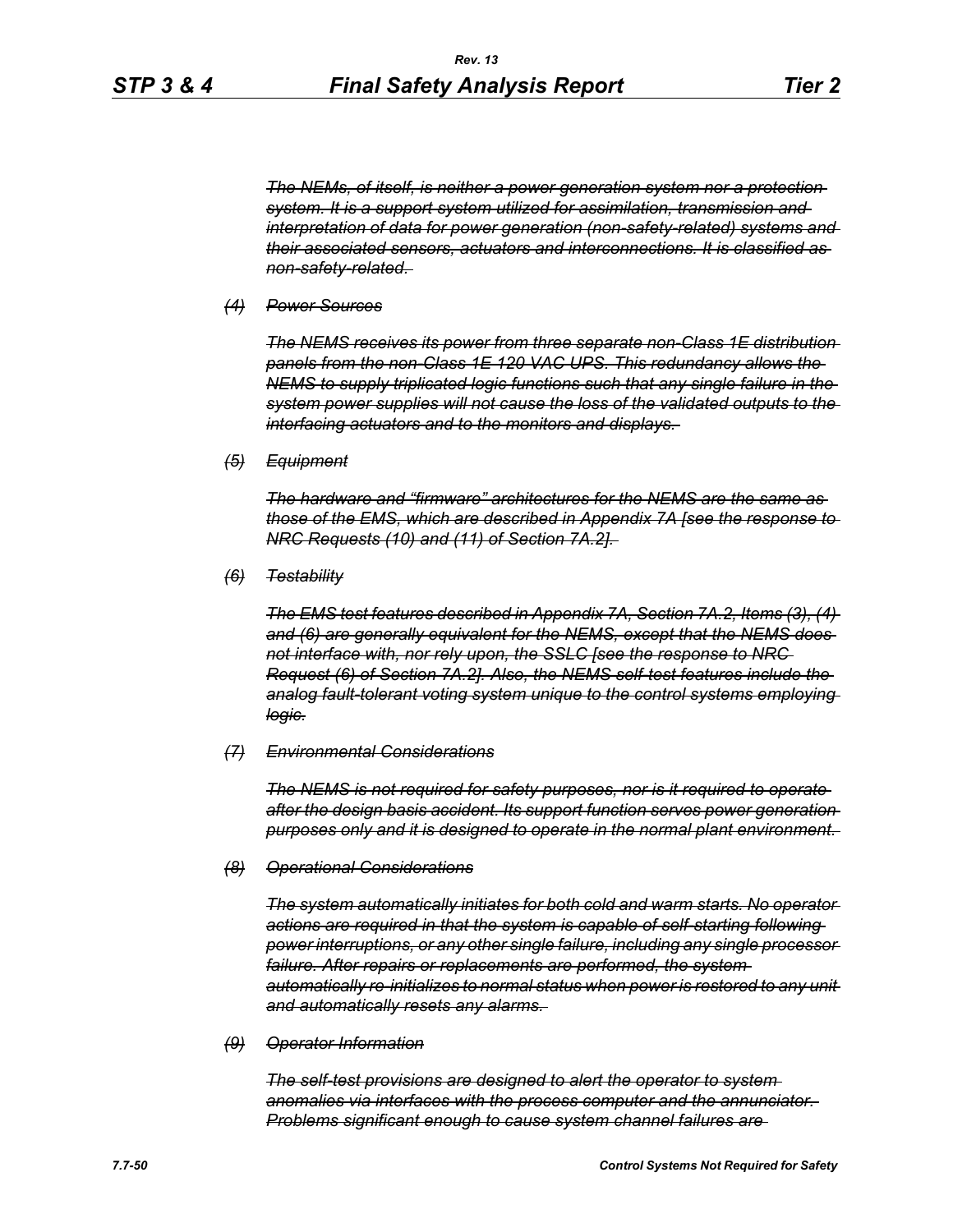*annunciated separately from those which allow continued operation. The circuitry is designed such that no control output or alarm is inadvertently activated during system initialization or shutdown. For such events, control outputs change to predetermined fail-safe outputs.* 

# **7.7.2.1 Nuclear Boiler System—Reactor Vessel Instrumentation**

#### **7.7.2.1.2 Specific Regulatory Requirements Conformance**

STD DEP T1 3.4-1

#### STD DEP 1.8-1

*(2) Regulatory Guides (RGs)*

*In accordance with the Standard Review Plan for Section 7.7 and with Table 7.1-2, only RG 1.151(Instrument Sensing Lines) need be addressed for the ABWR.*

- *(a) Criteria: RG 1.151— "Instrument Sensing Lines"*
- *(b) Conformance: There are four independent sets of instrument lines which are mechanically separated into each of the four instrument divisions of the NBS (see Figure 5.1-3, NBS P&ID). Each of the four instrument lines interfaces with sensors assigned to each of the four Class 1E electrical divisions for safety-related systems.*

*There are also non-Class 1E instruments that derive their input for the reactor vessel instrumentation portion of the NBS from these lines. There is no safety-related controlling function involved in this instrumentation and it is entirely separate (including its own MUX system* data communication network*) from the safety-related instruments and their associated systems.*

*The safety-related instrumentation provides vessel pressure and water level sensing for all protection systems. These instruments are arranged in two-out-of-four logic combinations and their signals are shared by both safety-related and non-safety-related systems. All of these signals are multiplexed and passed through fiber-optic media before entering the voting logic of the redundant divisions of the safetyrelated systems; or of non-safety-related systems which make up the various networks. Separation and isolation is thus preserved both mechanically and electrically in accordance with IEEE 279* 603 *and Regulatory Guide 1.75.*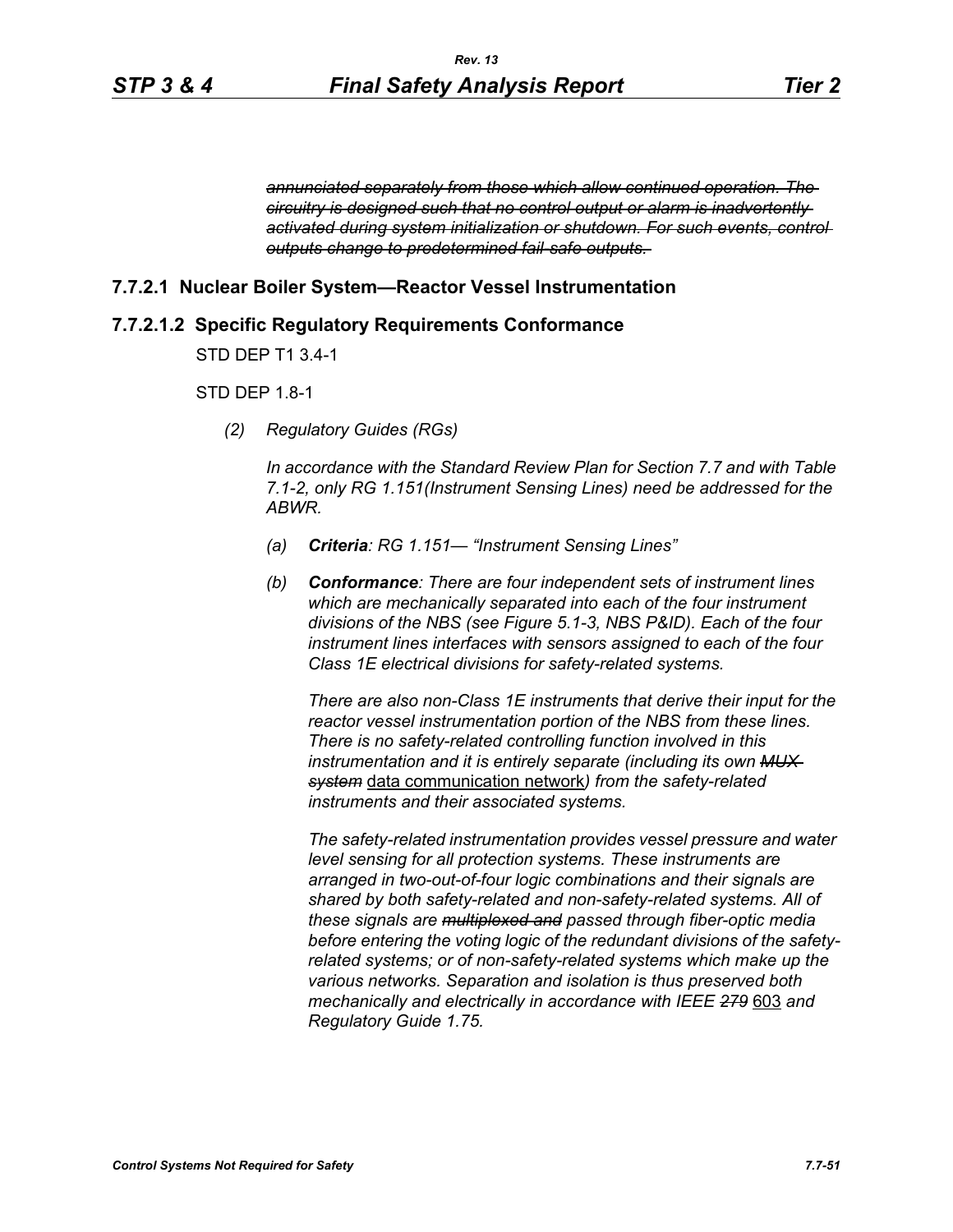# **7.7.2.5** *Process Computer System* **Plant Computer Function—Instrumentation and Controls**

General Functional Requirements Conformance

STD DEP T1 3.4-1

STD DEP Admin

*The Process Computer System (PCS)* Plant Computer Function (PCF) *is designed to provide the operator with certain categories of information and to supplement procedure requirements for control rod manipulation during reactor startup and shutdown. The* PCF *system augments existing information from other systems such that the operator can start up, operate at power, and shut down in an efficient manner. The PGCC* PGCS *function provides signals to the Automated* Automatic *Power Regulator (APR) as explained in Subsection 7.7.1.5.1*2*. However, this is a power generation function. Neither the PCS* PCF *nor its PGCC* PGCS *function initiate or control any engineered safeguard or safety-related system.*

# **7.7.2.5.2 Specific Regulatory Requirements Conformance**

# STD DEP T1 3.4-1

*Table 7.1-2 identifies the non-safety-related control systems and the associated codes and standards applied in accordance with Section 7.7 of the Standard Review Plan for BWRs. However, since the computer has no controlling function, none of the listed criteria is applicable.*

*Input data for the PCS* PCF *are derived from both Class 1E and non-Class 1E sources. All such interfaces are optically isolated, where necessary, to assure the proper separation of redundant signals in accordance with Regulatory Guide 1.75.*

# **7.7.2.6 Neutron Monitoring System—ATIP Subsystem Instrumentation and Controls**

# **7.7.2.6.2 Specific Regulatory Requirements Conformance**

# STD DEP 7.7-23

*Table 7.1-2 identifies the non-safety-related control systems and the associated codes and standards applied in accordance with Section 7.7 of the Standard Review Plan for BWRs. However, since the ATIP System has no controlling function, and is used only*  for calibration of the LPRMs, none of the listed criteria is applicable. However, the ATIP system does have isolation valves, which are safety-related components that would require the system to perform automatic containment isolation function. The following analysis lists the applicable criteria in order of the listing on the table, and discusses the degree of conformance for each. Any exceptions or clarifications are so noted.

- (1) General Design Criteria (GDC)
	- (a) **Criteria**: GDC 56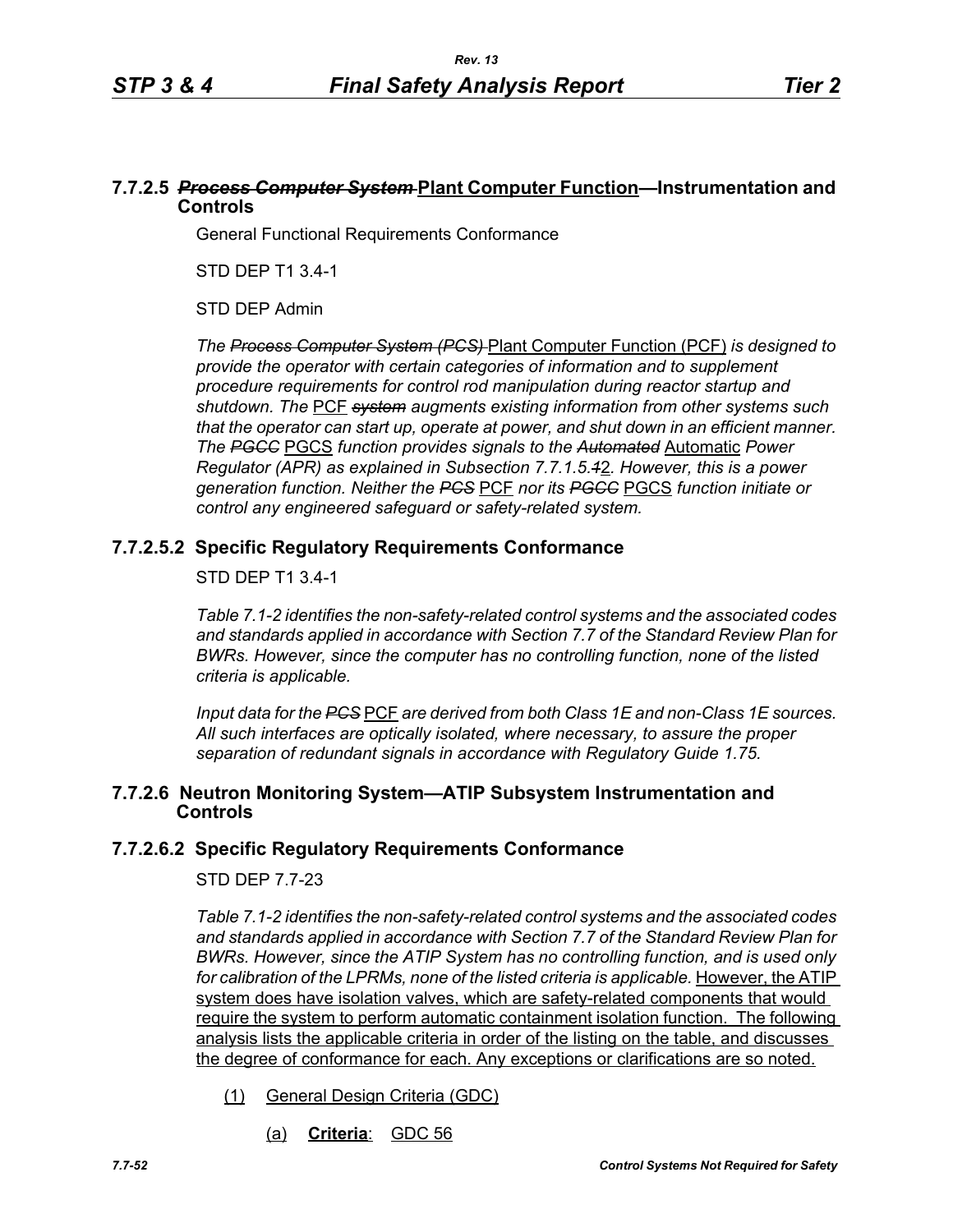- (b) **Conformance**: The ATIP component design is in compliance with this GDC by following the guidance of Reg. Guide 1.11.
- (2) Regulatory Guide (RG)
	- (a) **Criteria**: RG 1.11
	- (b) **Conformance**: The ATIP component design conforms to the abovelisted RG.

# **7.7.2.8 Steam Bypass and Pressure Control System—Instrumentation and Controls**

# **7.7.2.8.1 General Functional Requirements Conformance**

STD DEP 7.7-24

STD DEP Admin

*The Steam Bypass & Pressure Control (SB&PC) System is a power generation system in that it inputs information to the Automatic Power Regulator, which, in turn, controls reactor power by manipulating control rods (via the RCIS) or recirculation flow (via the RFC System). The protective scram function is entirely separate (via the RPS).*

*The SB&PC is classified as non-safety related* nonsafety-related *and does not interface with any engineered safeguard or safety-related system.*; SB&PC system does receive reactor pressure and water level from the NBS system (safety system) but only from nonsafety instrumentation.

# **7.7.2.8.2 Specific Regulatory Requirements Conformance**

STD DEP Admin

*Table 7.1-2 identifies the non-safety related* nonsafety-related *control systems and the associated codes and standards applied in accordance with Section 7.7 of the Standard Review Plan for BWRs.* 

# **7.7.2.9** *Non-Essential Multiplexing System* **Plant Data Network—Instrumentation and Controls**

# **7.7.2.9.1 General Requirements Conformance**

STD DEP T1 3.4-1

*The NEMS* PDN*, of itself, is neither a power generation system nor a protection system. It is a support system* data communication network *utilized for assimilation, transmission and interpretation of data for power generation (non-safety-related) systems and their associated sensors, actuators and interconnections. It is classified as non-safety-related and does not interface with any engineered safeguard or safetyrelated system except for isolated alarms for annunciation* and isolated information for operational support functions*.*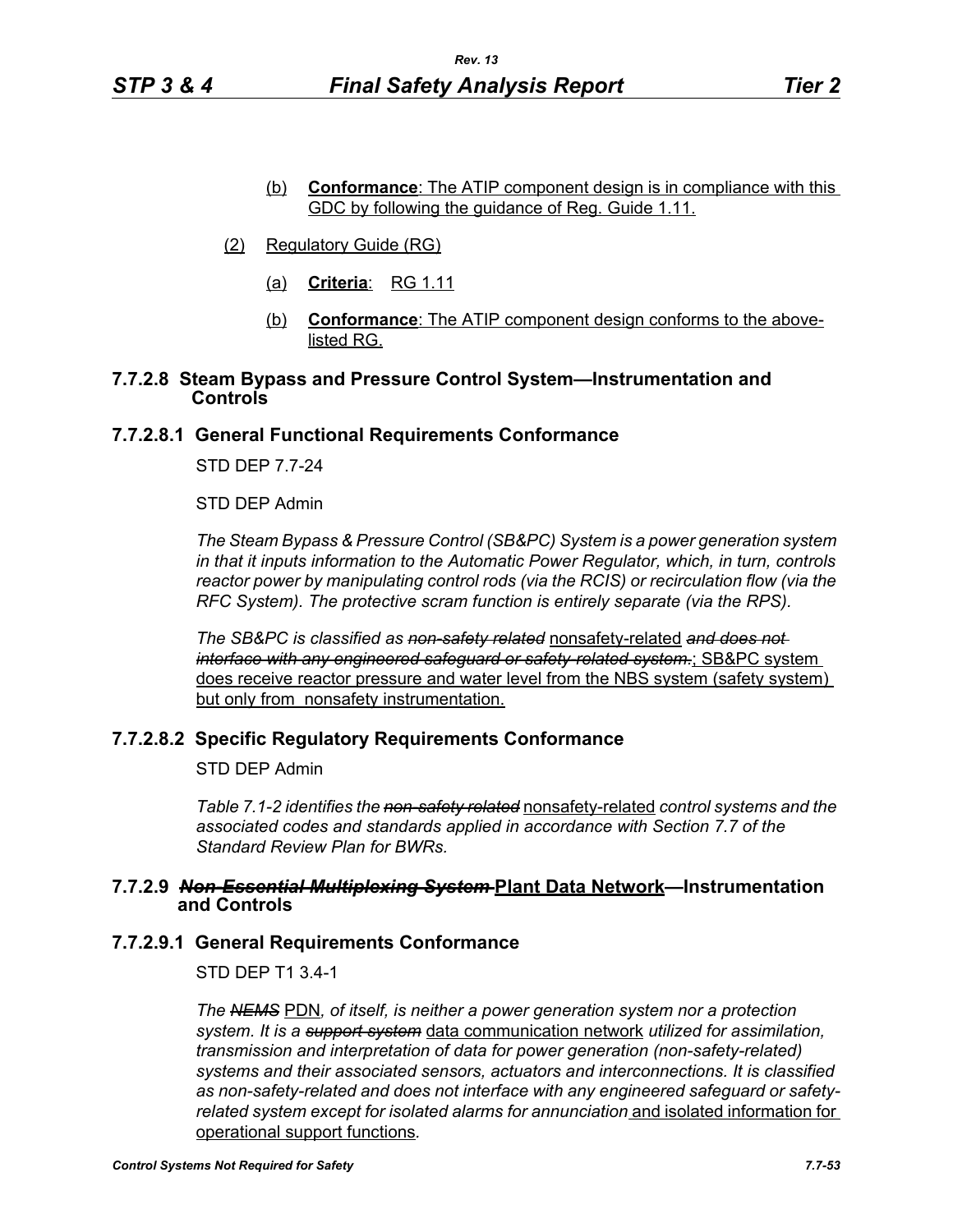*The NEMS PDN is an integral part of the power generation systems which it supports. As such, it meets the same functional requirements imposed on those systems. Although not required to meet the single-failure criterion, the system is redundant and receives its power from redundant, highly reliable power sources such that no single failure will cause its basic function to fail.*

# **7.7.2.9.2 Specific Regulatory Requirements Conformance**

STD DEP T1 3.4-1

STD DEP Admin

*Table 7.1-2 identifies the non-safety related* nonsafety-related *control systems and the associated codes and standards applied in accordance with Section 7.7 of the Standard Review Plan. However, as mentioned above, the NEMS* PDN *is not a separate control system subject to separate review, but is the data communication vehicle for virtually all of the non-safety- related systems. It provides specific enhancement for all control systems in their conformance with GDCs 13 and 19.*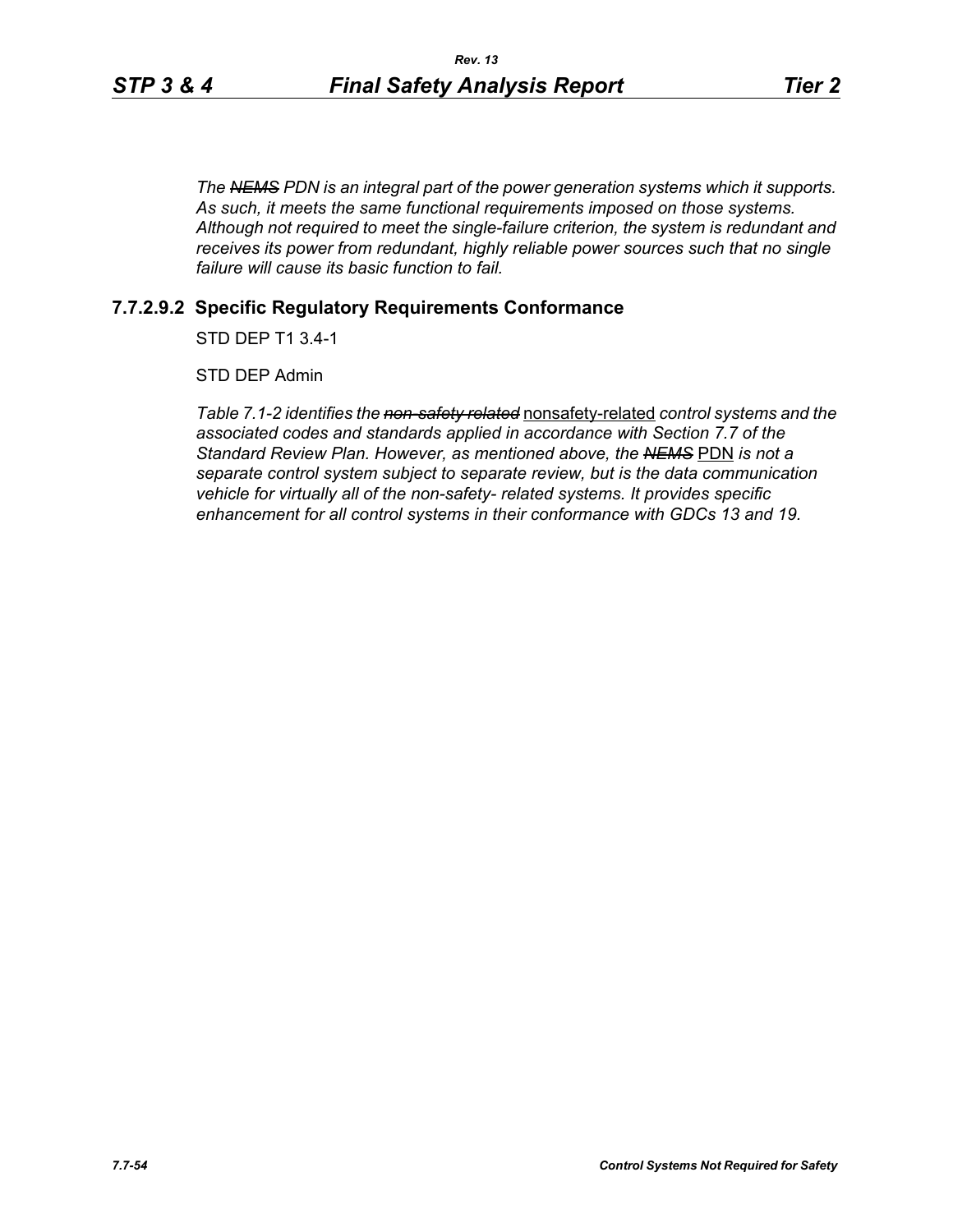|                                           | <u> Міпітнт</u>                                                                                                                                                                                                                                                                                                                                                         | <b>Design Genter</b> | <del>Maximum</del> | (Units) |
|-------------------------------------------|-------------------------------------------------------------------------------------------------------------------------------------------------------------------------------------------------------------------------------------------------------------------------------------------------------------------------------------------------------------------------|----------------------|--------------------|---------|
| (1) Temperature                           |                                                                                                                                                                                                                                                                                                                                                                         |                      |                    |         |
| (a) Operating                             | –10                                                                                                                                                                                                                                                                                                                                                                     | -20                  | 50                 | ீ       |
| (b) Non-operating                         | -20                                                                                                                                                                                                                                                                                                                                                                     |                      | 60                 | ீ       |
| (2)Relative Humidity (Non-<br>condensing) |                                                                                                                                                                                                                                                                                                                                                                         |                      |                    |         |
| <del>(a) Operating</del>                  | 40                                                                                                                                                                                                                                                                                                                                                                      | 50                   | 90                 | %RH     |
| (b) Non-operating                         | 5                                                                                                                                                                                                                                                                                                                                                                       |                      | 95                 | %RH     |
| (3) Atmospheric Pressure                  |                                                                                                                                                                                                                                                                                                                                                                         |                      |                    |         |
| (a) Statie                                | <u>0.09</u>                                                                                                                                                                                                                                                                                                                                                             | $\theta - 1$         | <del>0.11</del>    | MPa     |
| <del>(4)Radiation:</del>                  | Operating gamma dose rate [0.036 mGy (carbon)/h] integrated dose<br>over qualified life [100 Gy (carbon)]                                                                                                                                                                                                                                                               |                      |                    |         |
| (5)Seismic:                               | All RCIS modules and cabinets are designed to operate correctly during<br>accelerations of 2 g's in any plane for one minute over the frequency-<br>range of 0.1 to 30 Hz. All RCIS cabinets are designed to be capable of<br>withstanding an acceleration of 5 g's in any plane for one minute over-<br>the frequency range of 0.1 to 30 Hz without sustaining damage. |                      |                    |         |

# **Table 7.7-1** *RCIS Module Operation Environment* **Not Used**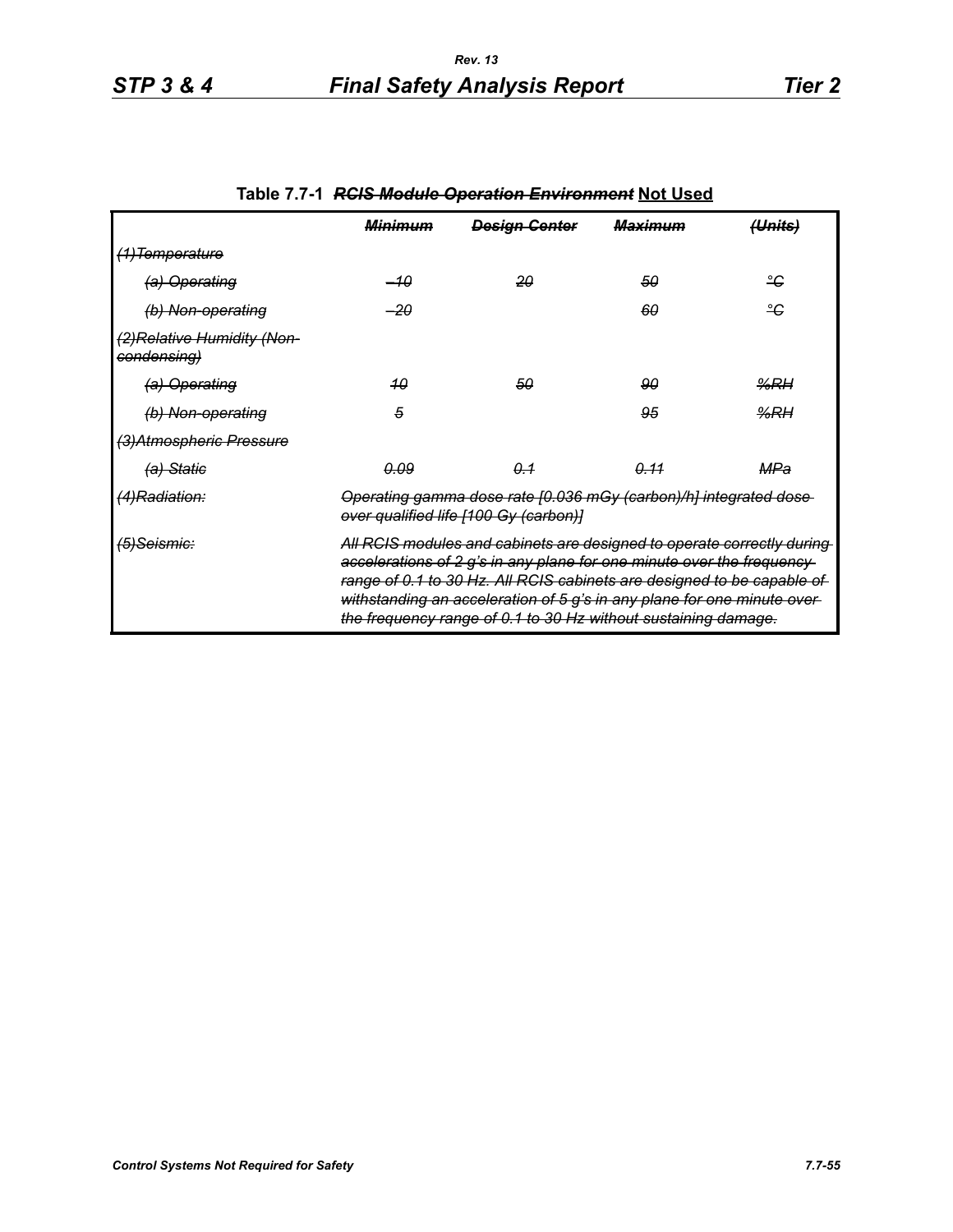The following figures are located in Chapter 21:

- **Figure 7.7-2 Rod Control and Information System IED (Sheets 1-5)**
- Figure 7.7-3 Rod Control and Information System IBD (Sheets 1-15, 18-37, 42, 44, 48, 50, 52-55, 57 including 33 A and 37A)
- Figure 7.7-4 Control Rod Drive System IBD (Sheet 1)
- **Figure 7.7-5 Recirculation Flow Control System IED (Sheets 1-2)**
- Figure 7.7-7 Recirculation Flow Control System IBD (Sheets 1 3, 5 8)
- Figure 7.7-8 Feedwater Control System IED (Sheets 1-3)
- Figure 7.7- 9 Feedwater Control System IBD (Sheets 1 14 including 6a and 9a)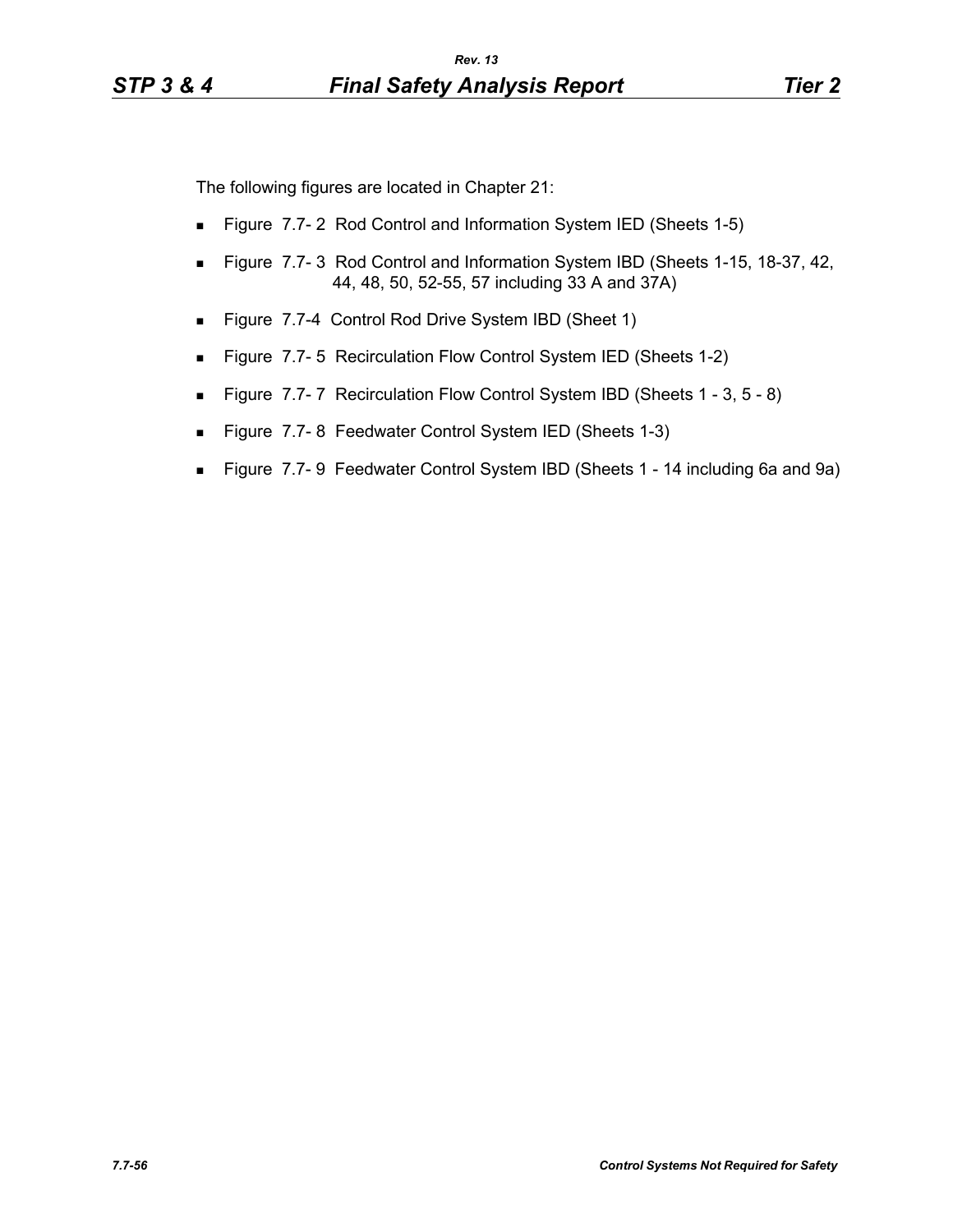